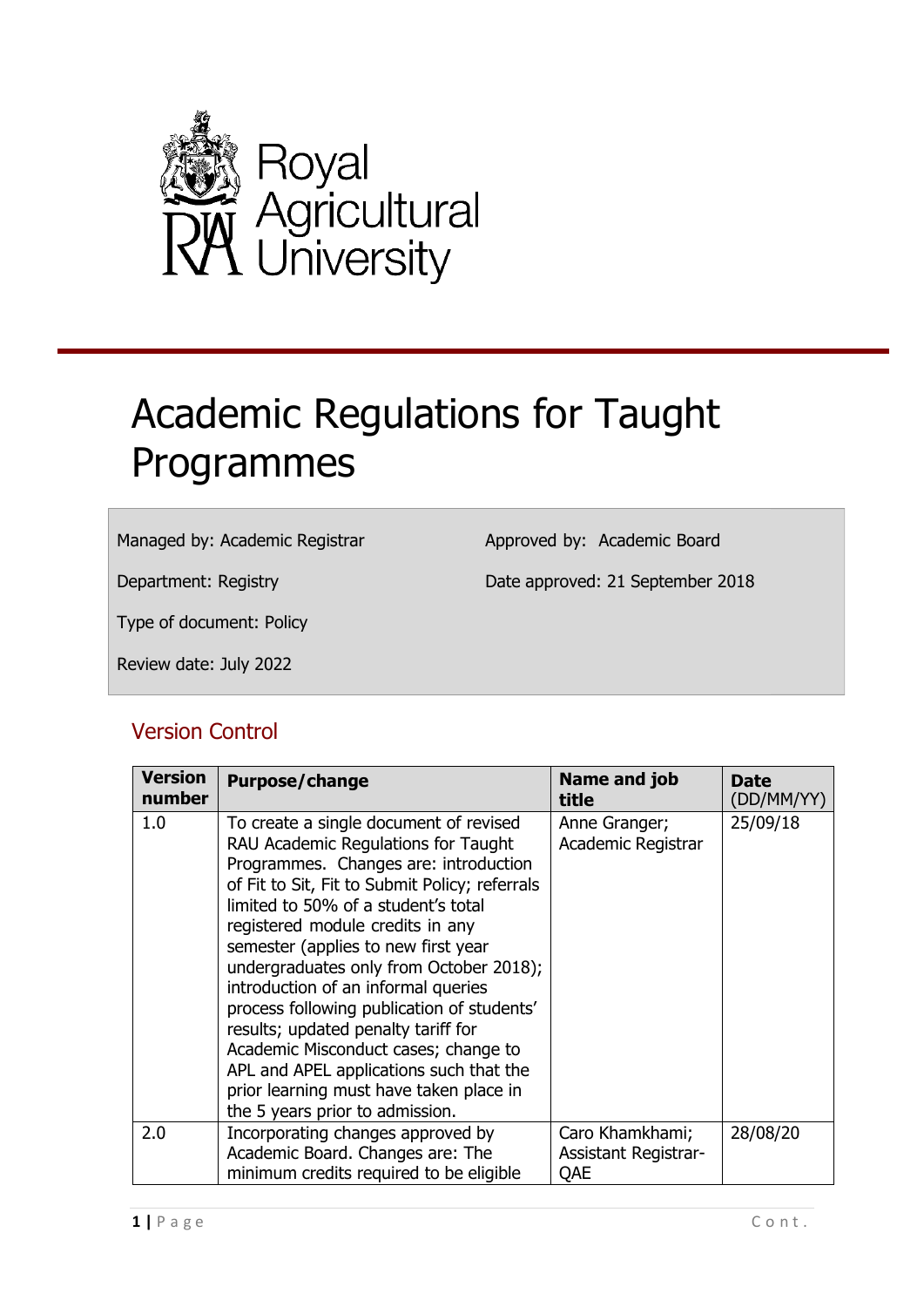|     | for a Master's degree are 180 to include<br>a minimum of 150 at level 7 (of which at<br>least 60 must be achieved from research<br>focused modules) and a maximum of 30<br>credits at level 6; for collaborative<br>partners dominant quality will be<br>considered if a student achieves 70<br>credits or more at the higher<br>classification; compensation can be<br>applied of the module mark is 35% or<br>higher and applies to all levels of study.                                                                                                                                                                                                                                                                                                                                                                                                                                                      |                                                        |          |
|-----|-----------------------------------------------------------------------------------------------------------------------------------------------------------------------------------------------------------------------------------------------------------------------------------------------------------------------------------------------------------------------------------------------------------------------------------------------------------------------------------------------------------------------------------------------------------------------------------------------------------------------------------------------------------------------------------------------------------------------------------------------------------------------------------------------------------------------------------------------------------------------------------------------------------------|--------------------------------------------------------|----------|
| 3.0 | Amendment to the paragraphs 85 and<br>188 to ensure consistency with regards<br>the amount of prior learning that can be<br>accepted as approved by Academic Board<br>on 03/03/21.                                                                                                                                                                                                                                                                                                                                                                                                                                                                                                                                                                                                                                                                                                                              | Caro Khamkhami;<br><b>Assistant Registrar -</b><br>QAP | 19/03/21 |
| 4.0 | Language used amended to enhance<br>application to programmes delivered in<br>collaboration with other institutions.<br>Maximum period to complete a full time<br>Masters' award extended to 3 years.<br>Exit award on table 103 updated to reflect<br>information in table 85.<br>Paragraph 150 amended following<br>decision to determine classification of all<br>PG degrees in using the same method;<br>weighting directly related to credit tally of<br>the module.<br>Footnote added to Paragraph 153 to allow<br>compensation of one module worth no<br>more than 20 credits for Collaborative<br>Partner programmes.<br>Removed reference to referral fees.<br>Referral opportunity included in<br>paragraph 175b as a reason to permit<br>concurrent study.<br>Paragraph 175d amended to enable<br>students that carry a trail module into<br>level 6 to remain registered on the<br>Honours pathway. | Caro Khamkhami;<br>Assistant Registrar -<br>QAP        | 30/07/21 |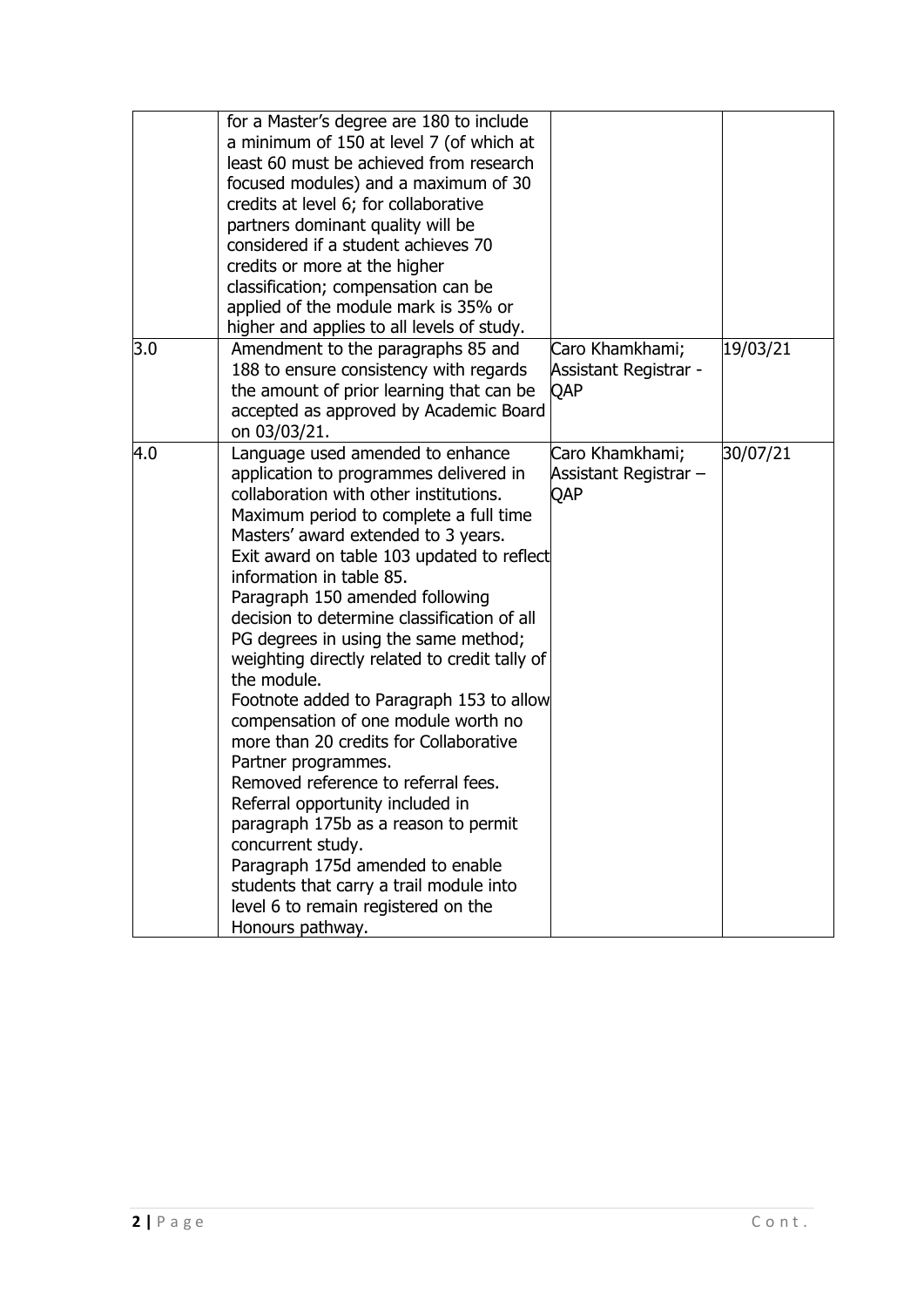### **CONTENTS**

| STUDENTS AT THE CENTRE OF RAU DECISION MAKING ON THE QUALITY OF     |
|---------------------------------------------------------------------|
| ADMISSION, ENROLMENT, CONTRACTUAL OBLIGATIONS AND ATTENDANCE9       |
|                                                                     |
|                                                                     |
|                                                                     |
|                                                                     |
|                                                                     |
| Re-Admission following Termination of Registration or Exclusion  11 |
|                                                                     |
|                                                                     |
|                                                                     |
|                                                                     |
|                                                                     |
|                                                                     |
|                                                                     |
|                                                                     |
|                                                                     |
|                                                                     |
|                                                                     |
|                                                                     |
|                                                                     |
|                                                                     |
|                                                                     |
|                                                                     |
|                                                                     |
|                                                                     |
|                                                                     |
|                                                                     |
|                                                                     |
|                                                                     |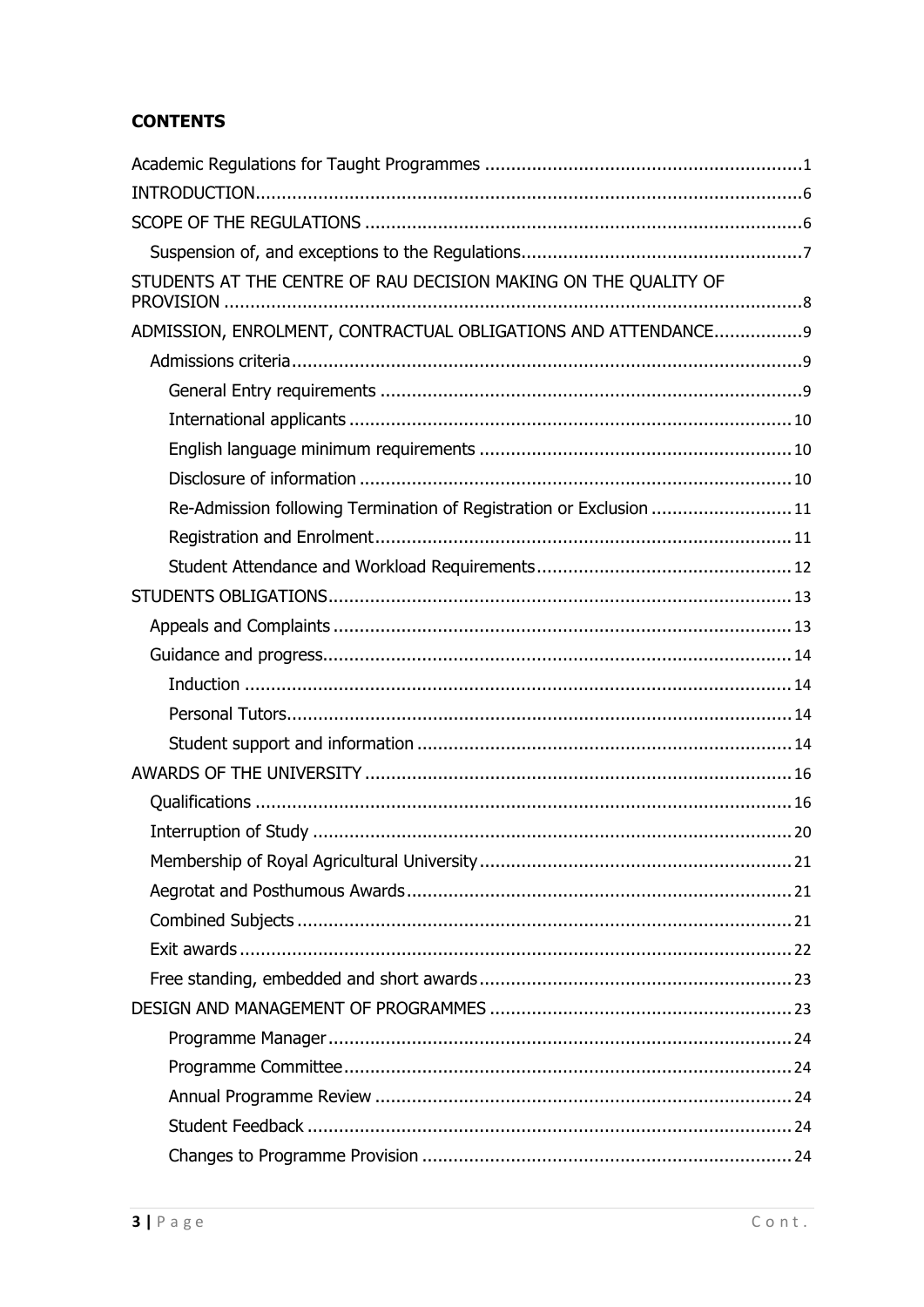| PROGRESSION, ASSESSMENT AND EXAMINATION REGULATIONS  27              |
|----------------------------------------------------------------------|
|                                                                      |
|                                                                      |
|                                                                      |
|                                                                      |
|                                                                      |
|                                                                      |
|                                                                      |
|                                                                      |
|                                                                      |
|                                                                      |
|                                                                      |
|                                                                      |
|                                                                      |
|                                                                      |
|                                                                      |
|                                                                      |
|                                                                      |
|                                                                      |
|                                                                      |
|                                                                      |
|                                                                      |
|                                                                      |
|                                                                      |
|                                                                      |
| Assessment of dyslexic students or students with additional needs 40 |
|                                                                      |
|                                                                      |
|                                                                      |
|                                                                      |
|                                                                      |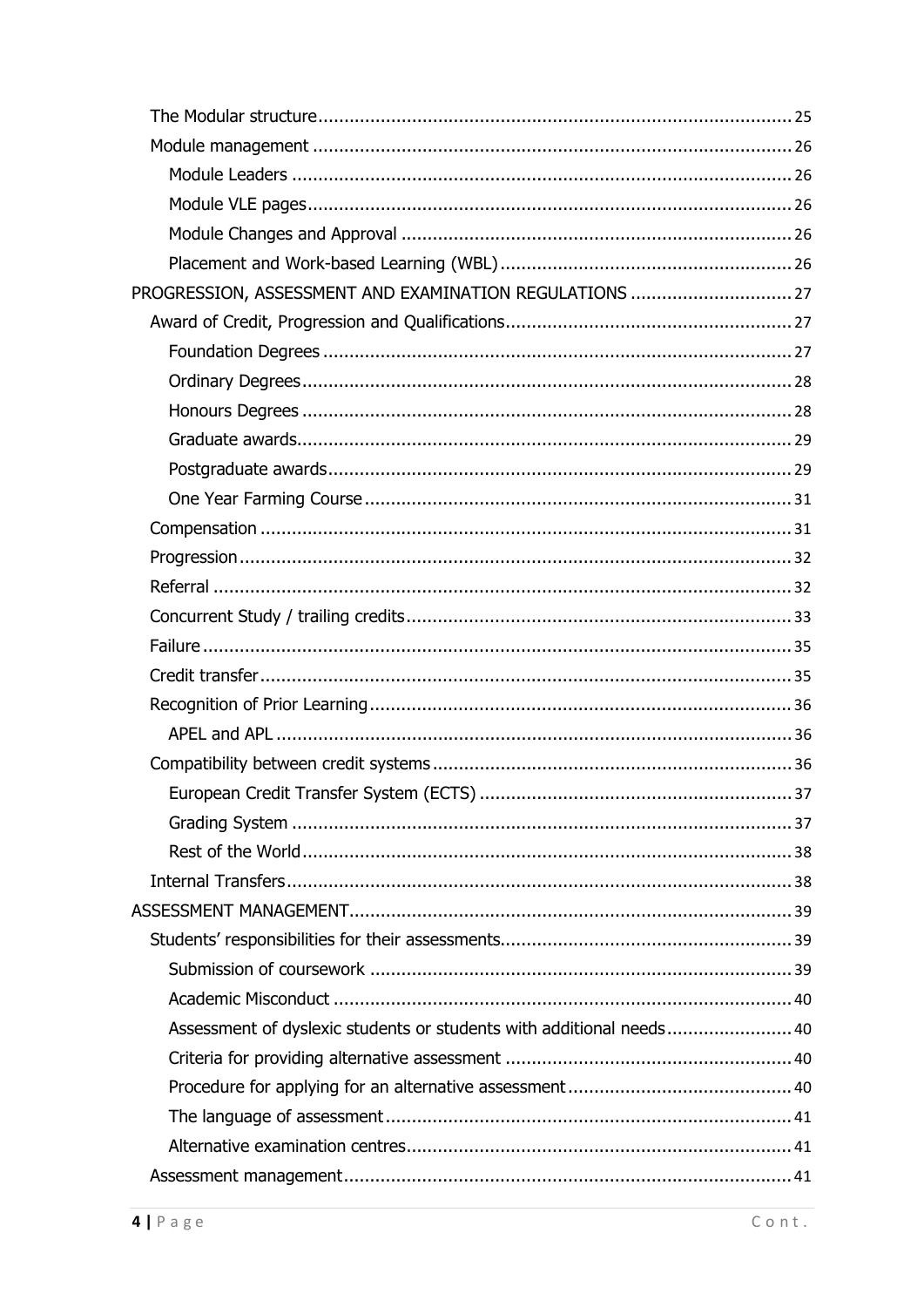| Student Progress and Review Board, Programme Boards and University Examination |    |
|--------------------------------------------------------------------------------|----|
|                                                                                |    |
| Membership and purpose of RAU Student Progress Review Boards50                 |    |
|                                                                                |    |
| Membership of Programme Boards at Collaborative Partners                       | 51 |
| Membership and purpose of the University Examinations Committee (UEC) 52       |    |
|                                                                                |    |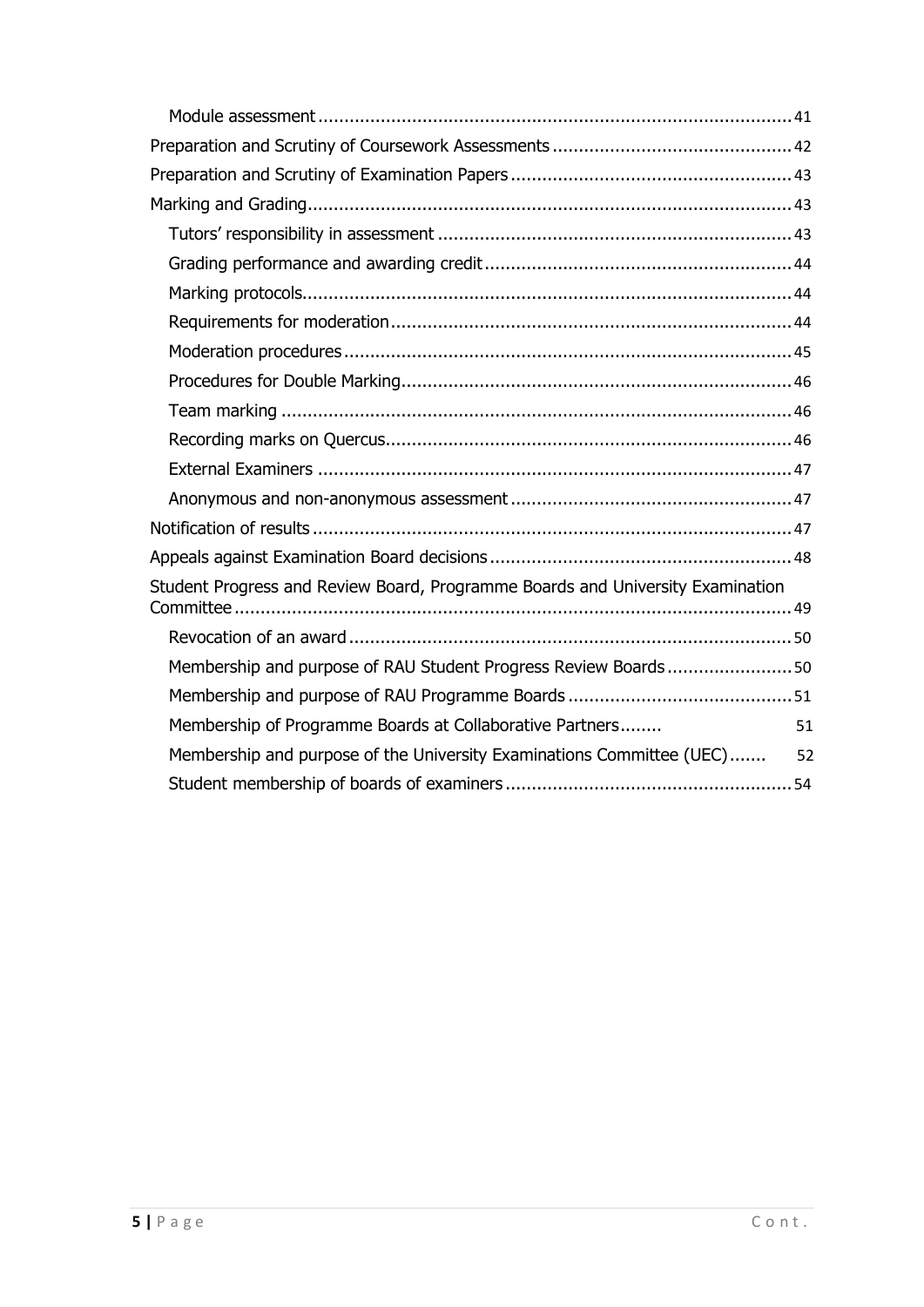#### INTRODUCTION

- <span id="page-5-0"></span>1. The Royal Agricultural University (RAU) ensures that the Certificates, Diplomas, Undergraduate Degrees and taught Masters Degrees that it awards and the research and academic writing it carries out will be recognised as being of an academic standard which is at least equal to that of any other recognised and comparable higher education institution in the United Kingdom.
- 2. The RAU's ethos commits the University to providing a positive environment for learning and academic achievement which supports and develops students through high quality learning and teaching, together with services that underpin an enhanced student experience.
- 3. The Regulations of the RAU provide students and staff with an authoritative record of the requirements, rules and procedures through which the University admits, teaches, and examines students and awards qualifications.
- 4. The University's qualifications align with the Framework for Higher Education Qualifications (FHEQ) and recognise and adhere to the expectations of the Office for Students and the Quality Assurance Agency (QAA) Revised Quality Code for Higher Education in terms of academic quality and standards.

#### SCOPE OF THE REGULATIONS

- <span id="page-5-1"></span>5. The Regulations are agreed by the University's Academic Board. They are developed and revised through consultation with students and staff. The Regulations form a central element for providing confidence for the RAU Governing Council, students, employers and the general public in the quality assurance of the academic standards and the integrity of awards at RAU.
- 6. The University recognises that freedom of speech is a fundamental right of students and staff. Nothing shall restrict the freedom of academic staff or students within the law (in the case of international partnerships the legal jurisdiction will be detailed in the MoA) to question and test received wisdom and to put forward new ideas and controversial or unpopular opinions without placing themselves in jeopardy or losing any privileges they may have at the University.
- 7. No resources of the University are denied to any individual or group of people on the grounds of his or her or their beliefs or views or expressions of such, except where there are clear risks to either health or safety, or where there is a clear intent to express such beliefs or views in such a way as to incite an audience to violence or to a breach of the peace.
- 8. Regulations are expanded and applied through a range of policies and procedures. Regulations shall apply in their entirety to all taught provision leading to credit or qualificationof the University irrespective of the site of delivery or if the delivery is through one of the University's collaborative partners. A collaborative programme is one that leads to an award, or to specified credit awarded by the University that is delivered and/or supported and/or assessed through an arrangement with a partner organisation or individual.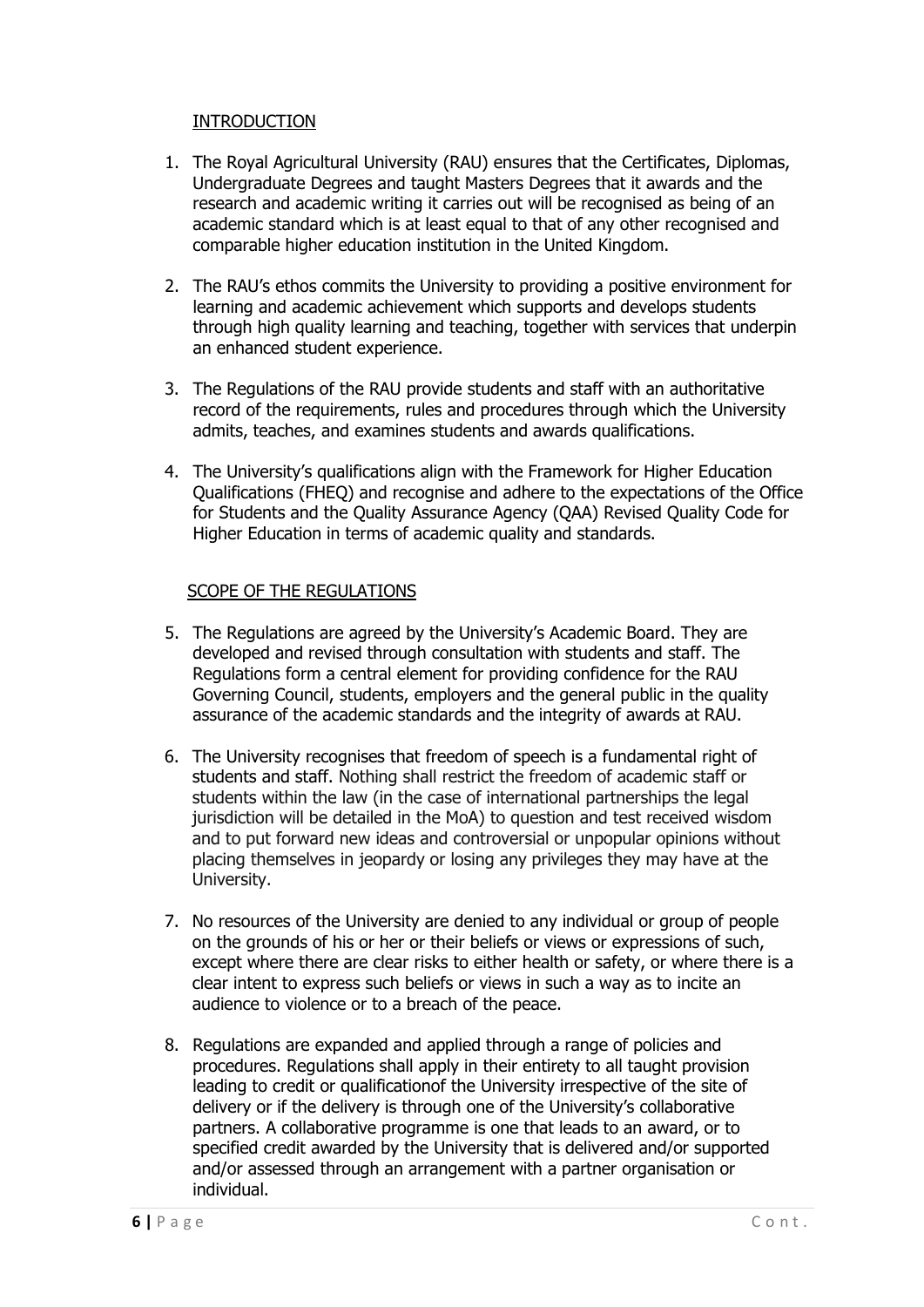- 9. The Regulations apply to all students studying at the RAU and to students studying for anaward/credit conferred by the RAU. The University maintains a public register of all its collaborative provision that is published on the University's website, where the University Policy for Collaborative Provision is also available.
- 10. The University requires all students to comply with these Regulations as a condition of admittance to the University.
- 11. The Regulations in force at the time of a student's annual registration shall be those for that academic year, unless specified otherwise within the Regulations. When a student registers part way through an academic year, the student shall sign up for the Regulations for that academic year. When a student resumes study after an interruption, the student shall sign up for the Regulations in force at the time of resumption.
- 12. Students studying for postgraduate research degrees are registered with the RAU and their awarding University, as stated on their letter of admission. Research students should meet the RAU standards for student non-academic conduct where these are more demanding.

#### Suspension of, and exceptions to the Regulations

- <span id="page-6-0"></span>13. In rare and specific circumstances, a Regulation may be suspended or amended for a programme of study. Where this is necessary this will form part of the programme approval, and shall be included within the validation documentation. Any such suspension of Regulations will be reviewed and reconfirmed as part of the revalidation processes.
- 14. Specific exceptions to Regulations may be approved to indicate where, for good reason and without detriment to academic standards, one or more Regulation shall not apply to an individual student or programme or to a specified group of students or programmes. Exceptions to the Regulations may only be approved through processes approved by Academic Board.
- 15. The University reserves the right to, within reason, amend or withdraw University regulations and policies, and to introduce new regulations and policies. When this happens the University will use its best endeavours to avoid detriment to students affected by the change.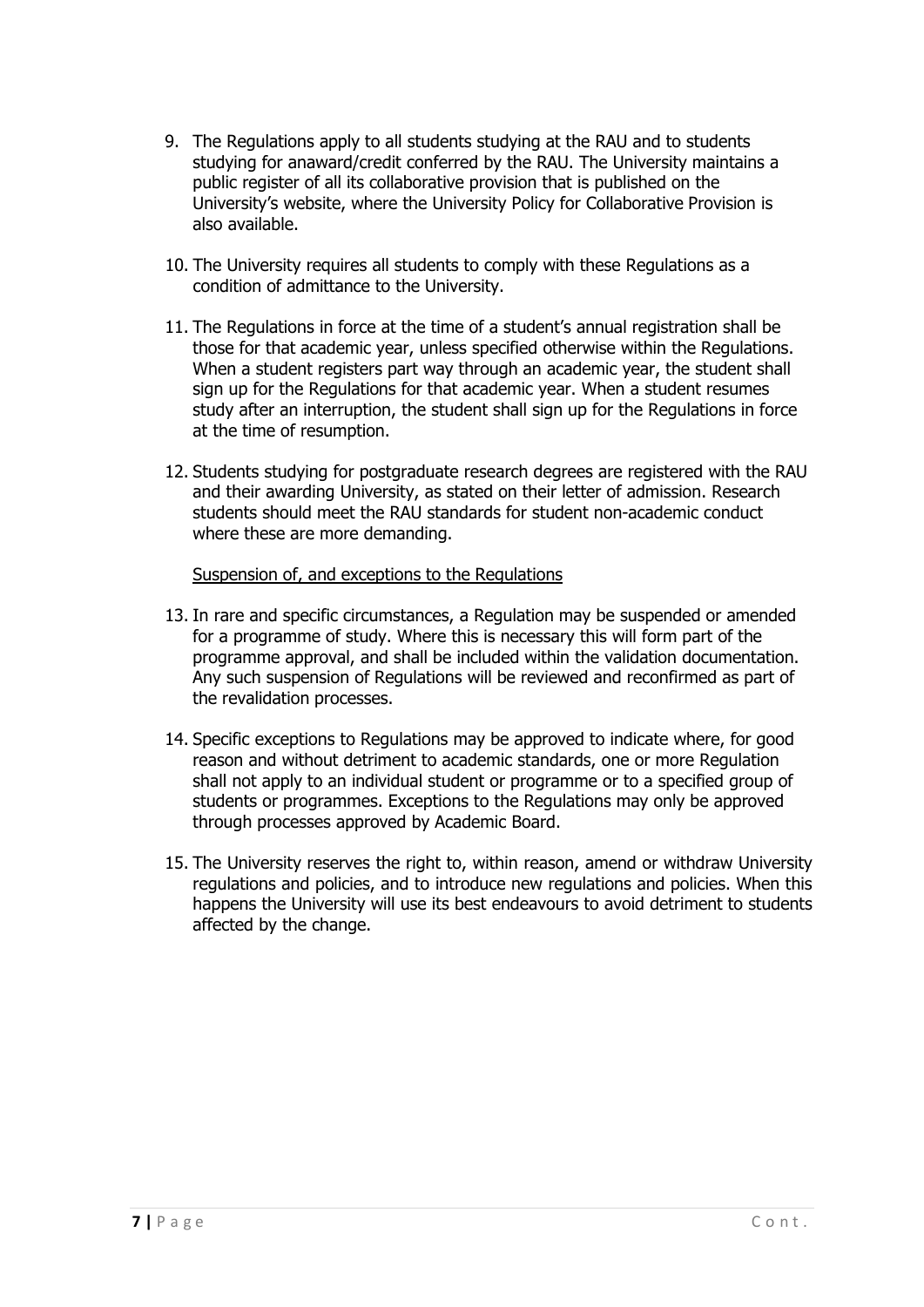#### <span id="page-7-0"></span>STUDENTS AT THE CENTRE OF RAU DECISION MAKING ON THE QUALITY OF PROVISION

- 16. The University is committed to involving students individually and collectively in the development, assurance and enhancement of the quality of their educational experience.
- 17. Student representatives sit on the Governing Council, Academic Board and Academic Quality and Standards Committee of the RAU in addition to other University committees and working groups, and in doing so contribute to University decision-making at the highest level.
- 18. Students are represented on the Governing Council through two officers of the Student Union, one of whom is normally the President of the Students Union. Representation on Academic Board is by two officers of the Student Union.
- 19. Each programme elects at least one representative from each year group to represent student views at Programme Committee meetings which normally occur in each semester. These meetings enable issues relating to the academic programme to be raised with staff. Students may also raise an issue with the relevant Programme Manager(s) between meetings.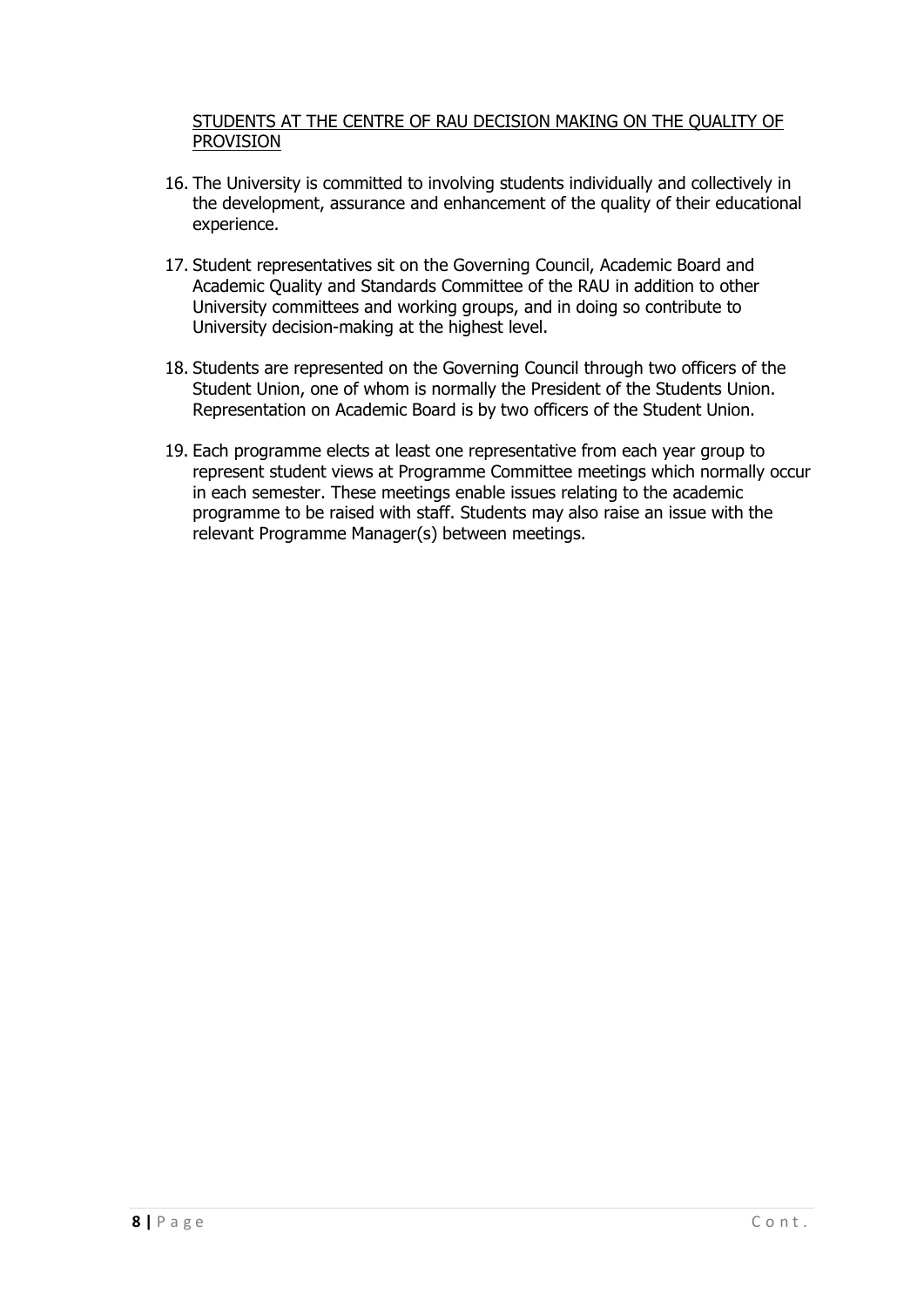#### <span id="page-8-0"></span>ADMISSION, ENROLMENT, CONTRACTUAL OBLIGATIONS AND ATTENDANCE

#### Admissions criteria

- <span id="page-8-1"></span>21. Students are admitted to the University who meet the general entry requirements of the University and the specific requirements for their chosen programme. The recruitment and admission of students to the University is informed by the [Admissions](https://www.rau.ac.uk/sites/files/rau/policies/Admissions%20Policy%20June2020_0.pdf) Policy.
- 22. The entry requirements for each programme of study are defined in the University's, or partner organisations', prospectus or web page for the relevant year of entry. The decision to admit a student is the responsibility of the RAU Registrar.
- 23. The following information should be read in conjunction with the University's Admissions Policy, the University and UCAS web pages and the relevant University Prospectus.
- 24. The RAU agrees the entry requirements for RAU awards at our collaborative partners and these are published by the local partner on their own websites.
- 25. The University admits students for research degrees awarded by the University of Gloucestershire, who meet the requirements set by University of Gloucestershire.

General Entry requirements

- <span id="page-8-2"></span>26. Applicants should ensure they meet, or are working towards, the appropriate entry requirements for their chosen course. Entry requirements for all programmes are recorded on each individual course page on the University's, or collaborative partner's website. The programme page may also list any specific entry requirements, such as passes in particular subjects or specific grades, which may be a condition of entry. Some programmes require a specific subject at Alevel (or equivalent) and it may not be possible to consider applicants without this prior study. The entry requirements for each programme of study are defined in the University Prospectus (or equivalent local partner alternative) for the relevant year of entry.
- 27. Typically, all standard undergraduate applicants are expected to have a minimum of 5 GCSEs including English and Mathematics (or Mathematics Numeracy for Welsh applicants) at grade C/4 or above or equivalent qualifications.
- 28. Applicants for an extended undergraduate degree programme that includes an integrated foundation year, need to demonstrate their capability to successfully meet the demands of the programme.
- 29. The University welcomes interest from applicants who may not have the standard entry requirements. A wide range of qualifications and experience are accepted in order to join University degree programmes. The University always considers evidence of personal, professional (APL) and educational experience, (APEL),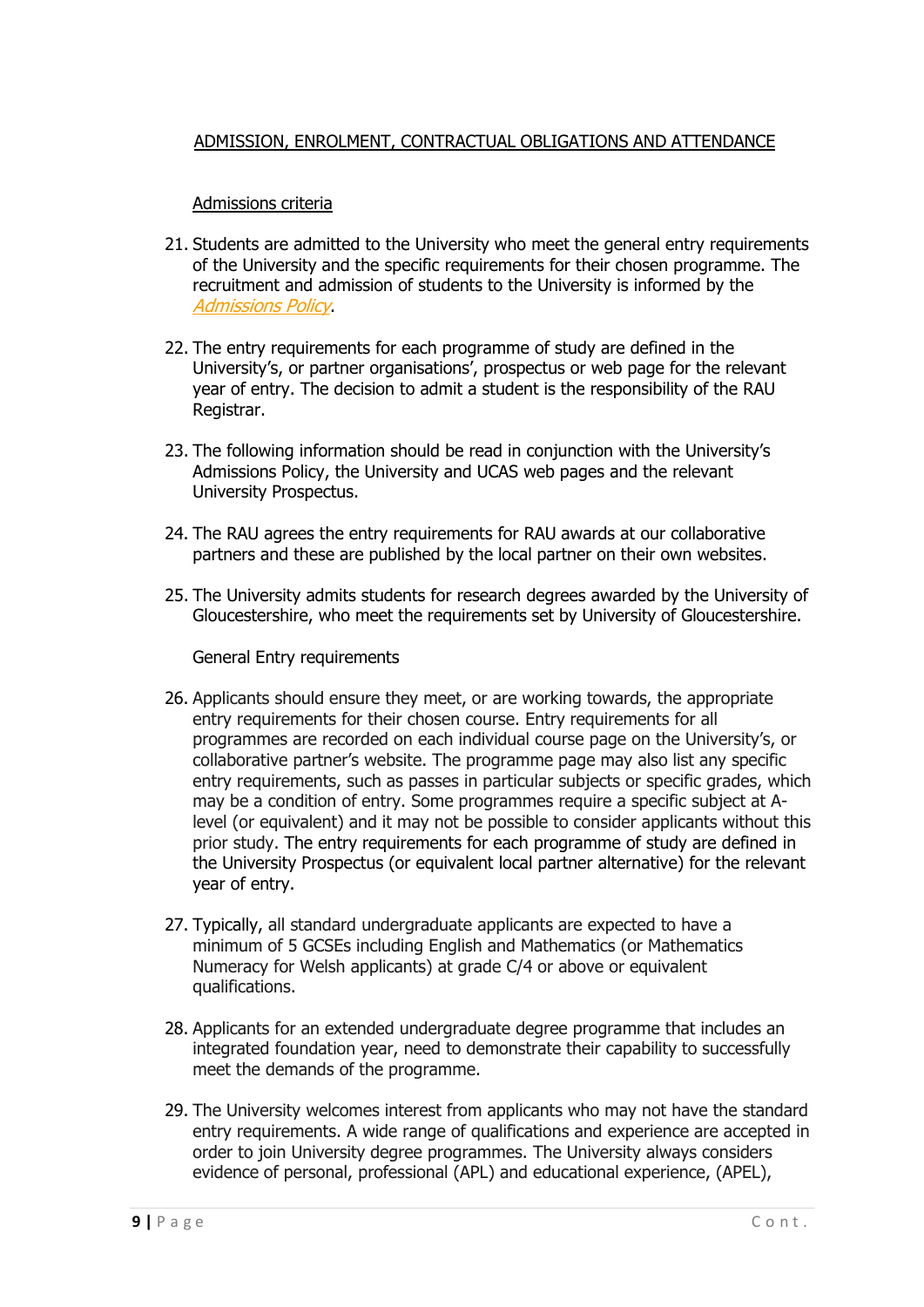which show an ability to meet the demands of their intended programme of study.

- 30. An applicant may be permitted to enter a programme of study with credit awarded for specified modules through recognition of prior learning or prior experience.
- 31. Continuing Education students, who are seeking to register for a programme, may apply to transfer credit from modules successfully completed at the University. Each application shall be considered on its own merit and shall be approved at the University's discretion. Students may normally only transfer credit to a programme for modules completed within a period of five years preceding the intended date of transfer. Credit shall normally only be transferred for modules which are validated for the programme being entered.
- 32. Students studying part-time must satisfy the University that they can combine work or other outside commitments with study, to meet the academic requirements of their programme.

International applicants

<span id="page-9-0"></span>33. The University welcomes enquiries from international applicants. Applicants may need to meet country-specific and English language requirements to be eligible for study.

English language minimum requirements

- <span id="page-9-1"></span>34. International students for whom English is not their first language must provide evidence of English language competence according to the programme they are applying for.
	- (a) Undergraduate programmes: IELTS minimum overall 6.0 with no element below 5.5 (or equivalent).
	- (b) Graduate Taught programmes IELTS min overall 6.0 with no element below 6.0 (or equivalent)
	- (c) Postgraduate taught programmes: IELTS minimum overall 6.5 with no element below 5 .5 (or equivalent).
	- (d) Postgraduate Research Programmes: IELTS minimum overall 6.5 with no less than 6.0 in writing and no less than 5.5 in any other component (or equivalent), except where the awarding body has higher requirements.
- 35. Where International students are attending RAU non- award bearing programmes, English language requirements are set within the programme specification, and if they are delivered in the UK, students must comply with any visa requirements for the duration of their programme. Where programmes are delivered outside the UK, students must meet any visa, identity or residency requirements of the host nation.

Disclosure of information

<span id="page-9-2"></span>36. Members of staff of the University or its partners may not normally be admitted to any module or programme where they are involved in its assessment or where it is assessed by any examination board of which they are a member.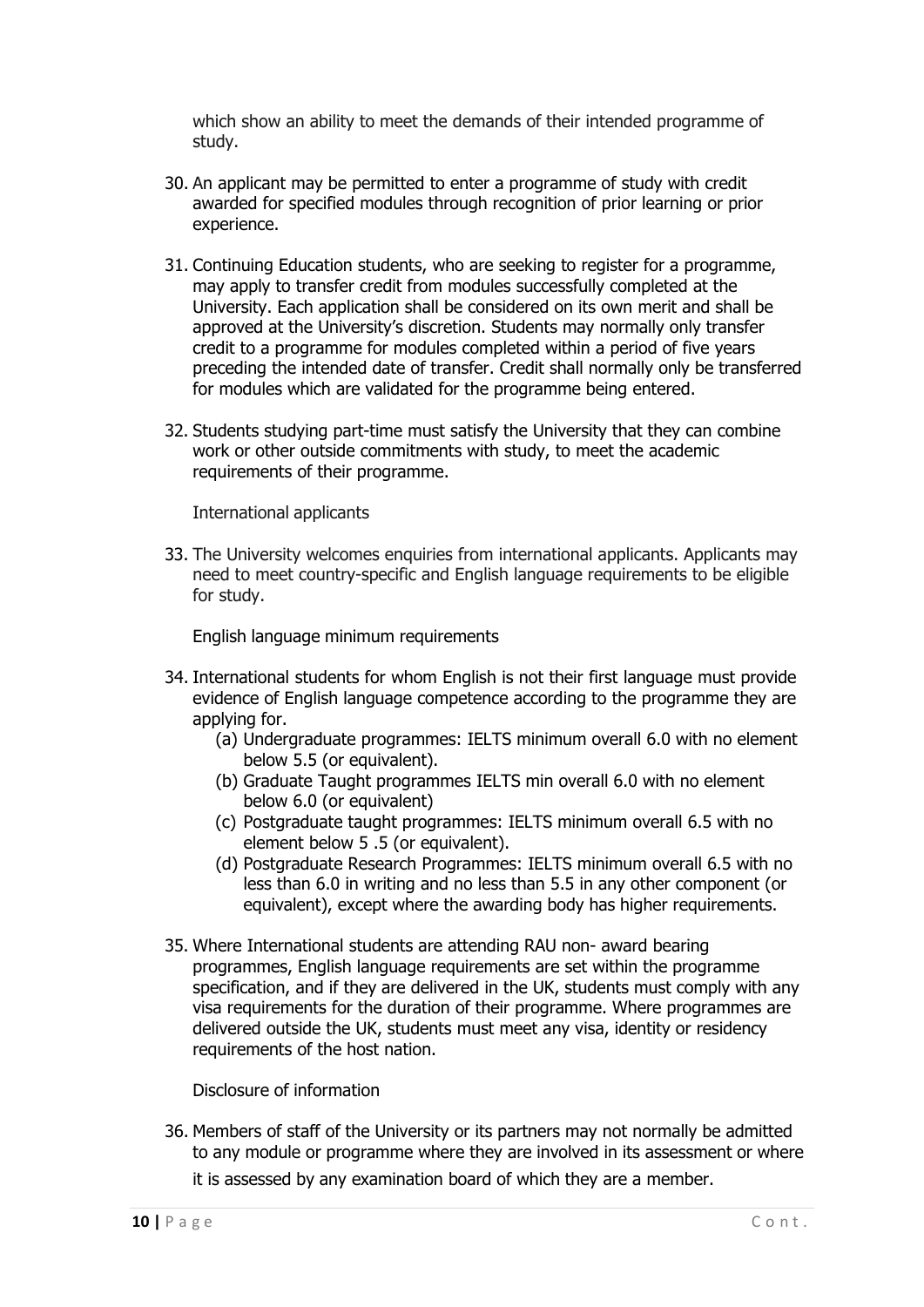- 37. Applicants are required to disclose all information requested by the University at application, prior to registration, or whilst as a registered student. If any of the information provided is incomplete or incorrect, the University reserves the right to take any appropriate action which may include cancellation of an offer and/or the withdrawal of enrolment.
- 38. If an applicant wishes to complain about the way in which their application has been handled or the process followed, the Admissions Office will provide details of the complaints procedure.

Re-Admission following Termination of Registration or Exclusion

- <span id="page-10-0"></span>39. A student whose registration has been terminated by the University, where their application for repeat study has been rejected or disallowed or where the student has been excluded or expelled in accordance with the *Disciplinary Procedures for* Students, may apply for re-admission.
- 40. The responsibility for making the decision whether to readmit the student shall normally be taken by the RAU Registrar who shall determine if the student's application may be passed for consideration. The application may be rejected outright where the student's termination was consequent to a custodial sentence.
- 41. Where a student's registration has been terminated on academic grounds and the student wishes to return to the same programme, this will not normally be possible. Reasons for re-admitting might be that the applicant has been able to show that any circumstances that contributed to the termination of registration have been overcome.
- 42. Students whose registration has been terminated will not normally be readmitted until at least 24 months have elapsed and at an appropriate point of the academic calendar.
- 43. If readmitted, previous credit may be recognised and accredited in accordance with the recognition of prior learning.

Registration and Enrolment

- <span id="page-10-1"></span>44. Students are required to register as a student of the University and enrol for each academic year on their programme of study and, in doing so, comply with all conditions for registration before they shall be permitted to undertake or continue the programme. Students who fail to enrol by the end of week four of Semester 1 will have their studies terminated.
- 45. The enrolment process onto RAU awards is the responsibility of the RAU Registrar, who will require students to provide proof of identity at the time of first registration; for students enrolling with collaborative partners staff at the partner institution will be responsible for confirming that proof of identity has been provided
- <span id="page-10-2"></span>46. A student remains registered until they notify the University of their intention to withdraw by completing the withdrawal form, or their enrolment is ended by the University.

Student Attendance and Workload Requirements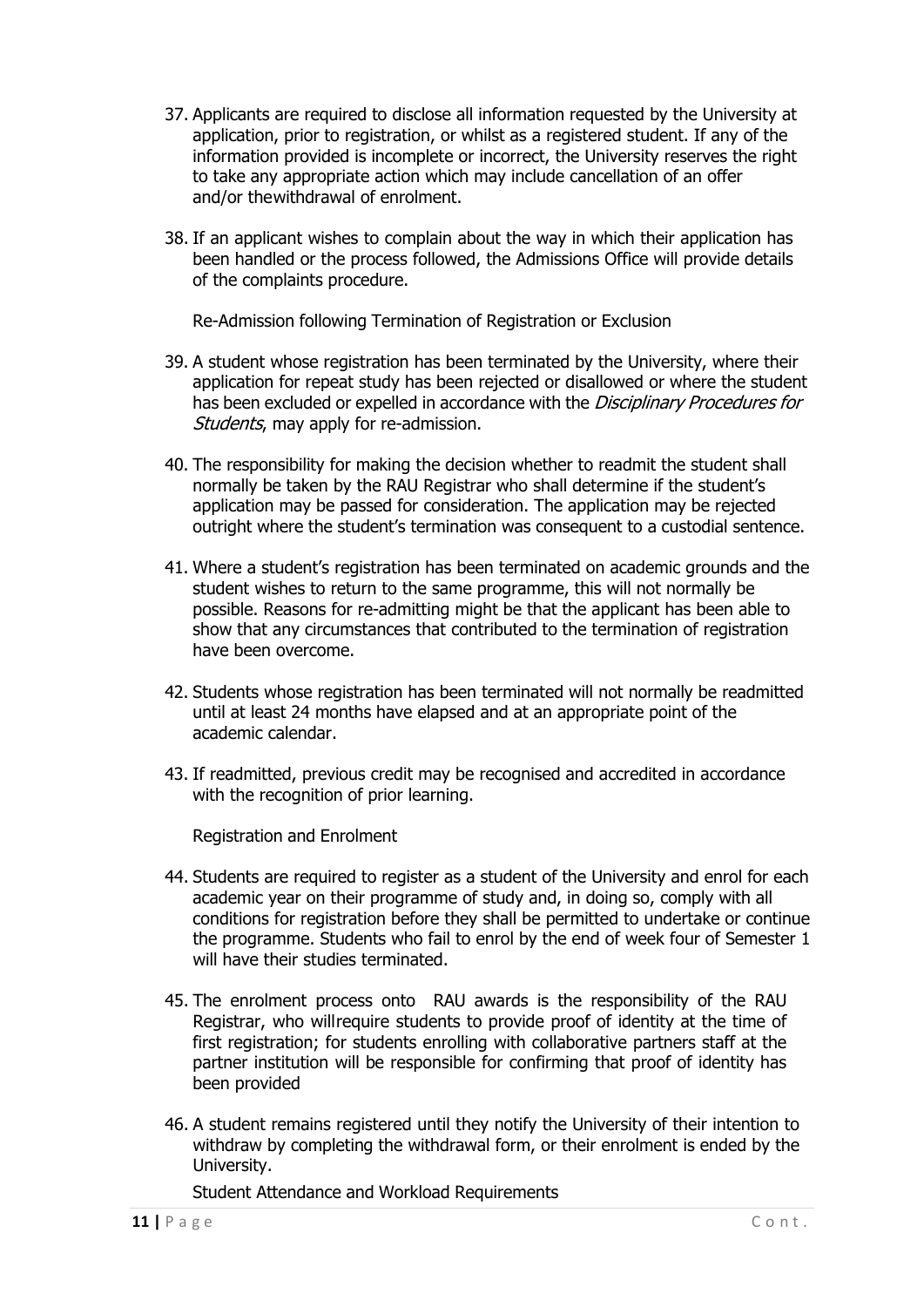- 47. The University takes the view that students are partners with the University in their learning.
- 48. Students are responsible for organising their time and commitments to ensure they are able to attend teaching, participate fully in course activities, and complete any assessment and examination as scheduled. Students are responsible for familiarising themselves with the attendance requirements for their programme. These are set out in their Programme Specification. The University expects attendance at all timetabled activities because there is ample evidence to show that frequent attendance increases the probability of a good outcome for students and provides an effective route for formative feedback.
- 49. The standard academic workload is 60 credit units in each semester, representing 600 hours of study. Part-time study where permitted is normally for half the standard credits in each semester.
- 50. Students are required to attend the University/approved location of delivery for each semester in full. Additionally students should plan to be available for any resit examination that may be required. Some programmes have additional attendance requirements, such as study visits, and may have differing semester start and end dates. Some timetabled activities are compulsory because they represent part of the assessment of the programme; this is indicated on the relevant VLE.
- 51. Full time study is not compatible with full-time work. However the University recognises that many students may wish to combine their studies with part-time work, including voluntary work. Work commitments will not normally be accepted as a reason for a student not being able to meet their academic commitments.
- 52. Where a student's personal circumstances change as a result of life events, such as maternity, paternity or adoption, then the University will consider a request to change from full–time to part-time study at any point in their programme.
- 53. Where a student is a member of the reserve forces and is called upon to join active service, then procedures for interruption of study will be applied.
- 54. International students registering for study on RAU programmes must ensure they have the relevant visa to study at the approved location of delivery.It is the student's responsibility to comply with all visarequirements. Failure to comply with visa requirements will result in cancelation of the student's registration.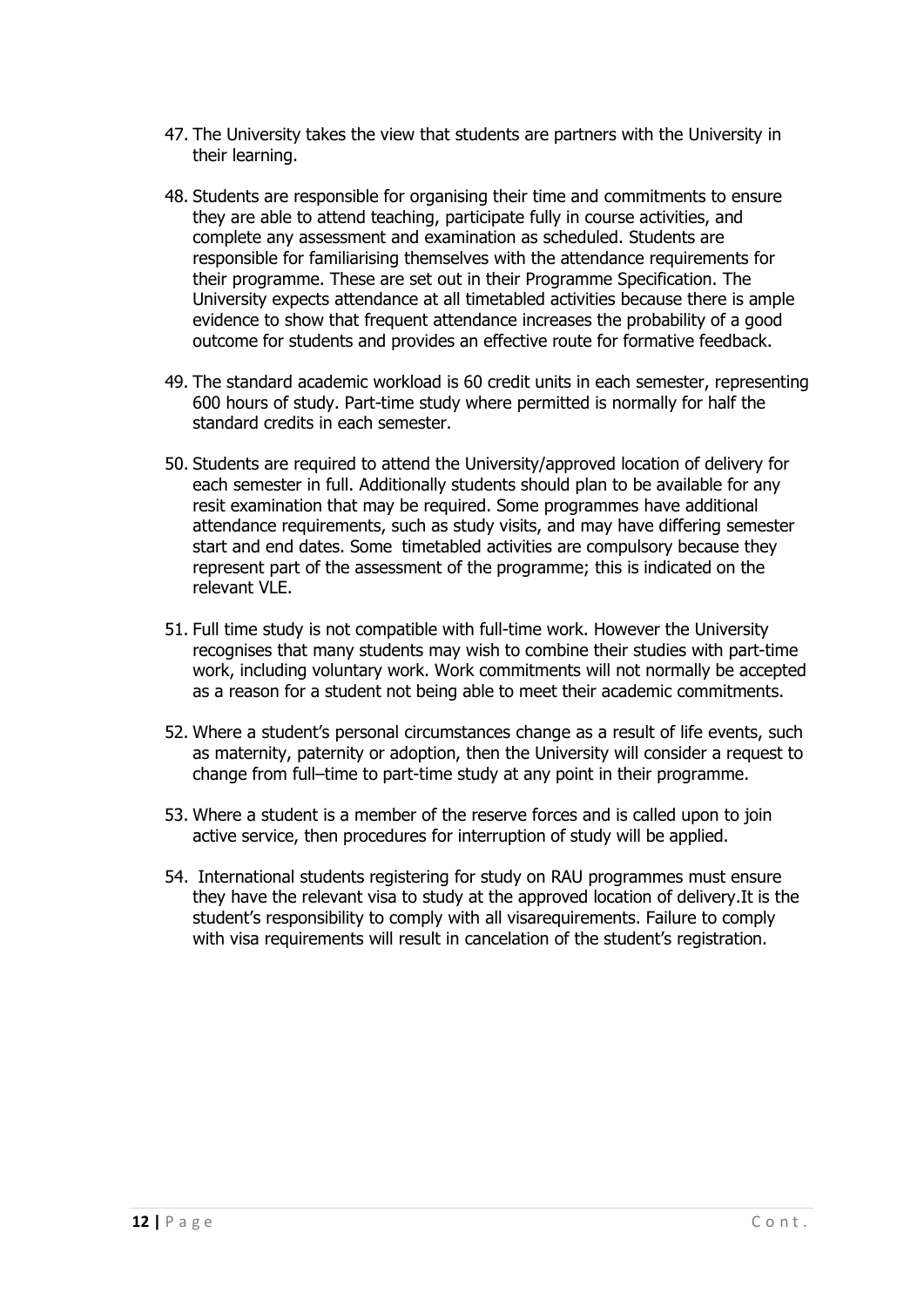#### STUDENTS OBLIGATIONS

- <span id="page-12-0"></span>56. Students are required to comply with the rules, regulations and policies of the RAU, in addition to local rules and regulations if studying at a partner organisation.
- 57. Students studying at RAU are required to sign an individual learning agreement as part of the enrolment process. Students are required to keep up-to-date with programme information, by regular reference to programme and module pages on the VLE, ensuring that they are registered for a viable diet of modules, and manage their email accounts effectively, respond promptly to communications from the University, provide accurate information upon request and keep such information up to date.
- 58. Students are required to pay any monies owed to the University promptly. Students who are in debt to the University may be suspended, or have their registration withdrawn. In the specific case of tuition fee debt, the University may withhold a student's certificate and decline to provide any references requested on the students behalf
- 59. The University expects students to behave in a manner deemed by the University to be responsible both on and off campus, and to ensure that their actions do not have an adverse impact on the RAU's reputation.

#### Appeals and Complaints

- <span id="page-12-1"></span>60. Where a student considers a decision of the University to be unfair or perverse, then the University has an appeals process in both the [Student Discipline Policy](https://www.rau.ac.uk/university-life/support-and-wellbeing/student-handbook) [and Procedure a](http://res.rau.ac.uk/docs/www/policies/Student-Discipline-Policy-Procedure.pdf)nd the [Academic Misconduct Procedure,](https://www.rau.ac.uk/university-life/support-and-wellbeing/student-handbook) through which a student can seek to have a decision looked at again.
- 61. The University does not accept appeals against academic judgements. The University is able to provide feedback that can help a student understand the factors applied in reaching an academic judgement to improve their performance.
- 62. A student will not be discriminated against as a result of making an appeal or raising a complaint.
- 63. The University seeks to minimise student complaints by ensuring that students have opportunities to participate in formal decision-making processes at all levels and by encouraging regular feedback through the student representative system.
- 64. Students may raise a complaint if they are dissatisfied with an aspect of their course, the operation of the University or other factors where a student considers that the University has failed to meet the standards that may be reasonably expected. When making a complaint, the student is expected to indicate what resolution they are seeking.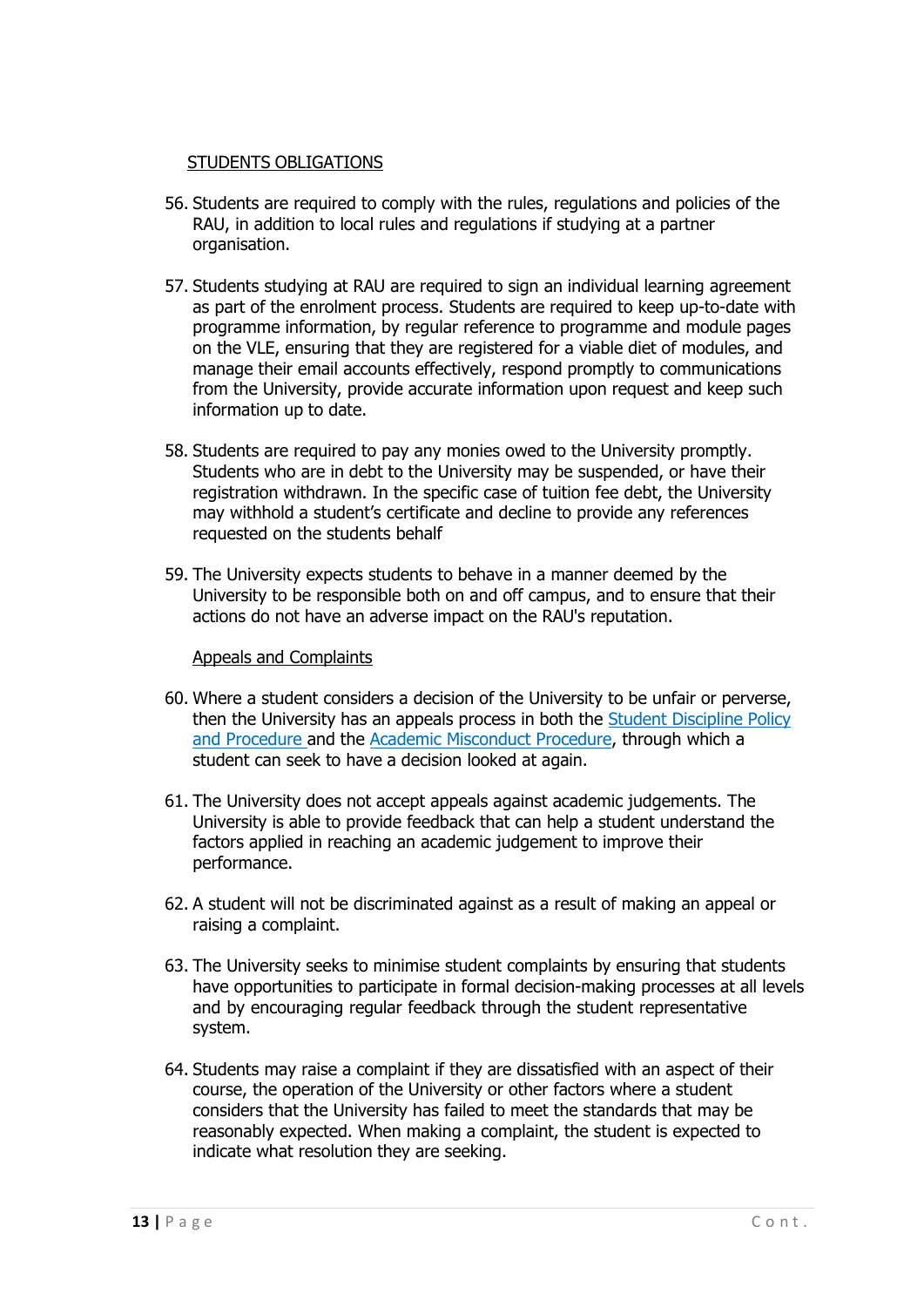- 65. The University's [Complaints Procedure](https://www.rau.ac.uk/sites/files/rau/policies/StudentComplaintsProcedure2017_0.pdf) has three stages: an informal stage, a first formal stage and second formal stage. Complaints found to be vexatious or malicious may be considered to contravene the University's required standards of behaviour.
- 66. After the second formal stage the University will issue a Completion of Procedures letter. Should a student remain dissatisfied with the University's response, they should refer the matter to the Office of the Independent Adjudicator for Higher Education if it is eligible under its procedures. This must be done within twelve months of the date from the issued Completion of Procedures letter. Information on this process can be found at [http://oiahe.org.uk/making-a-complaint-to-the-oia/how-to-make-a](http://oiahe.org.uk/making-a-complaint-to-the-oia/how-to-make-a-complaint.aspx)[complaint.aspx](http://oiahe.org.uk/making-a-complaint-to-the-oia/how-to-make-a-complaint.aspx)

#### <span id="page-13-0"></span>Guidance and progress

Induction

- <span id="page-13-1"></span>67. All new undergraduate and postgraduate students are expected to participate in an induction programme which will combine institutional and programme specific information and activities.
- 68. Returning students will be expected to participate in a reorientation programme which will remind them of their obligations, the expectations placed on them as students of the University and inform them of any changes to the Regulations.

Personal Tutors

- <span id="page-13-2"></span>69. All students will be allocated a Personal Tutor at the institute of attendance. Personal Tutors should arrange meetings with their tutees to review their progress. Appropriate records of meetings should be made on the student's record.
- 70. The role of the Personal Tutor is:
	- (a) to help students to become fully engaged in the life of the University, both academically and socially;
	- (b) to provide an informal means of communication between the student and other academic and student support staff;
	- (c) to remind students of, and if appropriate refer students to, the support services and careers advice available at the University.

Student support and information

- <span id="page-13-3"></span>71. The University and/or the collaborative partner provides a secure setting in which students are given support to enable them to address and work through issues or concerns that are impeding their ability to achieve their full potential during their studies. The University will only deal directly with students.
- 72. Information and support is available to all students either on a drop in basis or by booking a private appointment with: the University's Disability Officer, the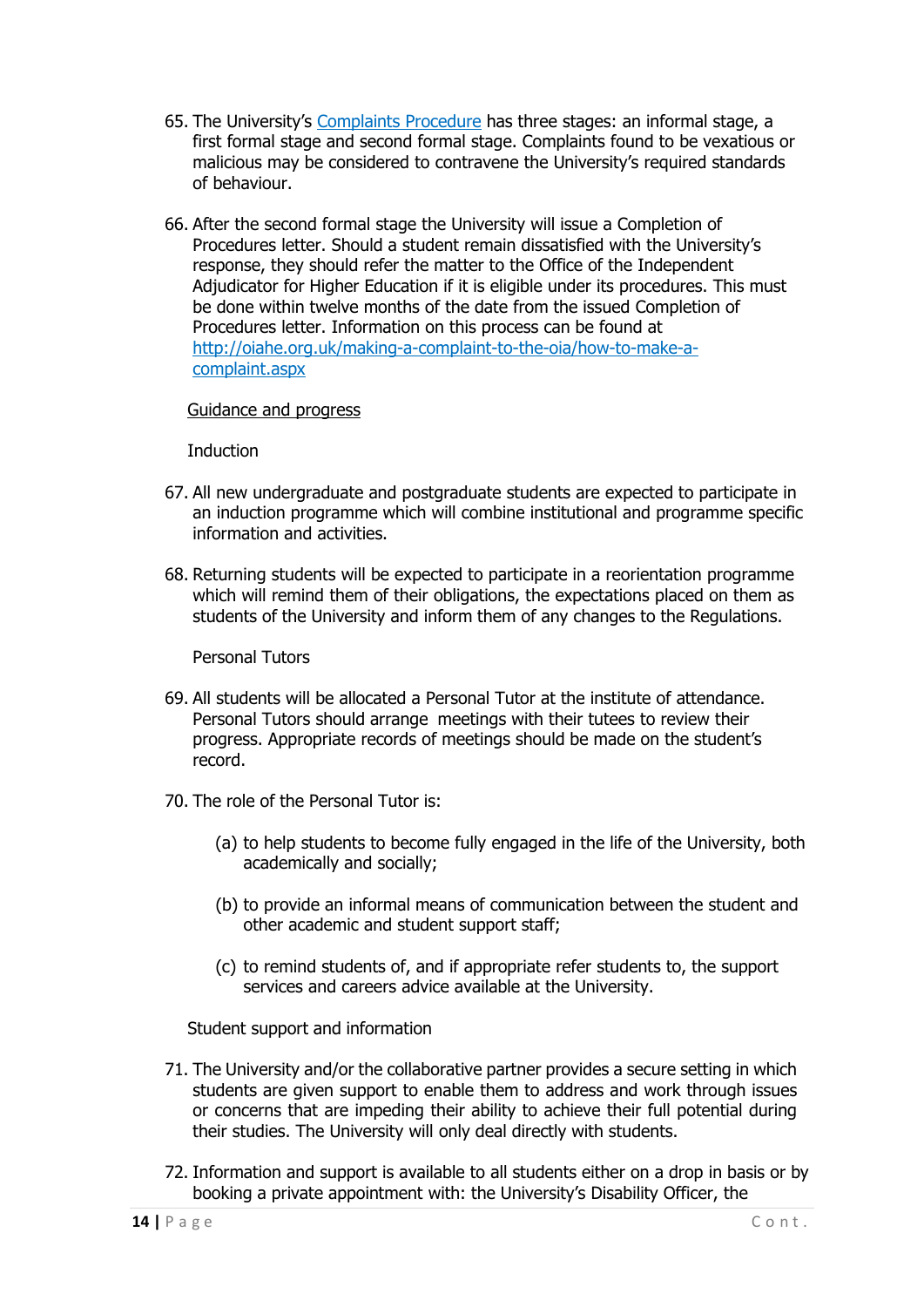Student Support Services Manager; Student Counsellor; Health and Wellbeing Officer or by referral via Personal Tutors; or the equivalent at collaborative partner institutions.. Referrals to external agencies may bearranged where appropriate.

- 73. With a student's consent, the Student Support Services Manager can raise matters with Personal Tutors or other members of staff at the relevant institution and issues can also bediscussed with parents or other parties.
- 74. Where there is cause for concern for a student's own health and safety or a risk to the health and safety of others then the University will respond without explicit consent.
- 75. The Student Support Services will work with Personal Tutors, academic and other staff to identify students who are at risk of failure or non-completion. Such students will be encouraged to take up opportunities to identify and address factors affecting their progress and to take up opportunities for support.
- 76. The University's Careers Service, or that of a Collaborative Partner,seeks to meet the needs of individual studentsby assisting them in making informed decisions about their future career.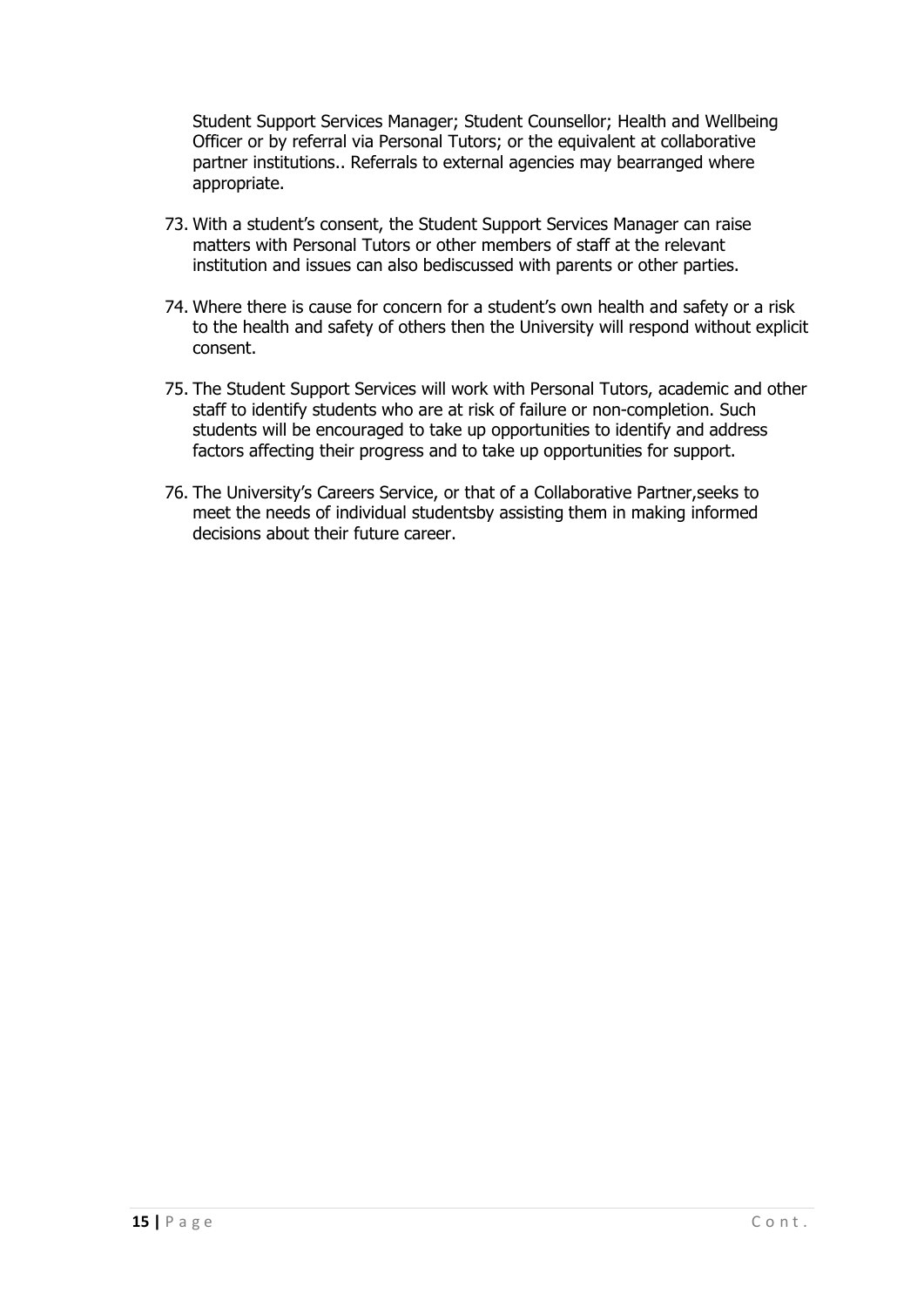#### <span id="page-15-0"></span>AWARDS OF THE UNIVERSITY

#### Qualifications

- <span id="page-15-1"></span>77. Qualifications of the University shall be approved by Academic Board before a programme of study leading to the qualification may be approved.
- 78. Qualifications may only be awarded to students who have followed and successfully completed a taught programme of study as approved by the University.
- 79. The RAU is ultimately responsible for the academic standards and quality of all awards granted in its name. Regulations apply in full to collaborative partners. Policies and procedures follow those for internal RAU awards. Arrangements for assuring quality and standards for collaborative partners are as rigorous, secure and open to scrutiny as those for programmes provided wholly by the RAU.
- 80. The qualifications of the University and their level within The Framework for Higher Education Qualifications (FHEQ) of UK Degree-Awarding Bodies are set out below.
- 81. The integrity of the awards is assured through the appointment of External Examiners for each programme and for the University. The criteria for the appointment of External Examiners and their responsibilities as detailed in the University's [Policy for External Examination of Taught Programmes.](https://www.rau.ac.uk/sites/files/rau/External-Examination-Policy-of-Taught-Programmes.pdf)
- 82. In order to be eligible for the award of a certificate, diploma or degree from the University a student must have satisfied the requirements specified in the relevant Programme Specification and achieved the necessary credits within the maximum period of registration as detailed below. This ensures the currency of the award.
- 83. The maximum period of registration includes any interruption to study or any repeated study periods as a result of personal circumstances or academic performance. These may differ from the funding periods as operated by the UK's Student Loan Company.
- 84. Catalyst degrees are awards of the University that match the credit requirements of their standard equivalent award and are designed to match the pace of study that best suits the student. A catalyst degree may be compressed into a shorter time period or offered over an extended period, as described in the Programme Specification.
- 85. For degrees which include an industry placement year, the maximum period of registration is extended by a period equivalent to the placement year.

| Awards of the Royal Agricultural University |         |                   |             |           |                     |           |
|---------------------------------------------|---------|-------------------|-------------|-----------|---------------------|-----------|
| Academic Award                              | Post    | Minimum Credits   | Maximum     | Standard  | <b>Maximum Time</b> |           |
|                                             | nominal | Required          | Credits for | duration  | Limits              |           |
|                                             |         |                   | APL or      | Full-time | Full-time           | Part-time |
|                                             |         |                   | <b>APEL</b> | students  | students            | students  |
| Certificate of                              | Cert HE | 120 at level 4 or | 80 at level | 1 vear    | 2 years             | 4 years   |
| Higher                                      |         | above             |             |           |                     |           |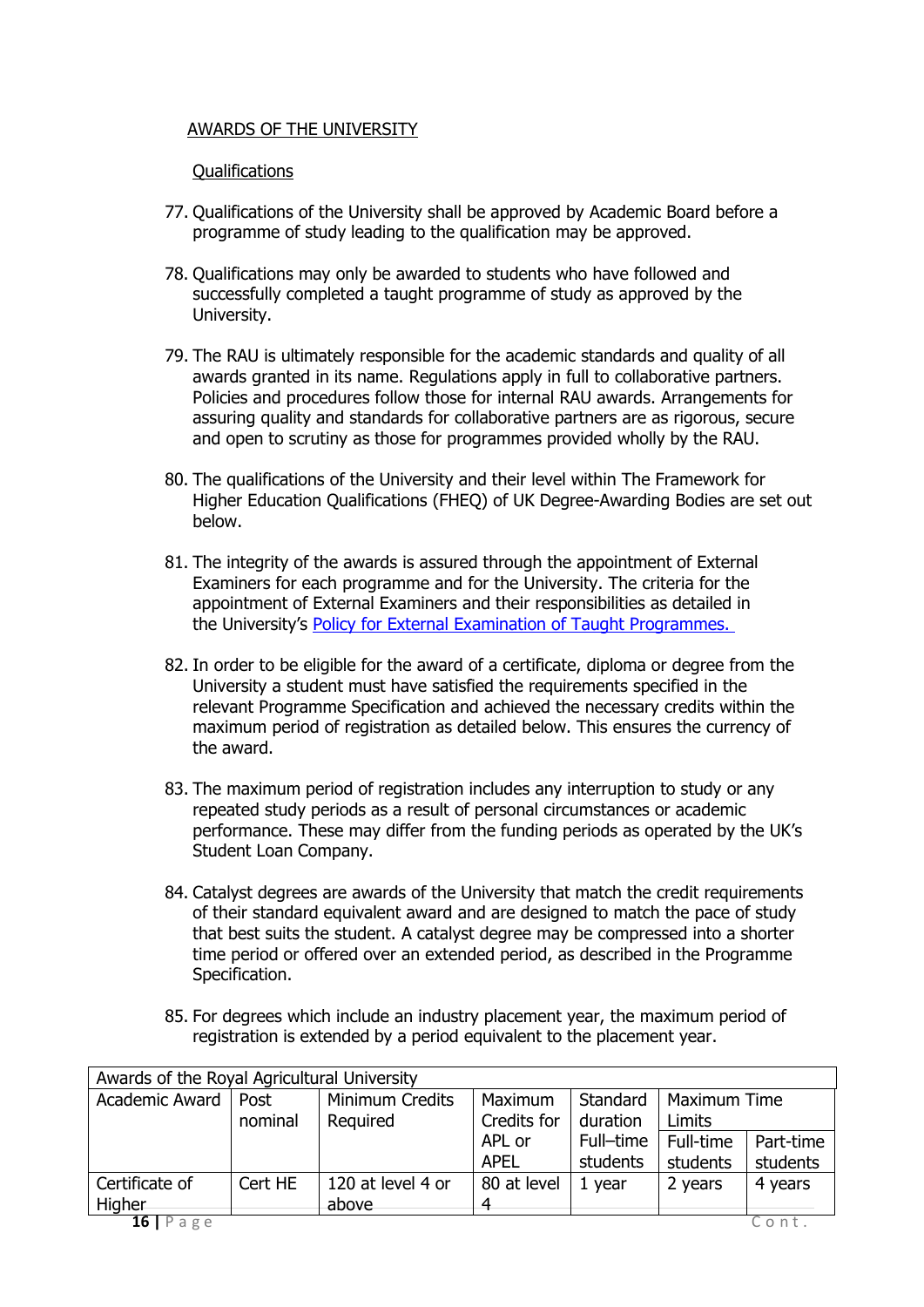| Education                                                                                |                          |                                                                                        |                                                                         |         |         |         |
|------------------------------------------------------------------------------------------|--------------------------|----------------------------------------------------------------------------------------|-------------------------------------------------------------------------|---------|---------|---------|
| Diploma of<br>Higher<br>Education                                                        | Dip HE                   | 240 to include a<br>minimum of 120<br>at level 5 or<br>above                           | 160, of<br>which no<br>more than<br>60 at level<br>5                    | 2 years | 4 years | 6 years |
| Foundation<br>Degree Science<br>Foundation                                               | <b>FdSc</b><br>FdA       | 240 to include a<br>minimum of 120<br>at level 5 and a<br>maximum of 120               | 160 of<br>which no<br>more than<br>60 at level                          | 2 years | 4 years | 6 years |
| Degree Arts                                                                              |                          | at level 4                                                                             | 5                                                                       |         |         |         |
| Bachelor of<br>Science with<br>foundation year<br><b>Bachelor of Arts</b>                | <b>BSc</b><br><b>BA</b>  | 300 to include a<br>minimum of 60 at<br>level 6 and a<br>maximum of 120<br>at level 4  | 200 at<br>level 4 or<br>5 of which<br>no more<br>than 120               | 4 years | 6 years | 8 years |
| with foundation<br>year                                                                  |                          |                                                                                        | at level 4                                                              |         |         |         |
| Bachelor of<br>Science with<br>foundation year<br>with Honours                           | <b>BSc</b>               | 360 to include a<br>minimum of 120<br>at level 6 and a<br>maximum of 120<br>at level 4 | 240 at<br>level 4 or<br>5 of which<br>no more<br>than $120$             | 4 years | 6 years | 8years  |
| <b>Bachelor of Arts</b><br>with foundation<br>year with<br>Honours                       | <b>BA</b>                |                                                                                        | at level 4                                                              |         |         |         |
| Bachelor of<br>Science<br><b>Bachelor of Arts</b>                                        | <b>BSc</b><br><b>BA</b>  | 300 to include a<br>minimum of 60 at<br>level 6 and a<br>maximum of 120<br>at level 4  | 200 at<br>level 4 or<br>5 of which<br>no more<br>than 120               | 3 years | 5 years | 7 years |
|                                                                                          |                          |                                                                                        | at level 4                                                              |         |         |         |
| Bachelor of<br>Science with<br><b>Honours</b><br><b>Bachelor of Arts</b><br>with Honours | BSc/BA<br><b>Honours</b> | 360 to include a<br>minimum of 120<br>at level 6 and a<br>maximum of 120<br>at level 4 | 240 at<br>level 4 or<br>5 of which<br>no more<br>than 120<br>at level 4 | 3 years | 5 years | 7 years |
| Bachelor of<br>Science with<br>placement year                                            | <b>BSc</b>               | 300 to include a<br>minimum of 60 at<br>level 6 and a<br>maximum of 120                | 200 at<br>level 4 or<br>5 of which<br>no more                           | 4 years | 6 years | 8 years |
| <b>Bachelor of Arts</b><br>with placement<br>year                                        | <b>BA</b>                | at level 4                                                                             | than 120                                                                |         |         |         |
| Bachelor of<br>Science with<br>placement year<br>with Honours                            | <b>BSc</b>               | 360 to include a<br>minimum of 120<br>at level 6 and a<br>maximum of 120<br>at level 4 | 240 at<br>level 4 or<br>5 of which<br>no more<br>than 120               | 4 years | 6 years | 8years  |
| Bachelor of Arts<br>$17$   P a g e                                                       | <b>BA</b>                |                                                                                        | at level 4                                                              |         |         | Cont.   |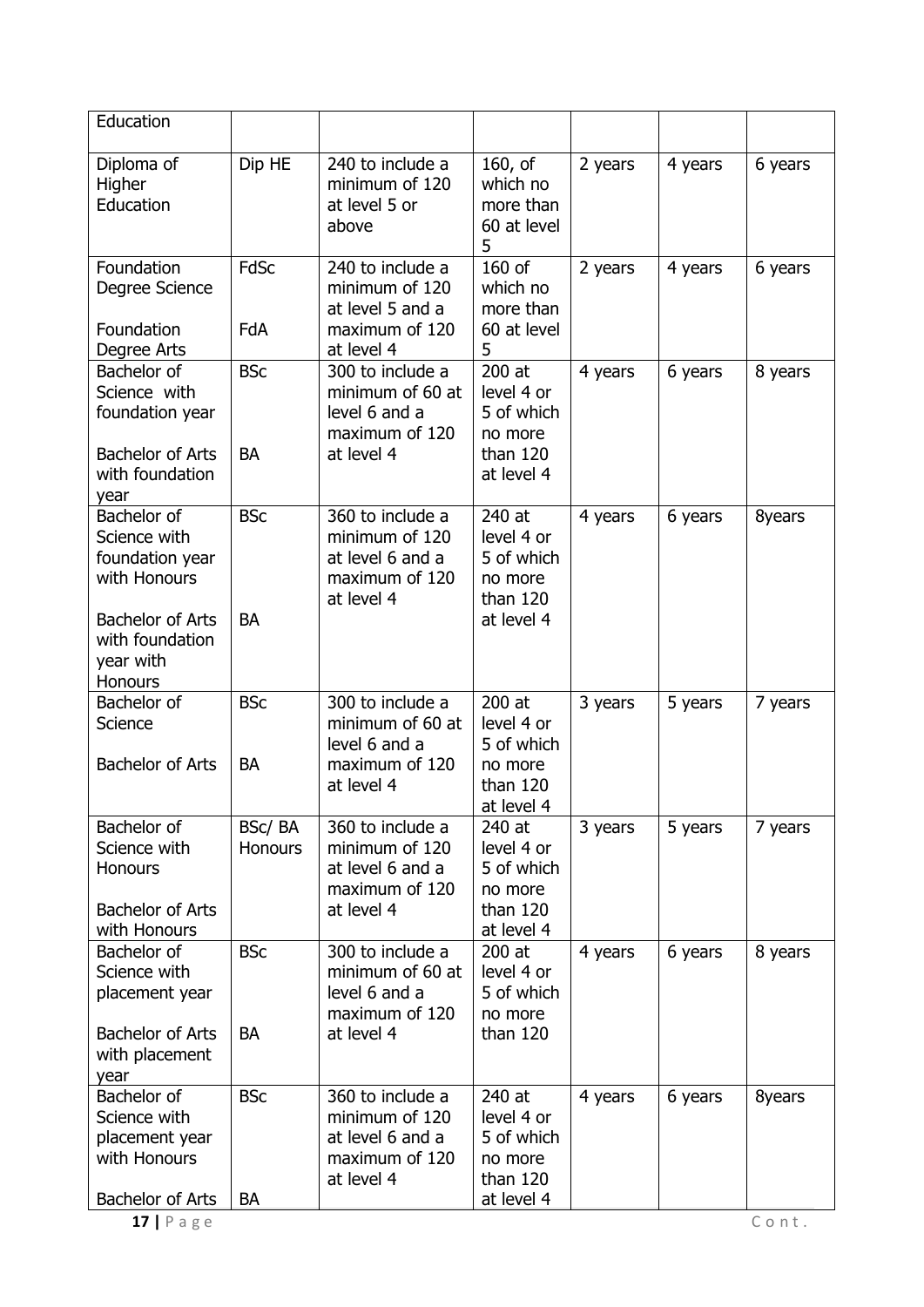| with placement<br>year with<br>Honours             |              |                                                                                                                                                                                                                                                                                                                                                                                     |                                                      |          |         |         |
|----------------------------------------------------|--------------|-------------------------------------------------------------------------------------------------------------------------------------------------------------------------------------------------------------------------------------------------------------------------------------------------------------------------------------------------------------------------------------|------------------------------------------------------|----------|---------|---------|
| Bachelor of<br>Science - Top<br>up                 | <b>BSc</b>   | 120 at level 6                                                                                                                                                                                                                                                                                                                                                                      | N/A                                                  | 1 Year   | 2 years | 4 years |
| <b>Bachelor of Arts</b><br>$-Top$ up               | <b>BA</b>    |                                                                                                                                                                                                                                                                                                                                                                                     |                                                      |          |         |         |
| Graduate<br>Certificate                            | Grad<br>Cert | 60 to include a<br>minimum of 45 at<br>level 6                                                                                                                                                                                                                                                                                                                                      | $40$ of<br>which no<br>more than<br>30 at level<br>6 | $1$ year | 1 year  | 2 years |
| Graduate<br>Diploma                                | Grad Dip     | 120 to include a<br>minimum of 75 at<br>level 6                                                                                                                                                                                                                                                                                                                                     | 80 of<br>which not<br>more than<br>30 at level<br>6  | 1 year   | 2 years | 4 years |
| Postgraduate<br>Certificate                        | PgCert       | 60 at level 7                                                                                                                                                                                                                                                                                                                                                                       | 40                                                   | 1 year   | 1 year  | 2 years |
| Postgraduate<br>Diploma                            | PgDip        | 120 to include a<br>minimum of 90 at<br>level 7 and a<br>maximum of 30<br>at level 6                                                                                                                                                                                                                                                                                                | 80 of<br>which no<br>more than<br>15 at level<br>6   | 1 year   | 2 years | 4 years |
| Master of<br>Science                               | <b>MSc</b>   | 180 to include a<br>minimum of 150<br>credits at level 7                                                                                                                                                                                                                                                                                                                            | 120 of<br>which no<br>more than                      | 1 years  | 3 years | 6 years |
| Master of Arts                                     | <b>MA</b>    | (of which at least<br>60 must be<br>achieved from<br>research focused<br>modules: either a<br><b>Masters</b><br>dissertation or<br>agreed equivalent<br>research-based<br>project or a<br>combination of a<br>research methods<br>module and a<br><b>Masters</b><br>dissertation or<br>agreed equivalent<br>research-based<br>project) and a<br>maximum of 30<br>credits at level 6 | 15 at level<br>6                                     |          |         |         |
| Master of<br>Science with<br>optional<br>placement | <b>MSc</b>   | 240 to include a<br>minimum of 150<br>credits at level 7<br>(of which at least                                                                                                                                                                                                                                                                                                      | 120 of<br>which no<br>more than<br>15 at level       | 2 years  | 4 years | 7 years |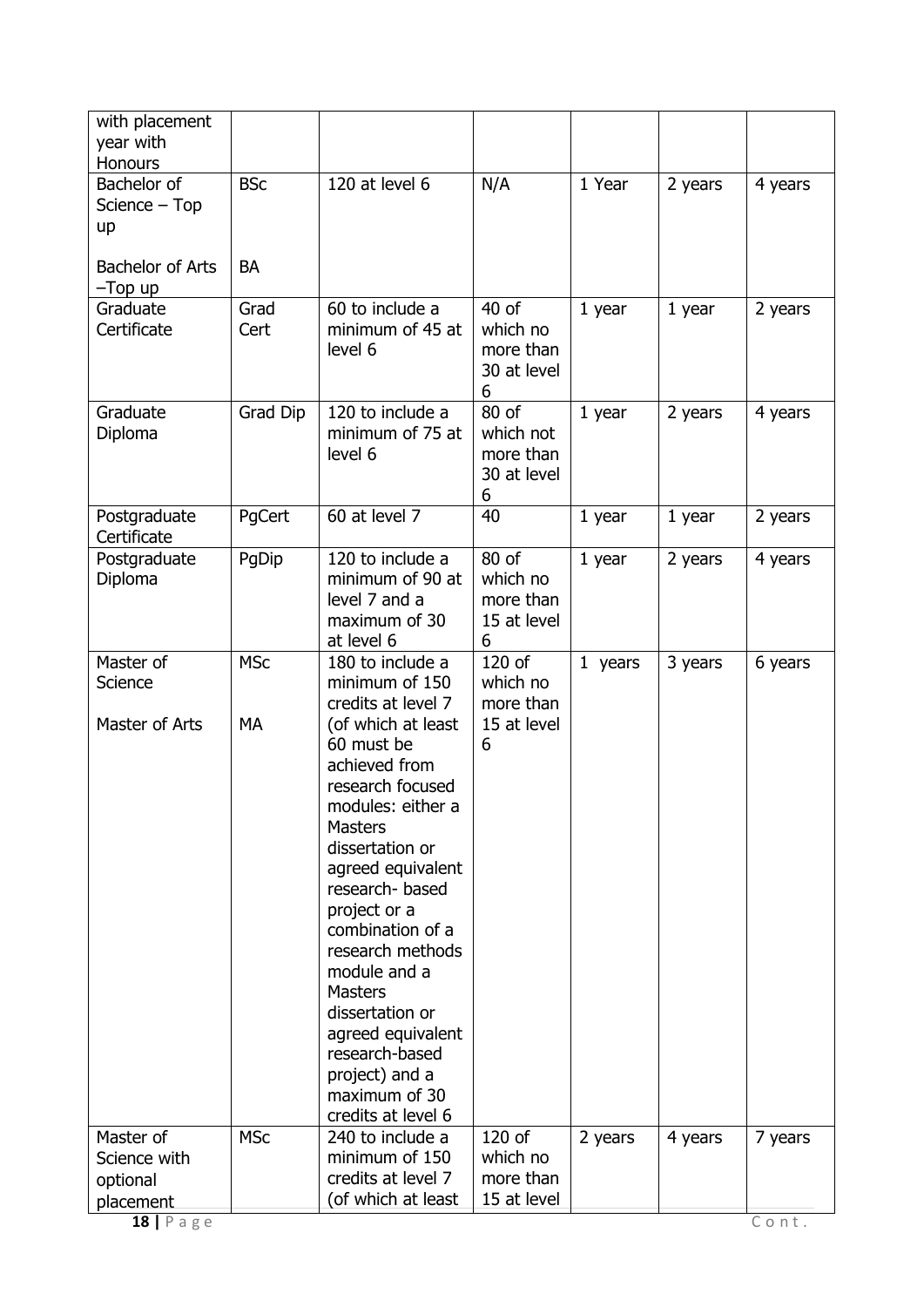| module<br>Master of Arts<br>with optional<br>placement<br>module                                  | MA         | 60 must be<br>achieved from<br>research focused<br>modules: either a<br><b>Masters</b><br>dissertation or<br>agreed equivalent<br>research-based<br>project or a<br>combination of a<br>research methods<br>module and a<br><b>Masters</b><br>dissertation or<br>agreed equivalent<br>research-based<br>project) and a<br>maximum of 30<br>credits at level 6                                                                                   | 6                                                   |        |         |         |
|---------------------------------------------------------------------------------------------------|------------|-------------------------------------------------------------------------------------------------------------------------------------------------------------------------------------------------------------------------------------------------------------------------------------------------------------------------------------------------------------------------------------------------------------------------------------------------|-----------------------------------------------------|--------|---------|---------|
| Master of<br><b>Business</b><br>Administration                                                    | <b>MBA</b> | 180 to include a<br>minimum of 150<br>credits at level 7<br>(of which at least<br>60 must be<br>achieved from<br>research focused<br>modules: either a<br><b>Masters</b><br>dissertation or<br>agreed equivalent<br>research-based<br>project or a<br>combination of a<br>research methods<br>module and a<br><b>Masters</b><br>dissertation or<br>agreed equivalent<br>research-based<br>project) and a<br>maximum of 30<br>credits at level 6 | 120 of<br>which no<br>more than<br>15 at level<br>6 | 1 Year | 3 Years | 6 Years |
| Honorary<br>Fellowships                                                                           |            | Determined by<br>Academic Board                                                                                                                                                                                                                                                                                                                                                                                                                 |                                                     |        |         |         |
| Diploma in Food<br>Quality and<br>Safety &<br>International<br><b>Food Business</b><br>Management | Dip FQS    | The Diploma<br>consists of at<br>least eight<br>modules delivered<br>by the RAU at<br>Shandong<br>Agricultural<br>University, China.<br>There are no RAU                                                                                                                                                                                                                                                                                        | $\overline{0}$                                      | 3yrs   | 4yrs    | N/A     |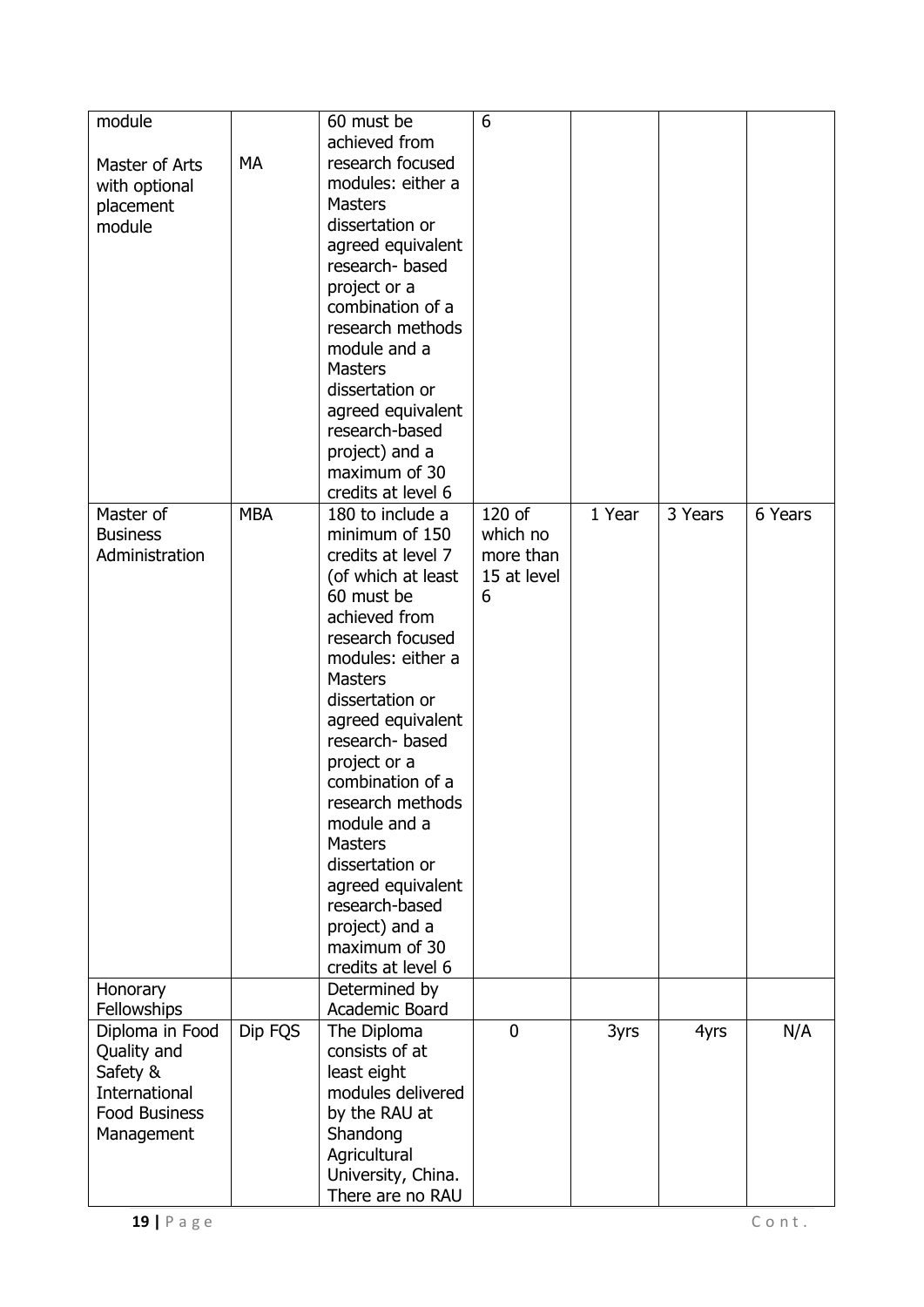|                                                                                                                                   | credits attached<br>to any of these<br>modules.                                                                                                                                                             |             |      |      |     |
|-----------------------------------------------------------------------------------------------------------------------------------|-------------------------------------------------------------------------------------------------------------------------------------------------------------------------------------------------------------|-------------|------|------|-----|
| Diploma in Land   Dip RE<br>Resource<br>Management<br>and<br>International<br><b>Real Estate</b><br><b>Business</b><br>Management | The Diploma<br>consists of at<br>least eight<br>modules delivered<br>by the RAU at<br>Shandong<br>Agricultural<br>University, China.<br>There are no RAU<br>credits attached<br>to any of these<br>modules. | $\mathbf 0$ | 3yrs | 4yrs | N/A |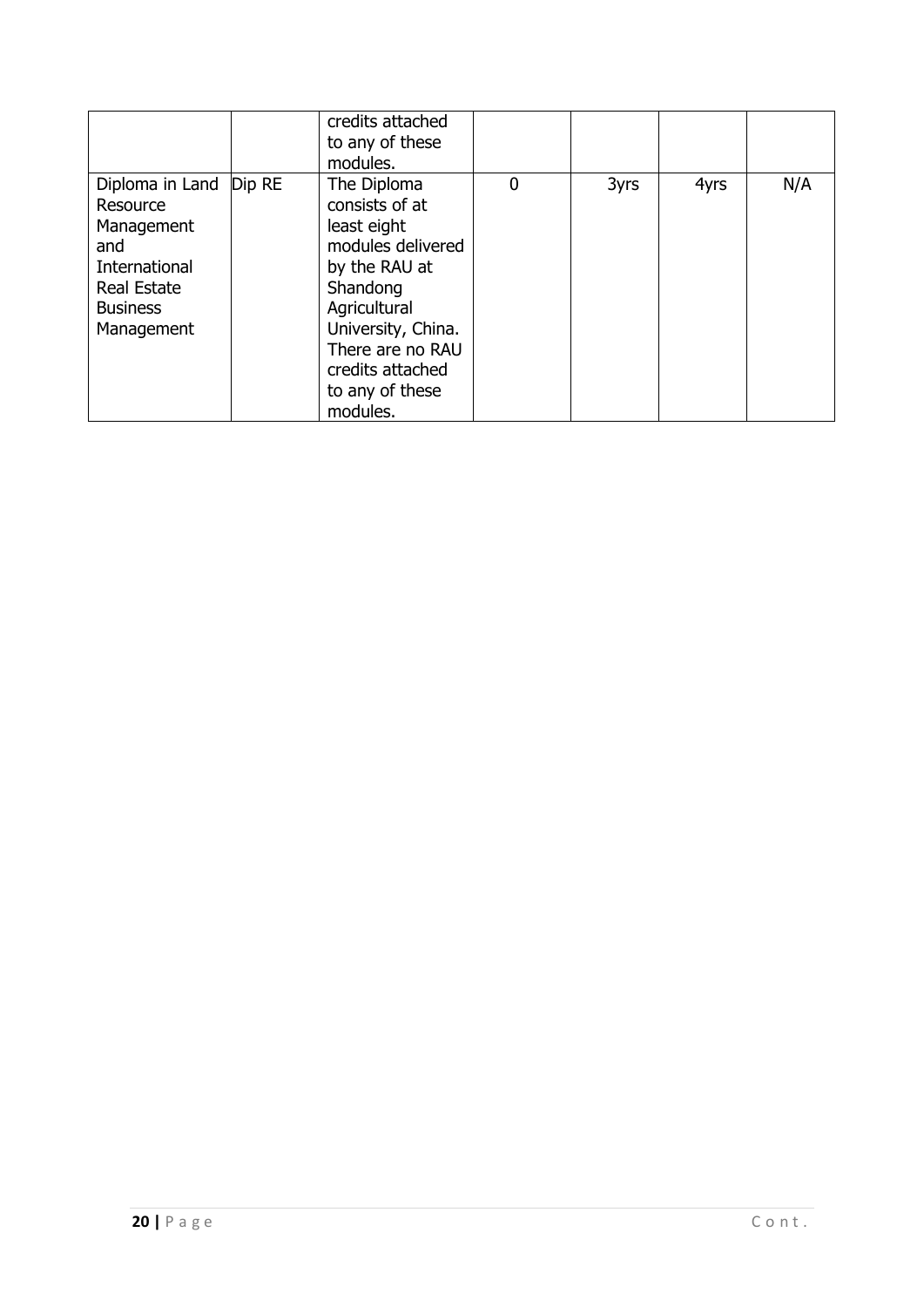#### Interruption of Study

- <span id="page-20-0"></span>86. A student, who is unable to continue their studies because of exceptional circumstances, may apply for an interruption in their programme of study, provided that they shall be able to resume study and complete their intended award within the maximum period of registration.
- 87. The period of any approved interruption shall normally be up to one year and exceptionally up to two years, subject to any Professional, Statutory and Regulatory Body (PSRB), or visa restrictions For example students on a Tier 4 visa must leavethe UK and apply to obtain a new visa to continue after the period of interruption.
- 88. At the time a student interrupts study, the student's registration on the programme shall change and they may not have the same entitlements as fully registered students. (For UK students the fee payable for years of study and anyrepeat study will on the same basis as applied by the UK's Student Loan Company.)
- 89. Students who wish to interrupt study but do not have exceptional circumstances may apply to do so, but any incomplete modules which need to be repeated may normally be capped at the minimum pass mark.
- 90. If a further break in study is requested or the initial request is for more than one year, the approval of the Registrar or Chair of Academic Quality and Standards Committee is required.
- 91. Students who wish to interrupt their study shall complete and submit the appropriate request form, together with any supporting evidence of their circumstances to the Registry.
- 92. Students retain their RAU email accounts, however, access to other IT and Library services is normally suspended while students interrupt their studies. The University, at its discretion, may offer a student intercalating status where such students maintain access to a wider range of University facilities and services.
- 93. Shortly before students are due to return to their studies, Registry staff, or if applicable staff at a collaborative partner institution,shall contact them to confirm the date of return and any details relating to their studies that need to be confirmed, e.g. elective module choices.
- 94. Where the reasons for interrupting study relate to medical or health issues, the University may require specific evidence to demonstrate that the issues have been addressed before permitting the student to resume their studies. Such evidence shall normally be detailed at the point of interruption. (Refer to the [Fitness to Study a](https://www.rau.ac.uk/sites/files/rau/Fitness%20to%20Study%20policy%202016.pdf)nd Reasonable Adjustment Plans and Procedures for further details.)
- 95. Students who wish to resume their studies after an interruption shall re-enrol on the programme, in accordance with University procedures, before they are permitted to continue their studies. When students resume study they shall sign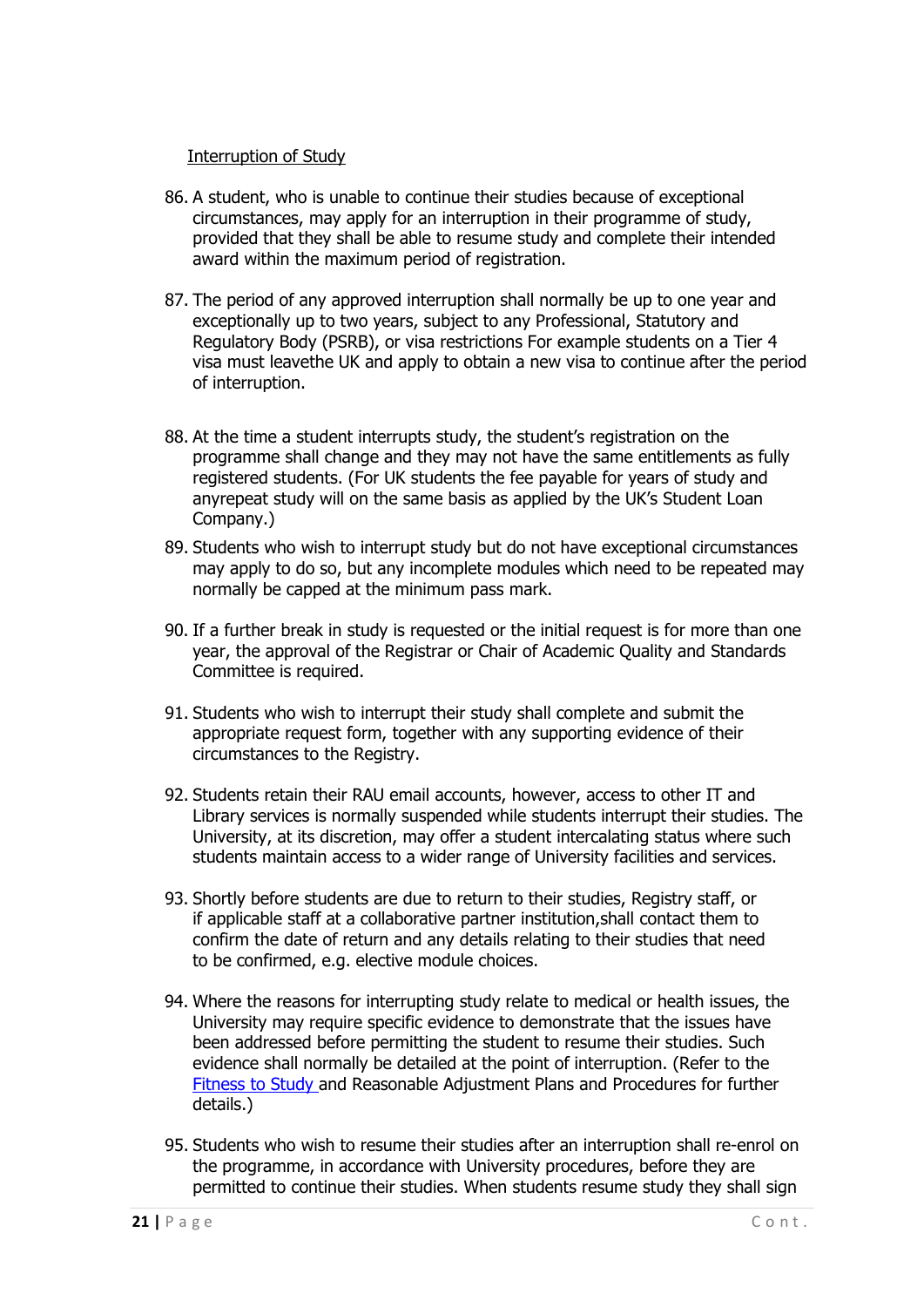up for the Regulations and the programme, subject and module specifications in force at the time of resumption. In view of the pace of educational change, students who interrupt study may be required to provide proof of appropriate study and professional re-orientation prior to resuming the programme.

- 96. Students who take an agreed interruption with the intention of returning and subsequently find they are unable to return to complete their studies within the period of registration, shall write to Registry to confirm their inability to return and, where appropriate, may request consideration for the highest terminal exit qualification. This request shall be made before the start of the final year of the period of registration.
- 97. Students who fail to contact the University to either arrange their return to study or discuss other options to retain their registration no later than 20 working days from their expected return date shall be deemed to have unofficially withdrawn and their registration shall normally be terminated with effect from their expected return date.

#### Membership of Royal Agricultural University

<span id="page-21-0"></span>98. Membership of Royal Agricultural University maybe conferred on individuals in recognition of their service to the University. The University may confer the post nominal MRAU on students who gain an award of the University.

#### Aegrotat and Posthumous Awards

<span id="page-21-1"></span>99. The University's Examination Board may approve the conferment of an Aegrotat award to a student who has completed the whole or a substantial part of a programme of study but is prevented by illness, death or other valid cause from completing part of an exam or assessment (leading directly to a degree, diploma or certificate) to satisfy the examiners in accordance with the relevant programme of study regulations. The award shall not normally be given a classification of any kind, except in the case of posthumous awards.

#### Combined Subjects

<span id="page-21-2"></span>100. The module requirements of an honours degree programme with combined subjects specified in the programme title shall follow the conventions below:

|                                                                                                                                                        | Combined Subjects A And<br>$B^*$ |               |         | Combined Subjects A With<br>В  |               |
|--------------------------------------------------------------------------------------------------------------------------------------------------------|----------------------------------|---------------|---------|--------------------------------|---------------|
|                                                                                                                                                        | Subject A                        | Subject B     |         | Subject A                      | Subject<br>B  |
| Level 4                                                                                                                                                |                                  | 120 credits   | Level 4 | 120 credits                    |               |
| Level 5                                                                                                                                                | 60<br>credits                    | 60<br>credits | Level 5 | 90<br>credits                  | 30<br>credits |
| Level 6                                                                                                                                                | 60<br>credits                    | 60<br>credits | Level 6 | 30<br>90<br>credits<br>credits |               |
|                                                                                                                                                        |                                  |               |         |                                |               |
| *Note the use of lower case 'and or &' or 'with' in award titles is used solely<br>as a descriptive term and is not a recognition of combined subjects |                                  |               |         |                                |               |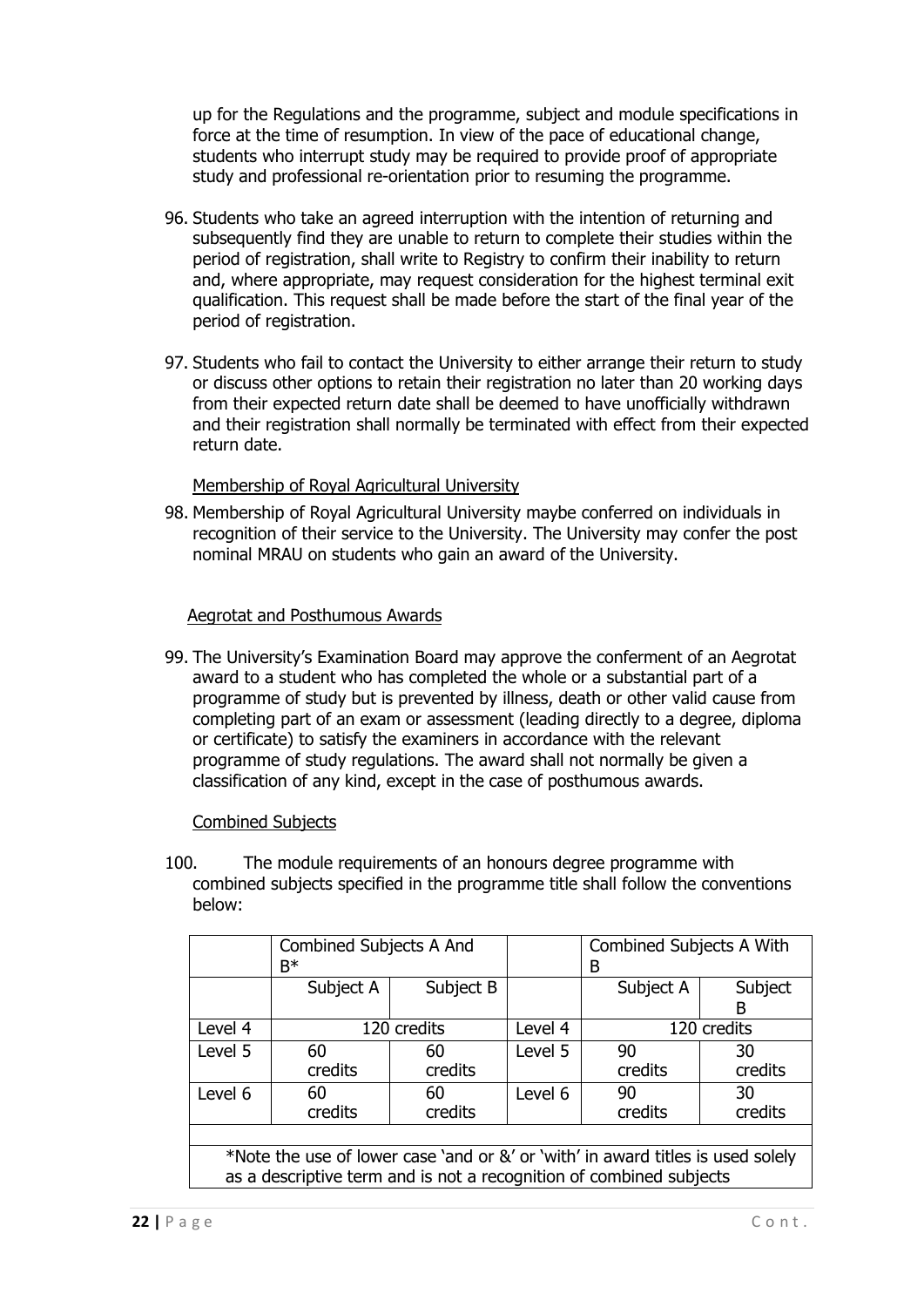101. The award will be conferred 'in Combined Studies' if the spread of credits achieved by the student does not fit into any of the categories above except where the student has achieved at least 80 credits in a single subject at Level 6, in which case the award will be conferred in 'Combined Studies (major in that subject)'.

#### Exit awards

- <span id="page-22-0"></span>102. A programme may incorporate one or more intermediate progression points that leads to an exit qualification.
- 103. An exit qualification will only be awarded where a student's study for their registered qualification has been unsuccessfully completed or terminated. Where a student has not achieved the required credits for the registered award, the University Examinations Committee may consider conferment of an exit award as listed below.

| Registered               | <b>Exit Award</b>           | Credit          | Level               |
|--------------------------|-----------------------------|-----------------|---------------------|
| Qualification            |                             | Requirement     | Requirement         |
| Diploma of               | Certificate of Higher       | 120             | at level 4 or       |
| <b>Higher Education</b>  | Education                   |                 | above               |
| Foundation               | Certificate of Higher       | 120             | at level 4 or       |
| Degree                   | Education                   |                 | above               |
| Graduate Diploma         | <b>Graduate Certificate</b> | 60              | at level 4 or       |
|                          |                             |                 | above, with a       |
|                          |                             |                 | minimum of 45       |
|                          |                             |                 | credits at level 6. |
| <b>Ordinary Degree</b>   | Diploma of Higher           | 240             | at level 4 or       |
|                          | Education                   |                 | above of which a    |
|                          |                             |                 | minimum of 120      |
|                          |                             |                 | credits are at      |
|                          |                             |                 | level 5 or above    |
|                          | Certificate of Higher       | 120             | at level 4 or       |
|                          | Education                   |                 | above               |
| Honours Degree           | <b>Ordinary Degree</b>      | 300             | at level 4 or       |
|                          |                             |                 | above of which a    |
|                          |                             |                 | minimum of 120      |
|                          |                             |                 | credits must be     |
|                          |                             |                 | at level 5 or       |
|                          |                             |                 | above plus a        |
|                          |                             |                 | minimum of 60       |
|                          |                             |                 | credits at level 6  |
|                          | Diploma of Higher           | 240             | at level 4 or       |
|                          | Education                   |                 | above of which a    |
|                          |                             |                 | minimum of 120      |
|                          |                             |                 | credits must be     |
|                          |                             |                 | at level 5 or       |
|                          |                             |                 | above               |
|                          | Certificate of Higher       | 120             | at level 4 or       |
|                          | Education                   |                 | above               |
| Top-up Honours<br>degree | <b>Ordinary Degree</b>      | $\overline{60}$ | at level 6          |
|                          | Postgraduate Certificate    | 60              | at level 7          |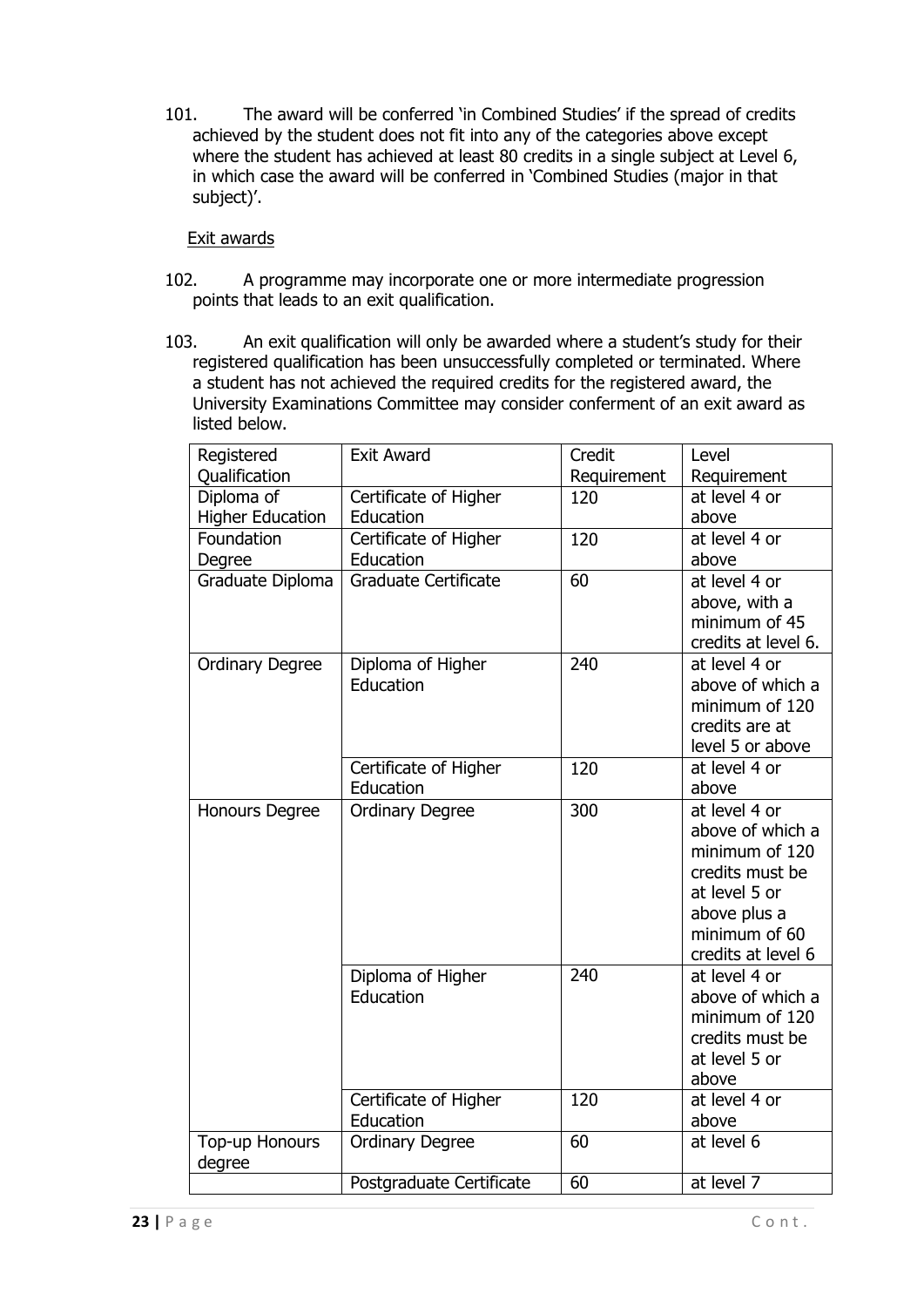| Taught Master's<br>Programme | Postgraduate Diploma | 120 | maximum 30<br>credits at<br>level 6 and<br>minimum 90 at<br>level 7 |
|------------------------------|----------------------|-----|---------------------------------------------------------------------|
|------------------------------|----------------------|-----|---------------------------------------------------------------------|

Free standing, embedded and short awards

- <span id="page-23-0"></span>104. Free-standing awards are self-contained, and while the credits gained on them might allow admission to, or be counted as part of, a higher or other award, they are not themselves an integral part of any other award. No more than 45 credits may be awarded to a student studying for a free-standing award, after which a student shall be required to register either for a part-time or full-time award. The maximum credit allowed for free standing awards is 45. The Regulations apply in full to students admitted to a free-standing award.
- 105. Embedded awards are those which are integral to a higher award and whose completion allows progression to the next stage of the award hierarchy. Examples would be a Certificate or a Diploma of Higher Education or a Postgraduate Certificate or a Postgraduate Diploma. Students may leave the course once they have completed any award within the award hierarchy, and receive the award relating to the level they have reached.
- 106. Attendance at other courses, including short courses for continuing professional development, do not earn an academic award. Students completing such courses may be granted a certificate of attendance or any other certificate as approved by a Professional, Statutory and Regulatory Body (PSRB).

#### <span id="page-23-1"></span>DESIGN AND MANAGEMENT OF PROGRAMMES

- 107. All programmes have a modular structure, which normally consists of core or mandatory modules and may include some elective modules.
- 108. A programme is defined as an integrated mix of modules, which together combine to produce an overall set of specified learning outcomes leading to a prescribed academic award. Modules may not span academic years unless agreed as necessary at Programme Validation.
- 109. Programmes or pathways are determined by at least one unique programme outcome and a minimum of 25% difference from other University provision in the taught modules, whether core or elective, in years that count towards the final award (except where PSRB requirements demand otherwise).
- 110. Programmes Managers must ensure that programmes are designed to be accessible such that only minimal adjustments need to be made for individuals. Learning outcomes and assessment methods need to be inclusive.
- 111. Before students are enrolled on a programme of study, the programme must be validated by the Academic Quality and Standards Committee, on behalf of Academic Board, following the completion of the process for the design, internal and external scrutiny of the programme structure.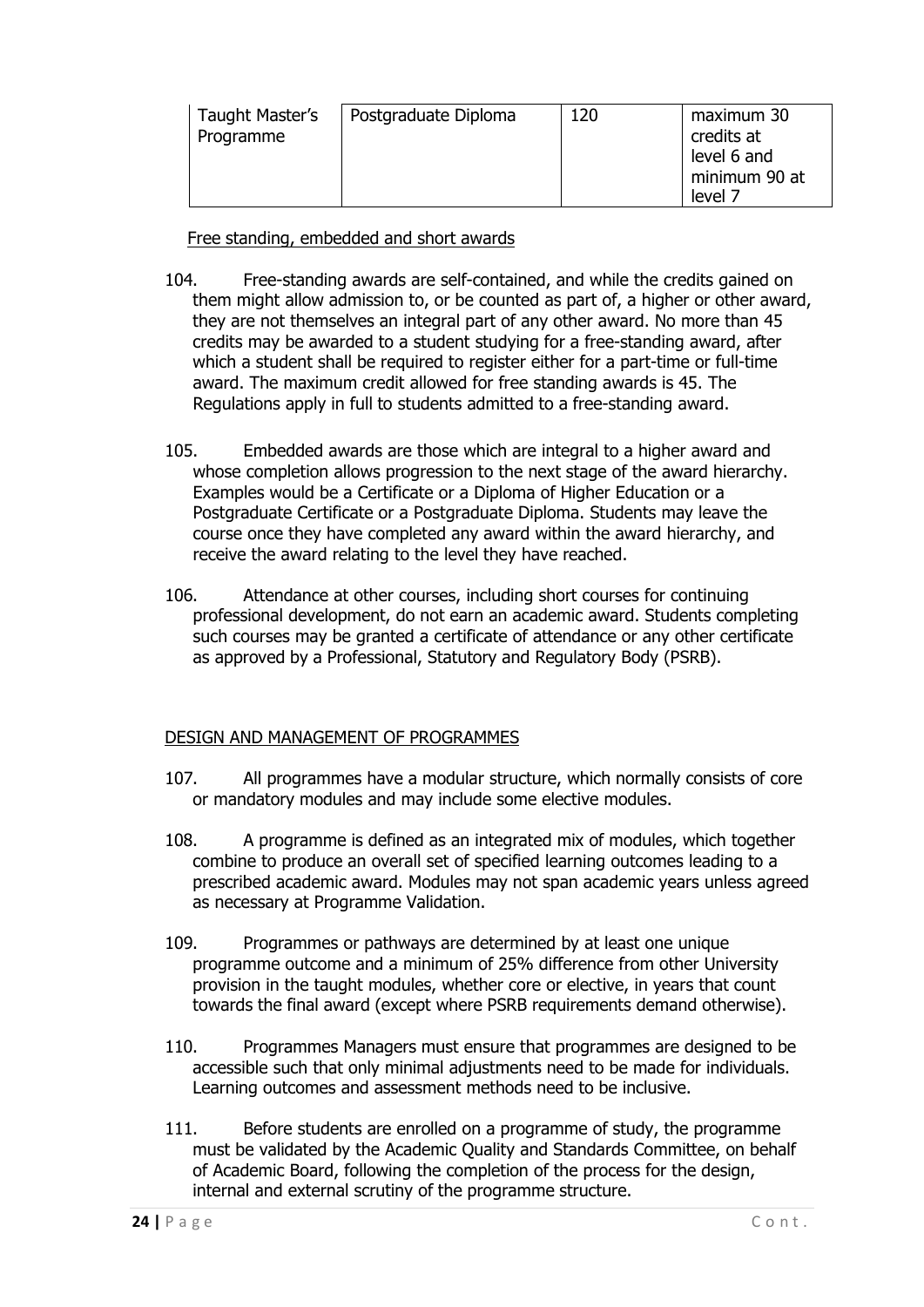- 112. The title of a programme should be accurate and consistent with the programme content. It must conform to the parameters of the Framework for Higher Education Qualifications and accurately describe the level of knowledge and skills to be expected from a person holding such a qualification.
- 113. If a programme or subject includes a professional, vocational or practical placement or fieldwork, the placement or fieldwork should normally carry a credit rating. If the placement or fieldwork carries a credit rating, the number of credits required for an award shall normally be increased if the placement or fieldwork increases the length of the programme. If the placement or fieldwork does not carry a credit rating, the programme regulations should not stipulate that the placement must be passed in order for students to progress or graduate. The placement or fieldwork may however be required to be passed to satisfy the requirements of a Professional or Statutory Regulatory Body (PSRB).

#### Programme Manager

<span id="page-24-0"></span>114. The Head of School responsible for a particular programme will appoint a Manager for each programme of study.

Programme Committee

- <span id="page-24-1"></span>115. A Programme Committee, comprising the Programme Manager, relevant teaching staff and elected student representatives from each cohort year have responsibility for monitoring delivery of the programme of study during the academic year.
- 116. Programme Committees normally meet at least once in each Semester. The records of Programme Committee meetings are published on the programme pages of the VLE.

Annual Programme Review

<span id="page-24-2"></span>117. All Programme Managers are required to produce an annual report for submission to the Academic Quality and Standards Committee (AQSC) on an agreed template. The report must be submitted to the RAU Registrar by a date specified by AQSC each year unless alternative arrangements have been formally agreed by AQSC.

Student Feedback

<span id="page-24-3"></span>118. Students' views on programmes of study and the University are sought through the annual online National Student Survey (NSS) (final year foundation degree and honours degree students), Postgraduate Taught Student Experience Survey (PTES), and Postgraduate Research Student Experience Survey (PRES), and through the in-house Student Satisfaction Survey (SSS) (first and second year and postgraduate students).2

Changes to Programme Provision

<span id="page-24-4"></span>119. If the need arises to make changes to a programme during the validation period, a proposal must be communicated in the first instance to the Assistant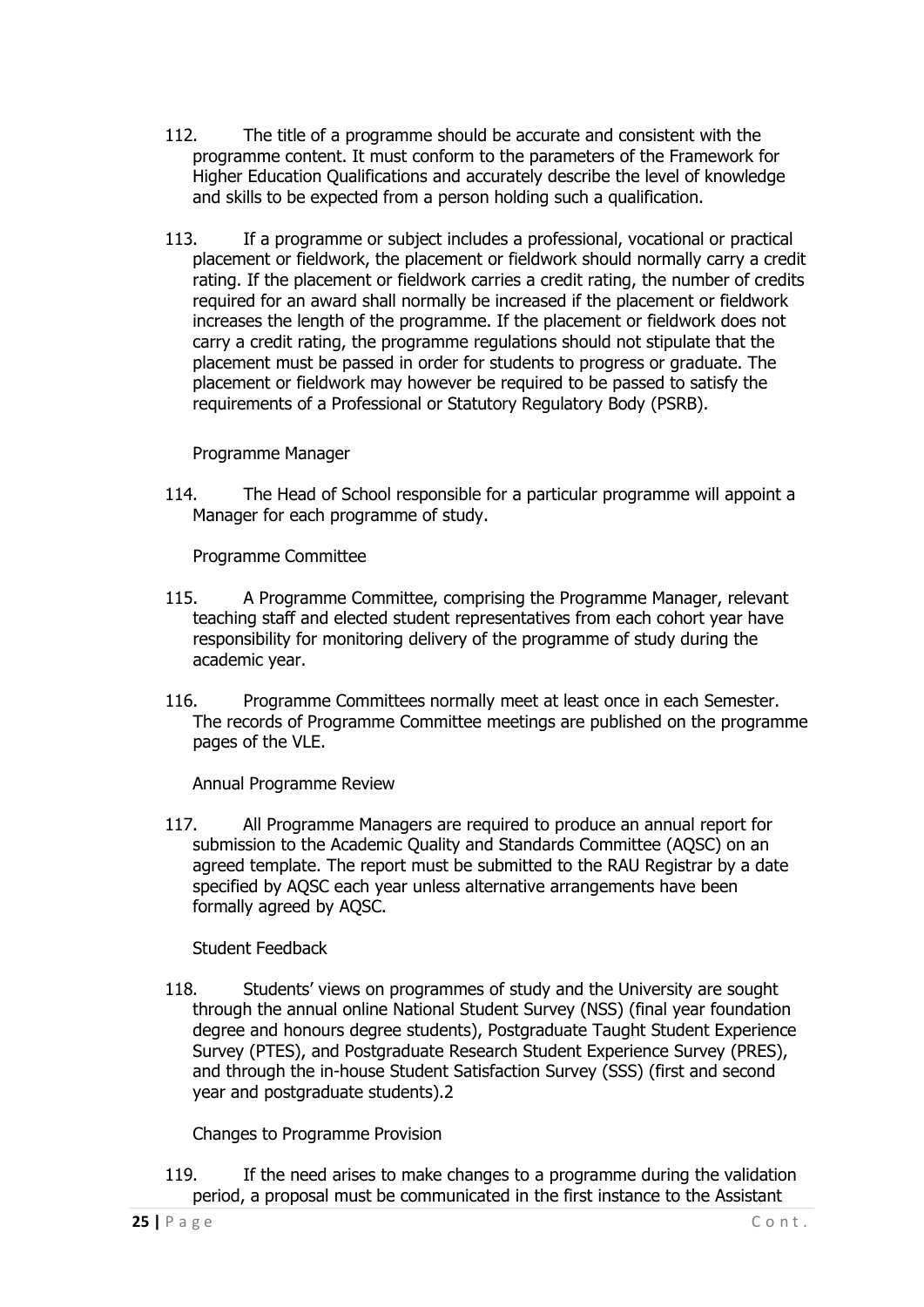Registrar Quality, Assessments and Partnerships who will advise on the need for formal submission and approval by AQSC and on any consultation with current students, and any communication required to students and applicants.

#### The Modular structure

- <span id="page-25-0"></span>120. All academic programmes comprise a related group of modules, each with its own learning outcomes and assessment methods, and the award of credit, which together lead to a full academic award. Students shall select modules in accordance with University procedures.
- 121. Modules are designed to meet the academic needs of learners at five levels of student ability, these being:

Integrated foundation year Level 4First year undergraduate Foundation or Certificate level Level 5 Second year undergraduate, Diploma or Foundation Degree level Level 6 Third year undergraduate/Honours level Level 7Masters level

- 122. The size of a module shall be measured in credits, where 1 credit is equivalent to 10 hours of notional learning time. A module shall normally be assigned one of the following credit values:
	- 15 credits 30 credits 45 credits 60 credits

Proposals for use of another Module credit rating would require approval from Academic Quality and Standards Committee prior to commencement of any Module design.

- 123. Outline details of each module content and assessment are contained within a Module Reference Sheet with more detailed information given on the VLE.
- 124. A programme may include modules for which a pass/fail grade is given. Any pass fail assessment element must carry a credit value and weighting. Except where such modules are included solely to meet the requirements of a Professional, Statutory and Regulatory Body.
- 125. The maximum overall credit value of modules for a Foundation Degree programme with a pass/fail grade are normally:
	- 30 credits at level 4, 30 credits at level 5
- 126. The maximum overall credit value of modules for an Honours Degree programme with a pass/fail grade are normally:
	- 30 credits at level 4, 30 credits at level 5 and 15 credits at level 6;
- 127. Approved module reference sheets can be accessed via the relevant VLE.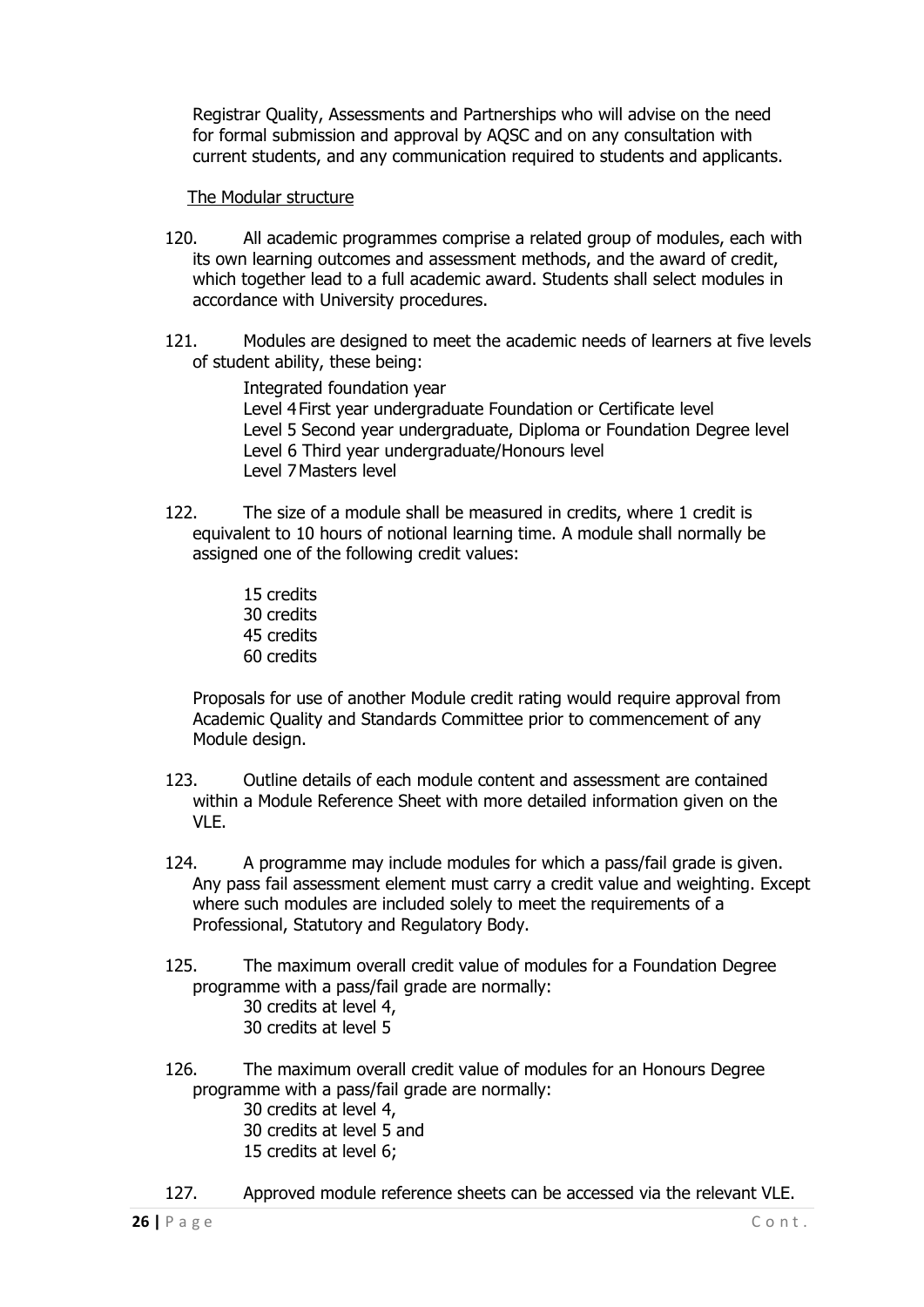They provide details of teaching contact, subject content, learning outcomes and the assessment activities for each module. Module reference sheets and the VLE Baseline highlight key texts which will provide much of the background supporting information for the individual student's learning activities for the module Eachmodule delivered at the RAU has an online resource list through Tallis where lecture notes and additional relevant material in support of learning can be obtained; modules delivered by collaborative partners would normally have a similar resource lists.

128. All teaching, revision and assessment shall take place during the designated semester periods, unless otherwise specified in the Programme Specification. Teaching, revision and assessment shall be delivered according to the Academic Calendar of the approved location of delivery; at the RAU the Academic Calendar is organised around two semesters of equal length.

All examinations shall take place at the designated times. Reassessment may take place outside of the designated semester in a resit examination period.

<span id="page-26-0"></span>Module management

Module Leaders

<span id="page-26-1"></span>129. Each module has a specified member of academic staff identified as the Module Leader who is responsible for the design, delivery and assessment of the Module.

Module VLE pages

<span id="page-26-2"></span>130. A Module's VLE pages provide a detailed description of the module activity for the year.

Module Changes and Approval

- <span id="page-26-3"></span>131. All proposals for major changes to a module must be communicated in the first instance to the Assistant Registrar Quality Assessment and Placementswho will advise on the need for formal submission and approval by the Academic Quality and Standards Committee and on any consultation with current students, and any communication required to students and applicants.
- 132. A student's dissertation topic or research project proposal may only be approved where the University is able to provide the supervision and resources necessary for successful completion.

Placement and Work-based Learning (WBL)

- <span id="page-26-4"></span>133. The University is a member of the Association for Sandwich, Education and Training (ASET). All the University placement and WBL activities should be designed in line with ASET good practice guidance.
- 134. The location (i.e. UK and/or overseas) and nature of placements and WBL activities will be as stipulated within the Programme Specification and Module Reference Sheet and/or VLE.
- 135. The University or Collaborative Partners must aspire to visit as many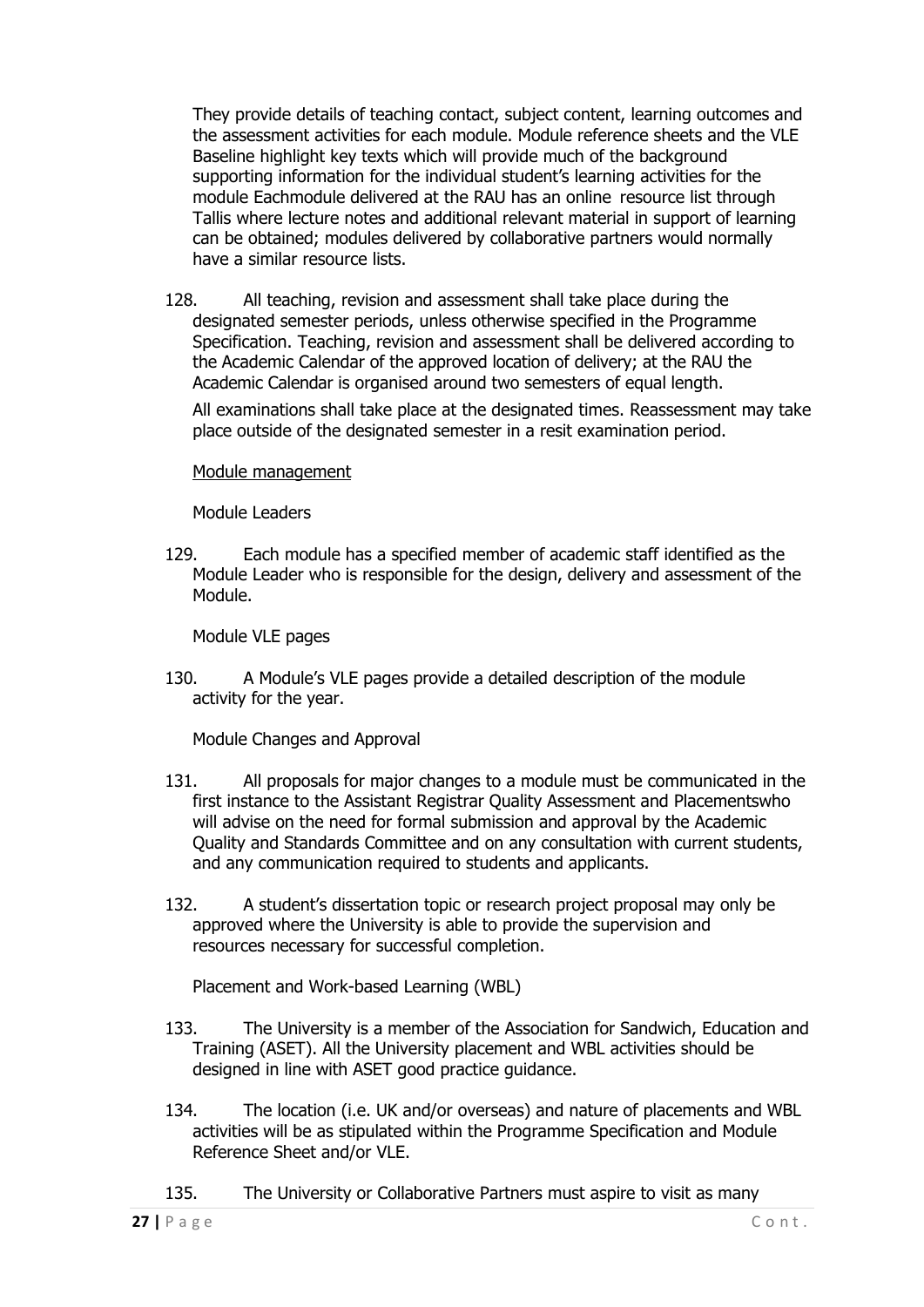students on placement as possible. However, where visits are deemed not practicable, contact should be made by other means (e.g. Skype, email, telephone, or through a partner institution) as often as deemed appropriate by the placement supervisor to ensure that appropriate monitoring takes place given the particular nature of the placement.

136. Programmes may offer contingency/alternative arrangements under exceptional circumstances for students unable to undertake the placement or work-based learning activities normally required as part of a programme. All such changes are subject to approval by Academic Quality Standards Committee (AQSC) including for compliance with PSRB requirements before the student commences alternative arrangements.

#### <span id="page-27-0"></span>PROGRESSION, ASSESSMENT AND EXAMINATION REGULATIONS

#### Award of Credit, Progression and Qualifications

- <span id="page-27-1"></span>137. Assessment is an integral part of the learning experience of students. All University programmes are assessed by a range of assessment activities, each developed to provide the most appropriate means of demonstrating the student's achievement of a specified learning outcome. An assessment may assess more than one learning outcome.
- 138. The assessment of students is based on their academic achievements in individual modules as prescribed in the Programme Specification. Rules for progression are also set out in the Programme Specification. Students are expected to complete all assessments.
- 139. Following an assessment, marks and credits are awarded through a nested system of Module Assessment Boards, Programme Boards and the University Examinations Committee.
- 140. A student who has passed a module by achievement of a module mark of at least 40% shall be awarded the credits for that module.
- 141. At the end of each level, normally equivalent to a full-time year of study, a student will be given a level mark and result, derived from the module marks at that level/stage of the programme, which represents a summary of the student's performance at that level/stage.
- 142. The level mark shall be calculated, with rounding, to two decimal places forming the weighted average of the module marks for all the marked modules at that level of the programme. That is: Level mark = (sum of (module mark x credit)) / (credits at the level)

#### Foundation Degrees

<span id="page-27-2"></span>143. Candidates for the award of a Foundation Degree who have achieved the required credits as specified above and whose average score in the final assessment is 40% or greater will be awarded a Foundation Degree. The final assessment will normally comprise the results of level 4 weighted at 30% plus the results of level 5 weighted at 70%. The normal basis for awards will be the overall average score in the final assessment, graded as follows: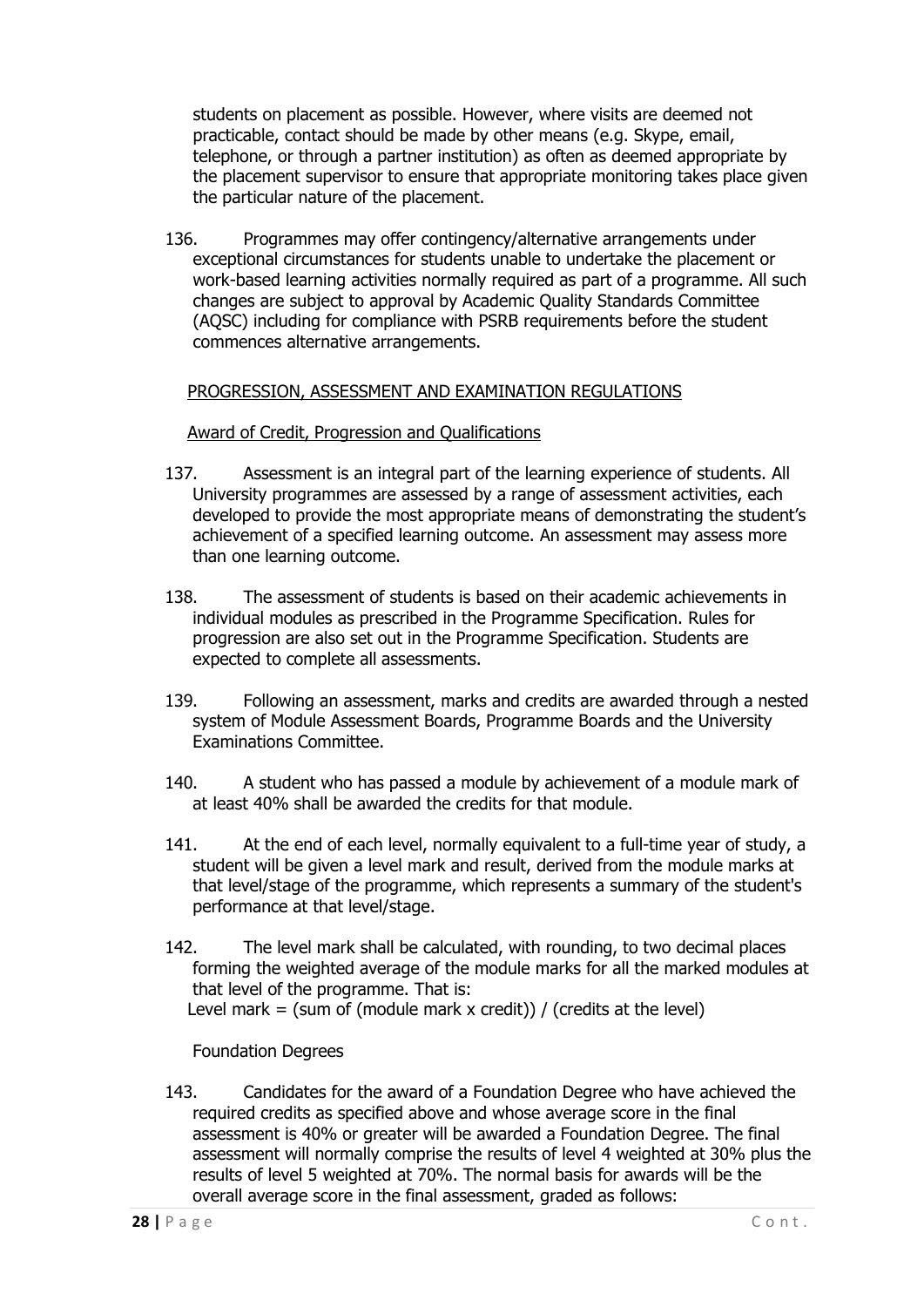Distinction 70% or above Merit 60 - 69% Pass 40 - 59% Fail Below 40%

#### Dominant quality

In exercising its powers to award a Foundation Degree an Examination Board may raise the classification of the award based on the average marks, as set above where the dominant quality of the full array of module marks is in a higher class. Dominant quality in this case is defined as a minimum of  $75<sup>1</sup>$  credits of the final year assessment. Dominance will automatically be considered where the final weighted average mark is no more than 2% below the higher grade. Average marks of more than 2% below will not be considered for a dominant quality award. Dominant quality will only prevail in deciding the award classification if no score for a full module, or no two scores for half modules, is more than two classes lower than the dominant class.

#### Ordinary Degrees

<span id="page-28-0"></span>144. Candidates for the award of an Ordinary Degree who have achieved the required credits as specified above and whose average score in the final assessment is 40% or above will be awarded a degree. The final assessment will normally comprise the results of level 5 studies weighted at 30% plus level 6 studies weighted at 70%. Candidates with an average score in the final assessment of 65% or above on an ordinary degree programme may be awarded a degree with commendation.

#### Honours Degrees

<span id="page-28-1"></span>145. Candidates for the award of a BSc or BA Honours Degree who have achieved the required credits as specified above and whose average score in the final assessment is 40% or above will be awarded an honours degree. The final assessment will normally comprise the results of level 5 and level 6 studies weighted at 30% for level 5 and 70% for level 6.

Where level 5 results are not available, for example on a one-year BSc or BA Honours Top-up programme, then the award will be based only on the performance at level 6.

The normal basis for awards will be the overall average score in the final assessment, graded as follows:

First Class Honours: 70% or above Second Class Honours upper division: 60% to 69% Second Class Honours lower division: 50% to 59% Third Class Honours: 40% to 49% Fail 0% to 39%

#### Dominant quality

In exercising its powers to award a degree with Honours an Examination Board may raise the classification of the degree based on the average marks, as set out above, where the dominant quality of the full array of module marks is in a higher class. Dominant quality is defined as a minimum of  $75<sup>1</sup>$  $75<sup>1</sup>$  $75<sup>1</sup>$  credits of the final year assessment. Dominance will automatically be considered where the final weighted

<span id="page-28-2"></span> $1$  For Collaborative Partners Dominant quality is defined as a minimum of 70 credits of the final yearassessment – adjustment approved at Academic Board 30<sup>th</sup> July 202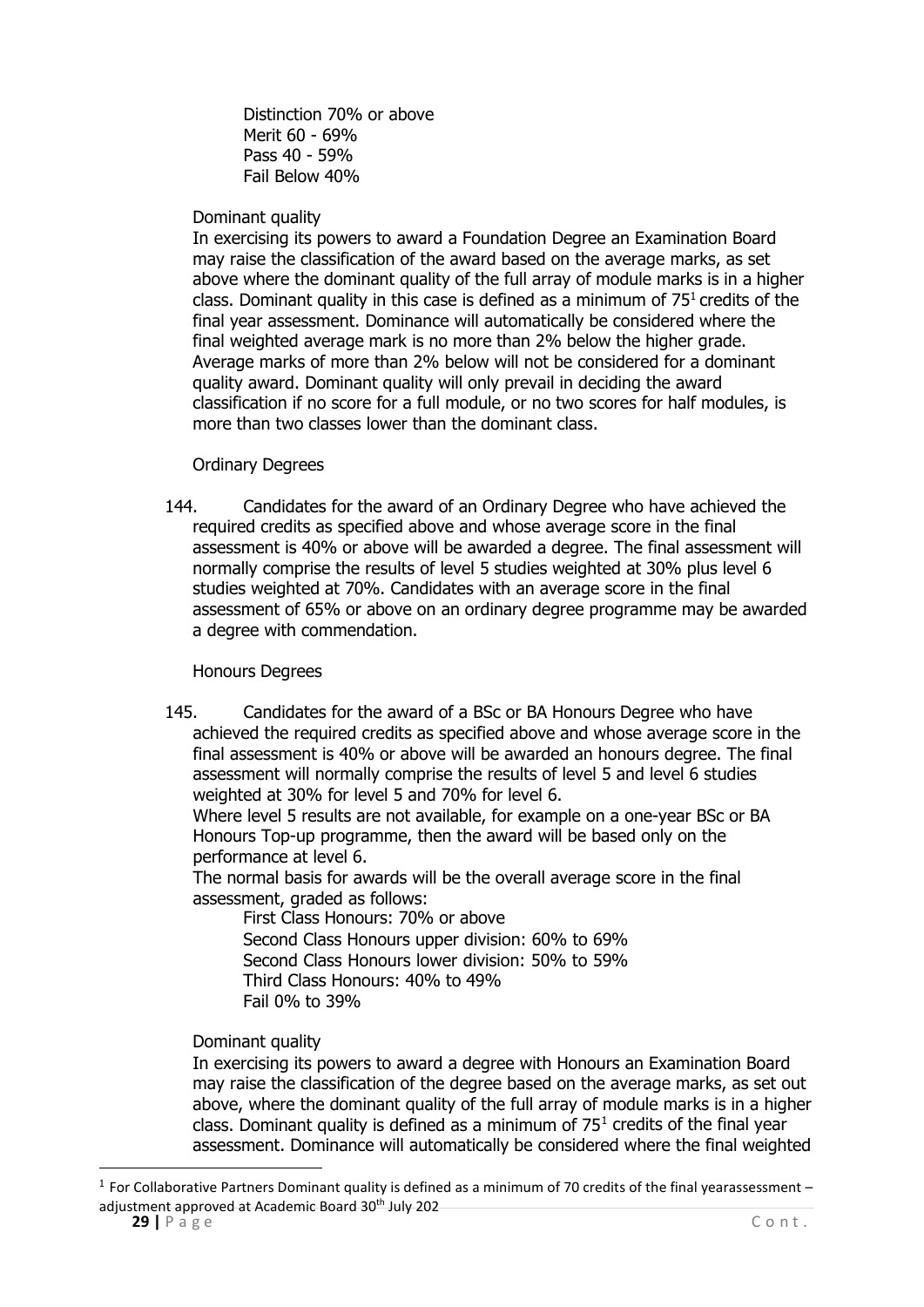average mark is no more than 2% below the higher grade. Average marks of more than 2% below will not be considered for a dominant quality award. Dominant quality will only prevail in deciding the degree classification if no score for a full module, or no two scores for half modules, is more than two classes lower than the dominant class.

#### Graduate awards

Graduate Certificate<br>146. Candidates fo Candidates for the award of graduate certificate who have achieved the required credits as specified above and whose average score in the final assessment is 40% or above will be awarded a certificate. Candidates with an average score in the final assessment of 65% or above on a graduate certificate programme may be awarded a certificate with commendation.

#### Graduate Diploma

147. Candidates for the award of graduate diploma who have achieved the required credits as specified above and whose average score in the final assessment is 40% or above will be awarded a diploma. The awards are based on overall average scores in the final assessment, as follows:

Distinction average of 70% Merit average of 60 - 69% Pass average of 40 - 59% Fail average mark of 0 - 39%

#### Dominant Quality

In exercising its powers to award a Graduate Diploma, an Examination Board may raise the classification of the diploma based on the average marks, as set out above, where the dominant quality of the full array of module marks is in a higher class. Dominant quality is defined as a minimum of 75 credits of the final year assessment. Dominance will automatically be considered where the final weighted average mark is no more than 2% below the higher grade. Average marks of more than 2% below will not be considered for a dominant quality award. Dominant quality will only prevail in deciding the degree classification if no score for a full module, or no two scores for half modules, is more than two classes lower than the dominant class.

#### Postgraduate awards

<span id="page-29-0"></span>Postgraduate Certificates<br>148. Candidates for the Candidates for the award of a Postgraduate Certificate who have achieved the required credits as specified above and whose average score in the final assessment is 40% or above will be awarded a Postgraduate Certificate. The awards are based on overall average scores in the final assessment, as follows:

Distinction average of 70% Merit average of 60 - 69% Pass average of 40 - 59% Fail average mark of 0 - 39%

#### Dominant Quality

In exercising its powers to award a Postgraduate Certificate, an Examination Board may raise the classification of the certificate based on the average marks, as set out above, where the dominant quality of the full array of module marks is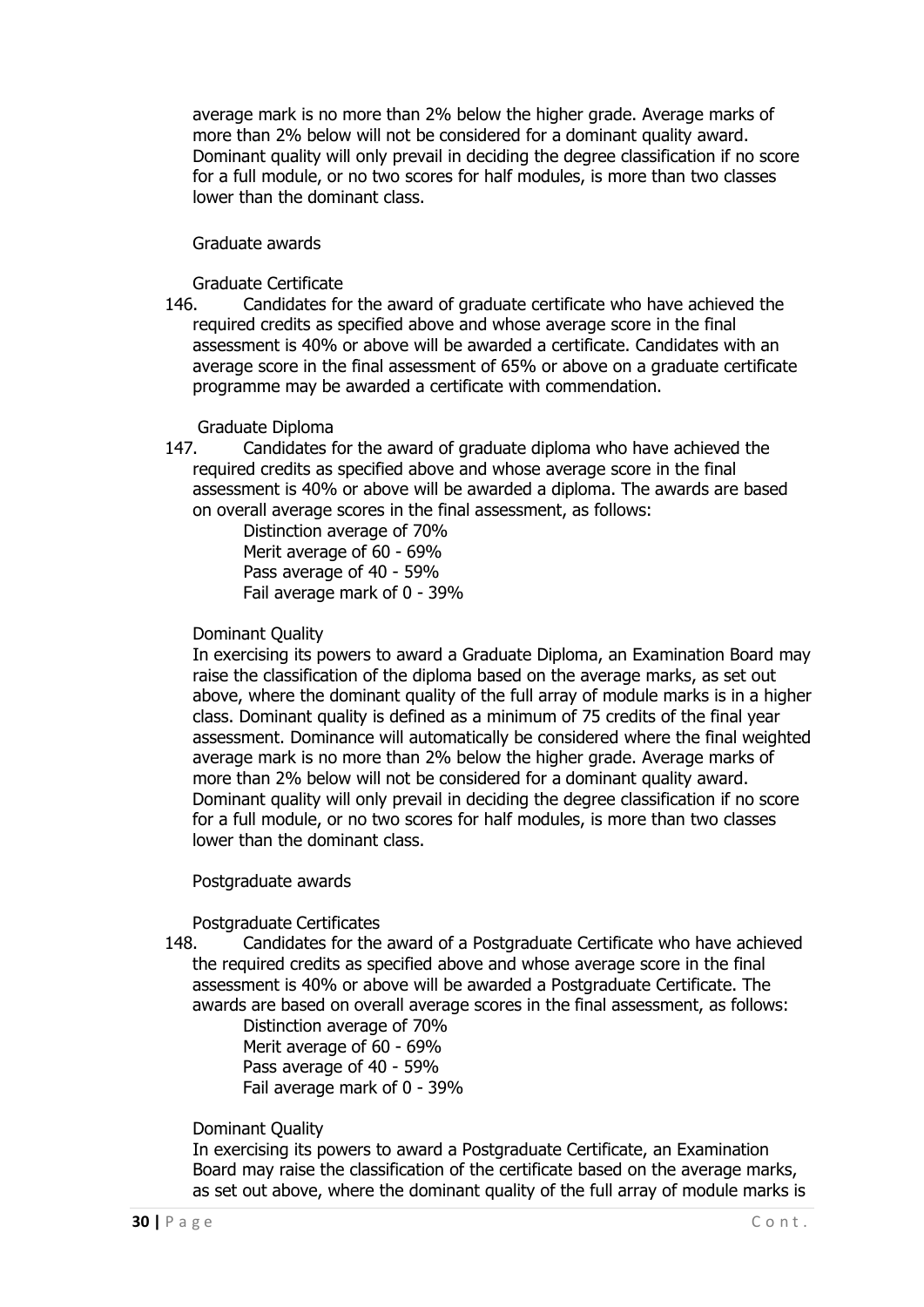in a higher class. Dominant quality is defined as a minimum of 45 credits of the final assessment. Dominance will automatically be considered where the final weighted average mark is no more than 2% below the higher grade. Average marks of more than 2% below will not be considered for a dominant quality award. Dominant quality will only prevail in deciding the degree classification if no score for a full module, or no two scores for half modules, is more than two classes lower than the dominant class.

## Postgraduate Diplomas<br>149. Candidates for th

Candidates for the award of a Postgraduate Diploma who have achieved the required credits as specified above and whose average score in the final assessment is 40% or above will be awarded a Postgraduate Diploma. The awards are based on overall average scores in the final assessment, as follows:

Distinction 70% or above Merit 60-69% Pass 40 - 59% Fail 0 - 39%

#### Dominant Quality

In exercising its powers to award a Postgraduate Diploma, an Examination Board may raise the classification of the diploma based on the average marks, as set out above, where the dominant quality of the full array of module marks is in a higher class. Dominant quality is defined as a minimum of 90 credits of the final assessments. Dominance will automatically be considered where the final weighted average mark is no more than 2% below the higher grade. Average marks of more than 2% below will not be considered for a dominant quality award. Dominant quality will only prevail in deciding the degree classification if no score for a full module, or no two scores for half modules, is more than two classes lower than the dominant class.

Postgraduate Degrees

150. Candidates for the award of a MA, MBA and MSc who have achieved the required credits as specified above and whose average score in the final assessment is 40% or above will be awarded a Masters Degree. The awards of MA, MBA and MSc will be based on a weighted average of the results of all modules contributing to both the taught and research phases of the Master's award. Such weighting for final classification will be directly related to module credits..

All Master's awards will be classified as Fail, Pass, Merit or Distinction according to the following criteria:

Distinction Weighted average of 70% Merit Weighted average of 60 - 69% Pass Weighted average of 40 - 59% Fail Weighted average mark of 0 - 39%

#### Dominant Quality

In exercising its powers to award a Master's degree with merit or distinction, an Examination Board may raise the classification of the degree based on the average marks, as set out above where the dominant quality of the full array of module marks is in a higher class. Dominant quality in this instance is defined as a minimum of 100 credits, to include the 60 credit research element, of a 180 credit Master's programme. Dominance will automatically be considered where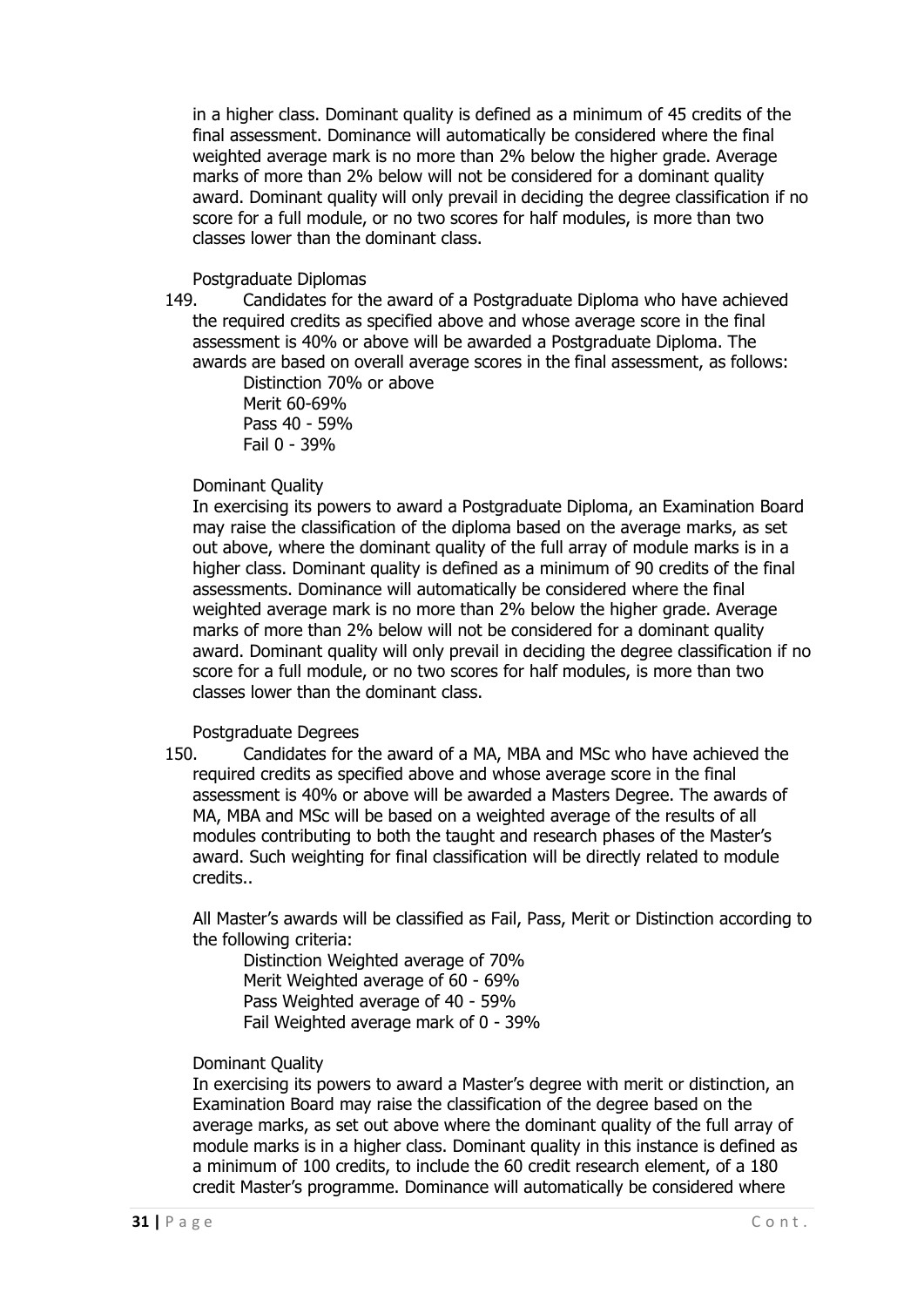the final weighted average mark is no more than 2% below the higher grade. Average marks of more than 2% below will not be considered for a dominant quality award. Dominant quality will only prevail in deciding the degree classification if no score for a full module, or no two scores for half modules, is more than two classes lower than the dominant class.

#### One Year Farming Course

<span id="page-31-0"></span>151. Candidates for the One Year Farming Course who have successfully completed 120 credits and whose average score in the final assessment is 40% or greater will be awarded a Royal Agricultural University Certificate. The normal basis for award classifications for the One Year Farming Course will be:

Distinction 70% or above Merit 60 - 69% Pass 40 - 59% Fail Below 40%

#### Dominant quality

In exercising its powers to award a RAU Certificate to students successfully completing the One Year Farming Course, an Examination Board may raise the classification of the award based on the average marks, as set out above where the dominant quality of the full array of module marks from the summative assessed modules (i.e. excluding the Pass/Fail assessed skills module) is in a higher class. Dominance in this instance is defined as a minimum of 75 credits of the final assessment. Dominance will automatically be considered where the final weighted average mark is no more than 2% below the higher grade. Average marks of more than 2% below will not be considered for a dominant quality award. Dominant quality will only prevail in deciding the award classification if no score for a full module, or no two scores for half modules, is more than two classes lower than the dominant class.

Diploma in Food Quality and Safety & International Food Business Management Diploma in Land Resource Management and International Real Estate Business Management

151b. Candidates for these two awards are limited to students studying Shandong Agricultural University undergraduate degree programmes of the same name at Shandong Agricultural University. Each of these two programmes includes a minimum of eight modules taught in English by RAU staff. Diploma certificates are presented to all students who obtain their Shandong Agricultural University degree and pass all the RAU-taught modules. There are no RAU credits attached to the modules, meaning that these diplomas do not sit within the UK credit framework.

#### <span id="page-31-1"></span>Compensation

- 152. Compensation refers to the mechanism by which a student who fails a module is nevertheless awarded credit for that module by the Programme Board on the grounds that the failure is marginal and offset by good performance elsewhere in their programme of study.
- 153. A Programme Board will have the power to recommend award of a pass in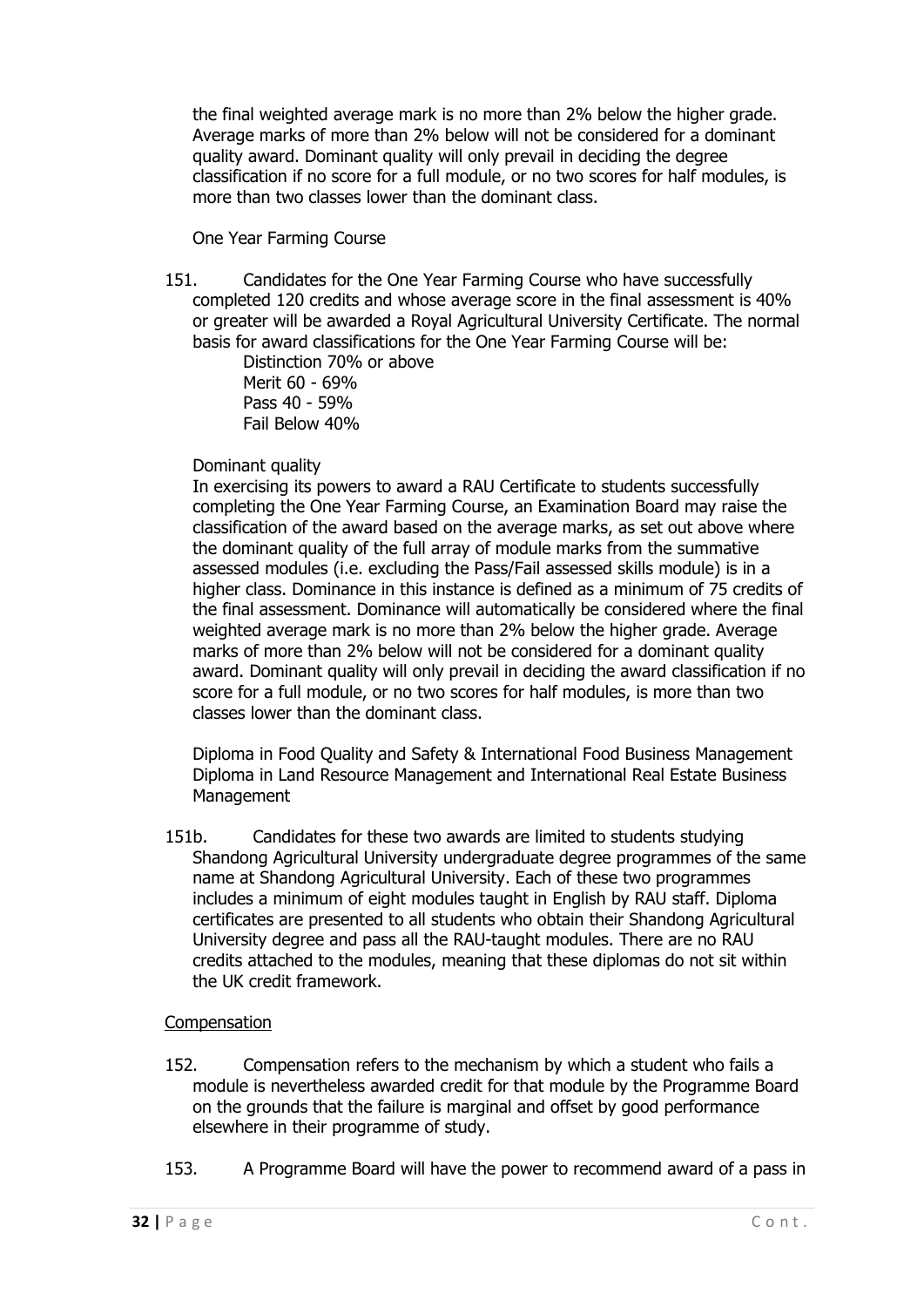one module worth no more than  $15<sup>2</sup>$  $15<sup>2</sup>$  $15<sup>2</sup>$  credits where the student has failed to achieve the pass score identified above

- (a) Providing modules at that level of the programme worth at least 120 credits have been undertaken;
- (b) and providing that the mark for the module is 35% or above
- (c) and the student's overall average mark for the year is 40% or greater
- (d) and where the failed module(s) are not designated as ineligible for compensation in the programme specification.
- 154. In such cases, a compensated pass will be recorded; the student will be awarded the credits for the modules and will be allowed to progress to the next level as if a pass score had originally been achieved in the module concerned.
- 155. Where a student has failed an assessment as a consequence of academic misconduct, no compensation shall be given for that module.
- 156. Modules undertaken as part of the research stage of an Honours or Taught Master's Programme (the project stage) shall not be eligible for compensation.

#### Progression

- <span id="page-32-0"></span>157. Progression from one level of study to either the next higher level or to the award of a certificate, diploma or degree, will depend on meeting the requirements set out in the Programme Specification. Progression will normally require the satisfactory completion of all modules studied, resulting in the achievement of 120 credits at each academic level.
- 158. A student registered on a Foundation Degree programme is required to complete their award, at the level required, prior to admission to a BSc or BA topup award.

#### Referral

- <span id="page-32-1"></span>159. Students who do not pass a module will be offered the opportunity for referral for a second attempt in all failed elements of the module assessment, providing the criteria below are met.
- 160. In exceptional circumstances, and with good cause, the Chair of the University Examinations Committee may permit a student a third attempt at an assessment.
- 161. For undergraduate programmes, including Foundation Degrees, referral will be limited to 50% of the student's total registered module credits in any academic year, which will be over and above any referred credits relating to a work-based learning or placement module.
- 162. For postgraduate programmes, the maximum referral will be 50% of the student's total registered module credits of the taught programme in any academic year, with the Master's dissertation, agreed equivalent research-based project or combination of a research methods module and a Masters dissertation

<span id="page-32-2"></span>**<sup>33</sup>** | P a g e C o n t .  $2$  For Collaborative Partner where the credits are based on 20 credit modules compensation is permitted in one module worth no more than 20 credits.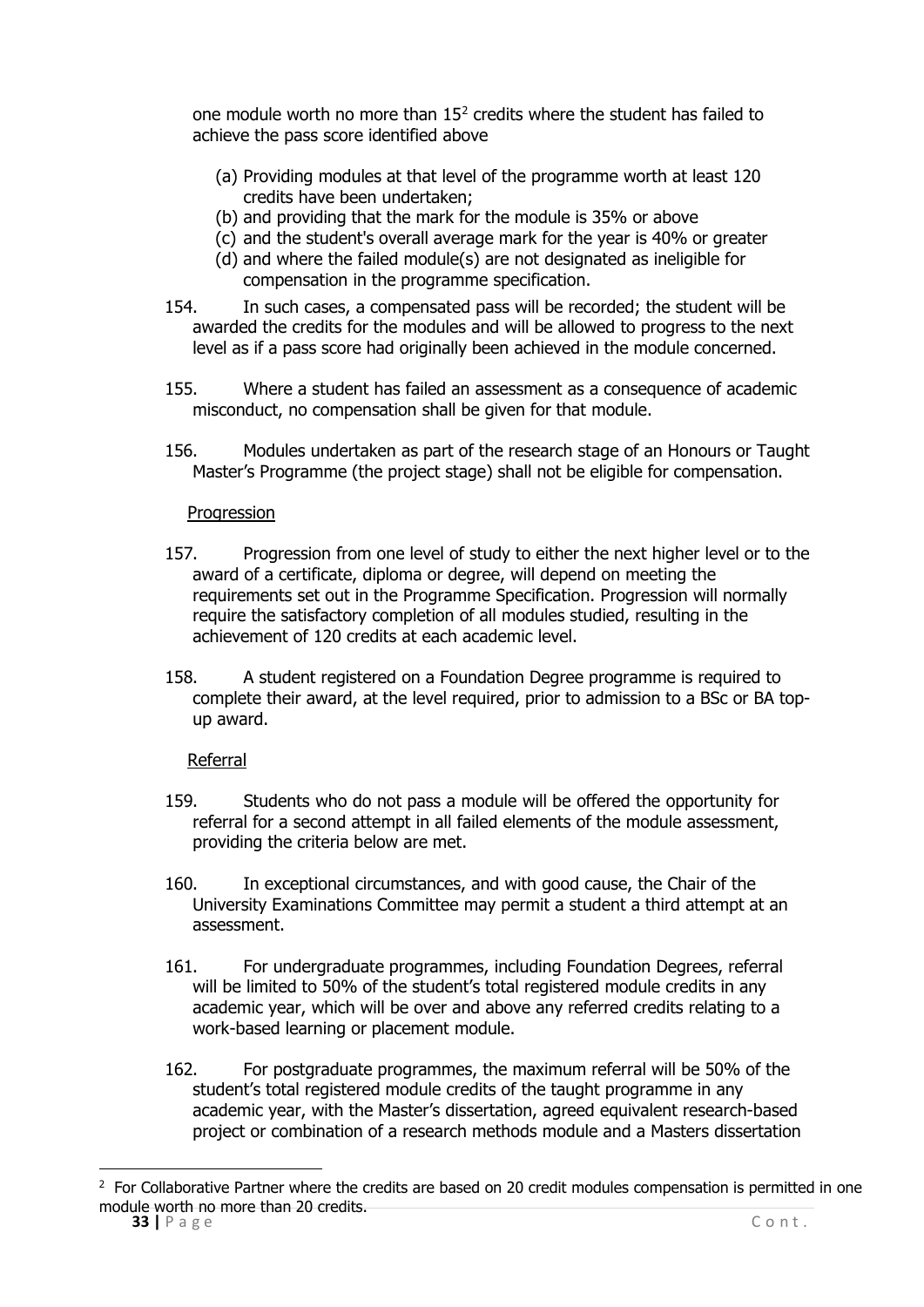or agreed equivalent research-based project being considered independently of the taught module requirements.

- 163. For students studying on a part-time basis, the maximum referral will be restricted to 50% of registered module credits or a maximum of 30 module credits, whichever is the greater, subject to a maximum of 60 credits in any one level.
- 164. Referred examinations or coursework must normally be completed before the commencement of the next academic year except in the case of one year postgraduate or Master's programmes where the referred assessment must be completed before the end of the following academic year. Where agreement is given exceptionally for students to trail a module they must successfully complete it within the next academic year as required under provisions for concurrent study.
- 165. Candidates must ensure that they are available to attend the approved location of assessment on those days should they be notified of the requirement to re-sit one or more assessments. The detailed timetable for re-sit examinations is posted online as soon as possible after results have been ratified. Failure to attend a resit opportunity, without approved exceptional circumstances, will result in a mark of 0 being recorded for the referred assessment.
- 166. When students successfully complete referred elements of assessment the maximum module score which can be awarded following referral of any element of module assessment will be the pass score. The Programme Board will be presented with the actual marks achieved in any referred element, together with the revised module score determined by applying the appropriate weighting as specified in the module reference sheet.
- 167. The Programme Board will recommend a candidate, or candidates, to be referred without prejudice where circumstances warrant it. In such circumstances the referred module score will not be limited to the minimum pass mark.
- 168. When students do not pass any referred elements of assessment, and they are not eligible for compensation, they will be deemed to have failed the module.
- 169. Resubmitted undergraduate dissertations or agreed equivalent researchbased projects will normally be required within 60 calendar days from confirmation of the initial failure. Resubmitted postgraduate dissertations or agreed equivalent research-based projects will normally be required within a period of 60 calendar days from confirmation of the initial failure. However, a Programme Board may recommend a different time period, up to a maximum of six months, providing reasonable justification is provided by the student's supervisor to the Examination Board.
- 170. In situations where the Programme Board is satisfied that more fundamental deficiencies exist within a failed dissertation or agreed equivalent research-based project, such that it could not be completed within the timescales detailed above, it may require the student to re-register for a different topic, to be completed within a period not exceeding 12 months.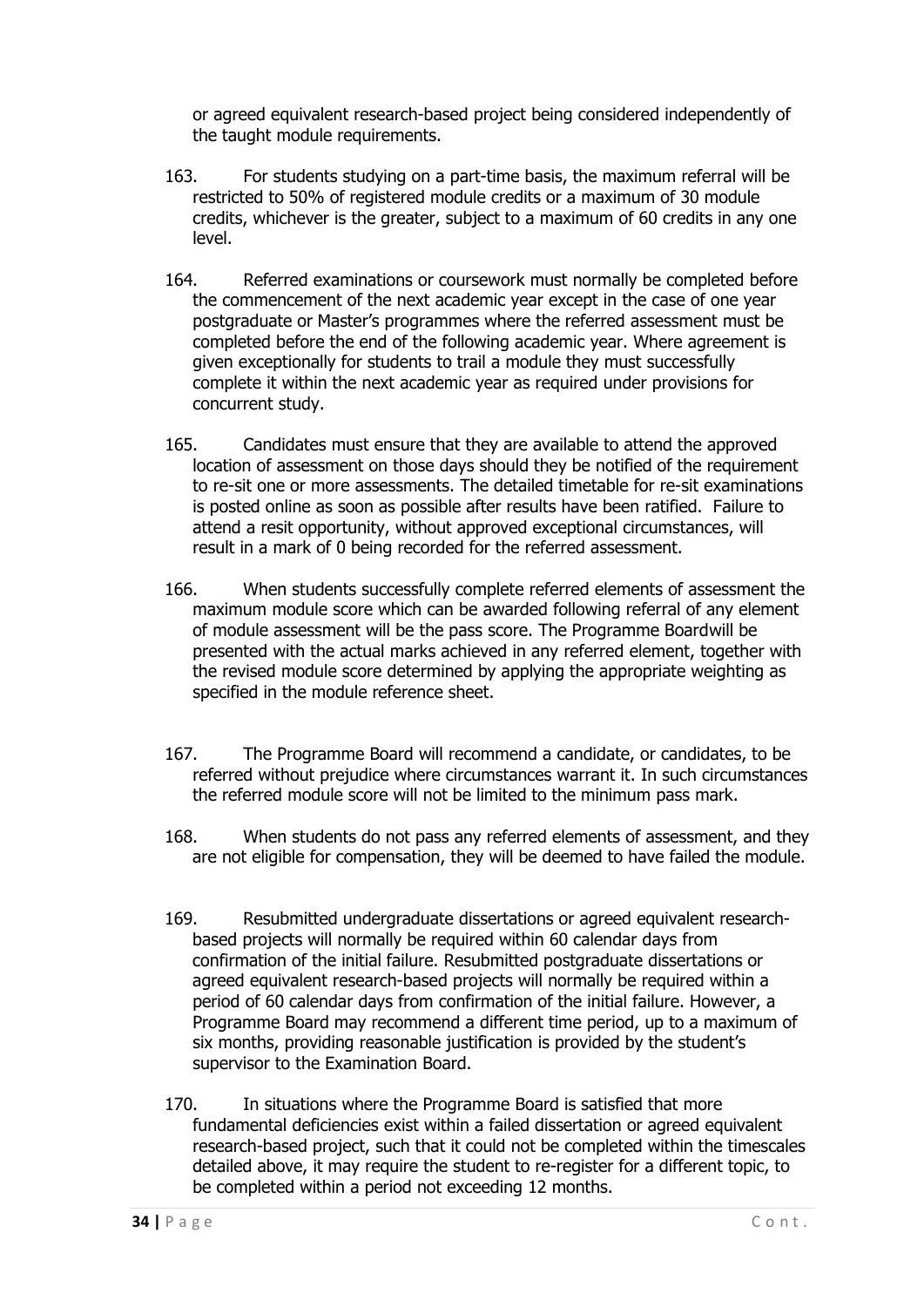#### Concurrent Study / trailing credits

- <span id="page-34-0"></span>171. Concurrent study is defined as allowing a student to register on more than one level of study at the same time, trailing a credit. This allows a student to retake a failed module at the same time as progressing to the next level of that course. The possibility of trailing credit is offered as an alternative to repeat study.
- 172. Trailing a credit provides the opportunity to a student to complete their previous level of study while remaining on their course to complete their intended award as planned. If a student decides to undertake reassessment by repeat (or replace) instead of trailing, they would only undertake the module(s) that they have failed and would not progress to the next level at the same time.
- 173. Any module component from the lower level that is being assessed concurrently must be passed or compensated before the student may progress to the next level at the end of the academic year. If a trailed module is subsequently failed, the student will be required to withdraw, and may not continue study at the higher level until the full complement of credits at the lower level is achieved.
- 174. Where trailing a credit is not possible, a student will not be able to progress to the next level of study and will be offered the opportunity to enrol for repeat study.
- 175. Concurrent study is at the discretion of the Programme Board, and may be permitted only when the following conditions have been met:
	- (a) the modules studied concurrently are at two adjacent levels; and
	- (b) either a student has made an appeal against a decision of the Programme Board of Examiners or an Academic Misconduct Panel or the Disciplinary Panel and has been provisionally allowed to proceed to the next level pending the outcome of the appeal; a student has an approved deferral that has prevented them from being assessed at the normal time; or a student has a referral opportunity in one or more elements of assessment within a module.

And

(c) EITHER Concurrent study at level 4 and level 5

A student may be permitted to trail a maximum of one module up to a maximum of 20 credits, whichever is the greater, from level 4 to level 5 if their average score for the complete diet of level 4 modules is 40% or greater. Such a trail opportunity will be over and above a student's performance in the work based learning module of a Foundation Degree, which may be referred until the end of level 5, and which must then be satisfactorily completed prior to the confirmation of any award.

(d) OR Concurrent study at level 5 and level 6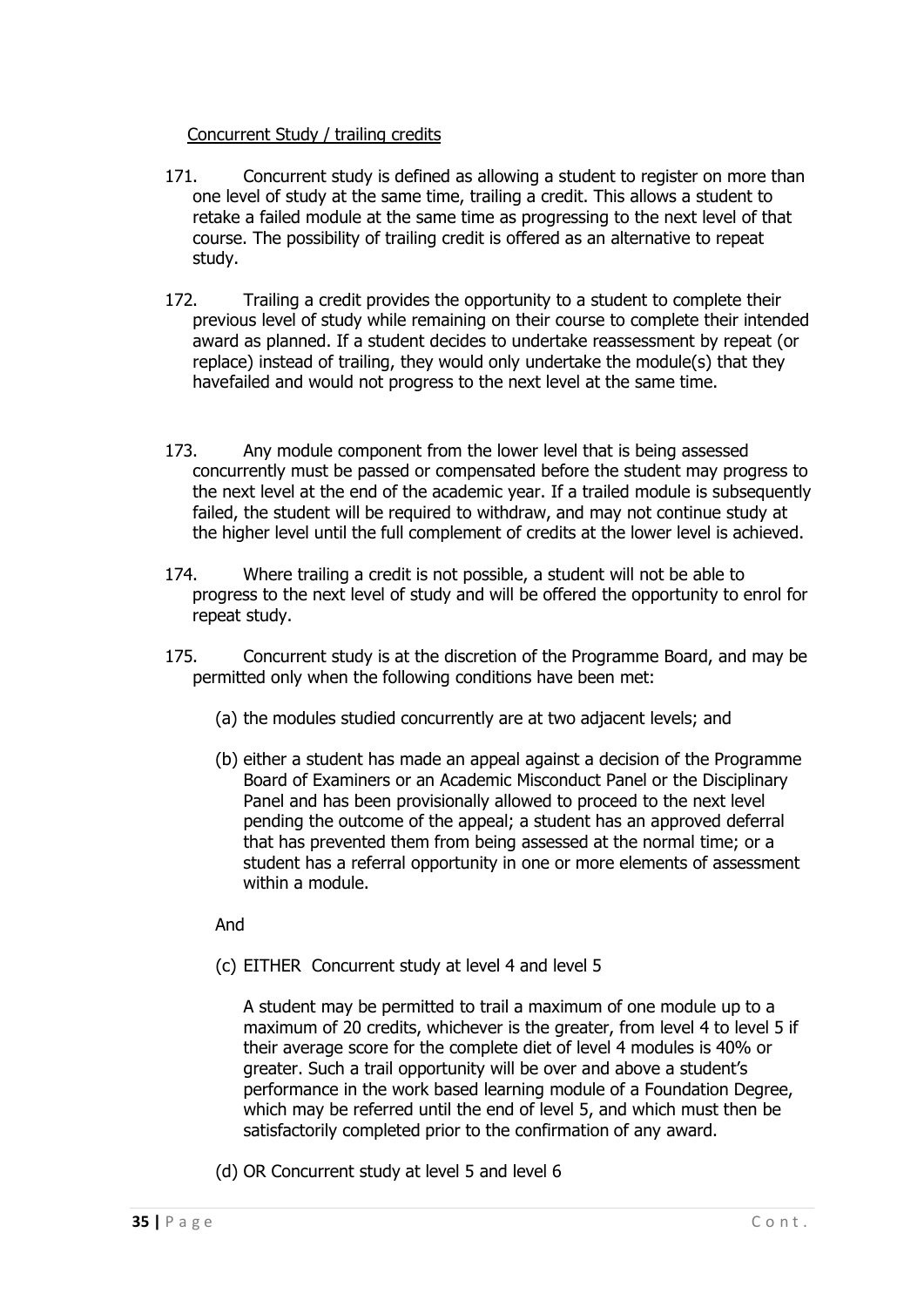A student may be permitted to trail a maximum of one module up to a maximum of 20 credits, whichever is the greater, from level 5 to level 6 if their average score for the complete diet of level 5 modules is 40% or greater. Such a trail opportunity will be over and above a student's performance in any sandwich placement module, which may bereferred until the end of level 6 and which must then be completed prior tothe confirmation of any award.

- 176. Part-time students may be able to gain exception to the regulations for progression and trailing detailed above. A part-time student may, with the agreement of their Programme Manager and the RAU Registrar, study the programme in an order suitable to their circumstances, with the exception of prerequisites.
- 177. Where concurrent study has been approved as an inherent or necessary feature of a programme, a student shall be permitted to progress to the next level of the programme without having accumulated all the credits at the previous level. A student who has started to study at the higher level may continue to study at the higher level provided the Programme Board awards all the required credits from the lower level.
- 178. Where a student has an approved deferral request relating to the reassessment period, a Programme Board shall determine whether the student may exceptionally progress to the next level of the programme and study concurrently in order to obtain the outstanding credits from the lower level.
- 179. Concurrent study may be permitted when the modules covered by the deferral are not pre-requisites for modules at the next level. Where the deferred module is a pre-requisite students will be required to re-enrol for the module, and submit themselves for re-assessment in all elements of the failed module at the next assessment opportunity.

#### Failure

- <span id="page-35-0"></span>180. Students who fail to progress after completing such referred assessments as the Programme Board has allowed will be permitted to reapply to the University and either:
	- (a) seek formal re-registration, once in the two years following failure, on the original programme; or
	- (b) seek formal registration on a new programme of study for which the student has the necessary entry qualifications.
- 181. In all cases, any offer of a place will be subject to the admissions procedures and requirements of the University in force at the time of reapplication.
- 182. A student may successfully gain an award of the University and fail to pass those elements of a programme to a level necessary to satisfy the registration requirements set by a Professional Statutory Regulatory Body. Students should consult the Programme Specification for guidance about what to do in this situation.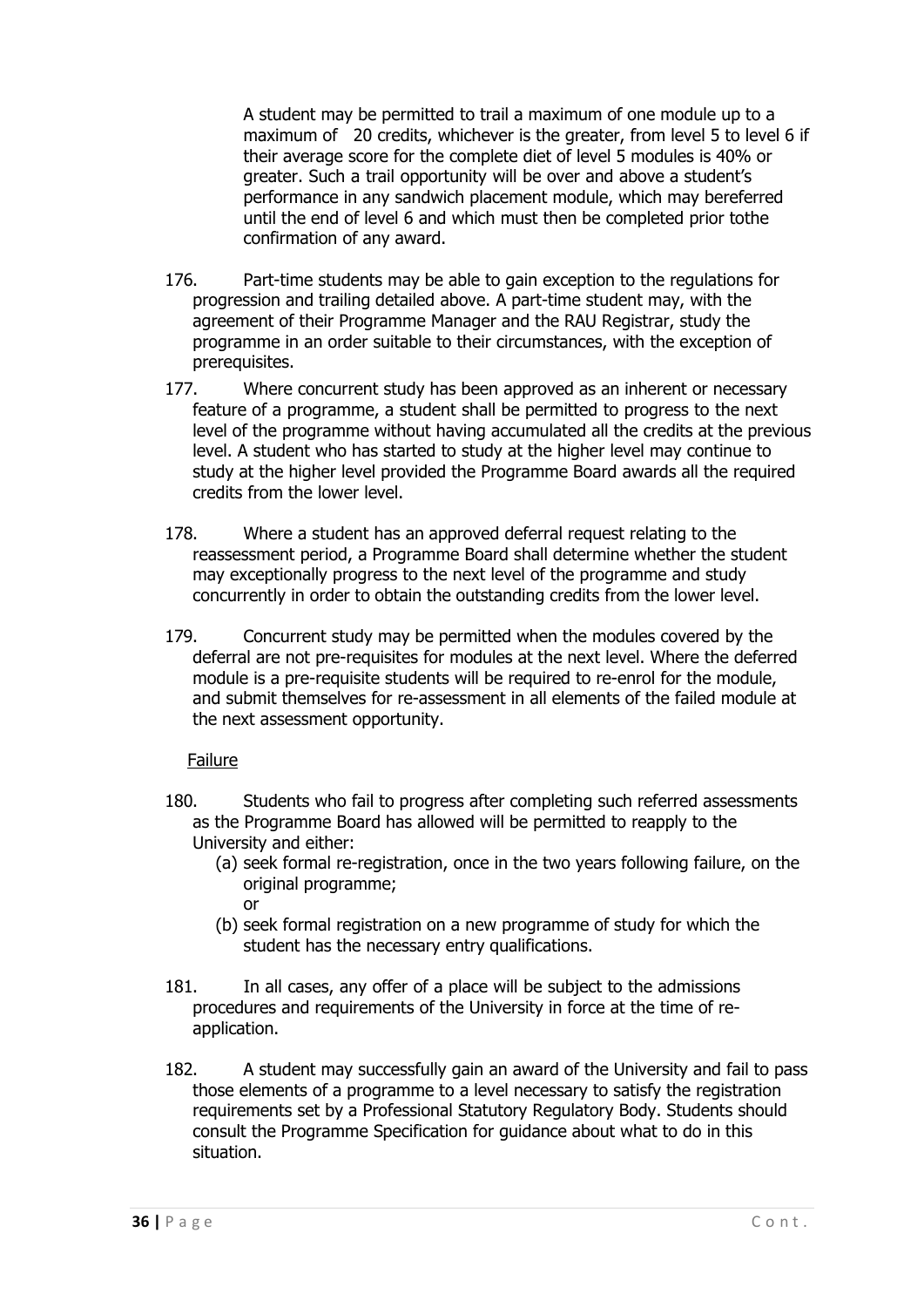#### Credit transfer

<span id="page-36-0"></span>183. All credits awarded will be added to a student's personal study record. These may be transferred between comparable programmes, both at the University or other Higher Education providers, subject to normal Accreditation of Prior Learning (APL) procedures. Once awarded, credits will remain on the student's record until his or her registration at the University is completed. Credit cannot be awarded towards the credits required for a University dissertation or personal research project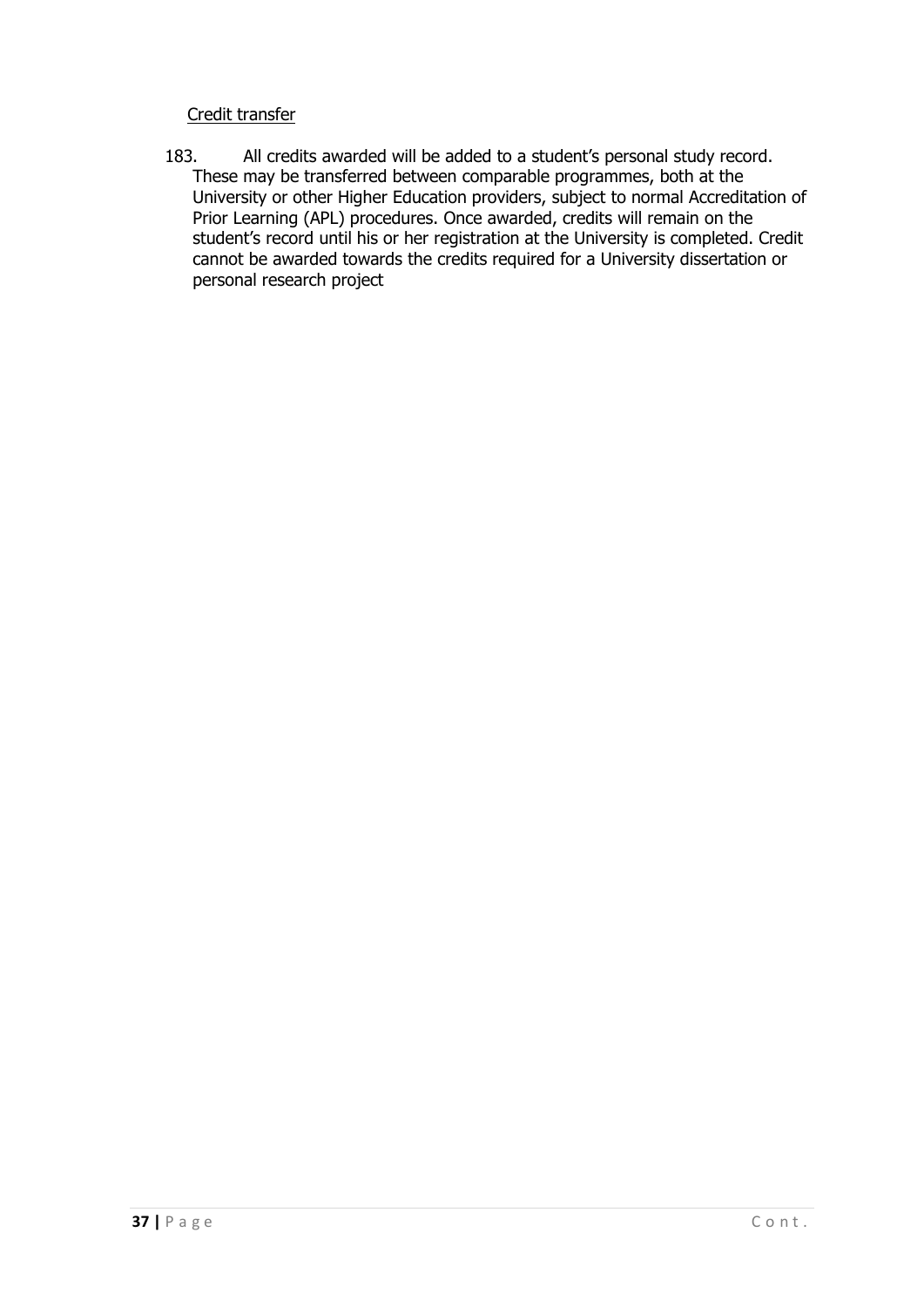#### <span id="page-37-0"></span>Recognition of Prior Learning

APEL and APL

- <span id="page-37-1"></span>184. The Accreditation of Prior Learning (APL) and the Accreditation of Prior Experiential Learning (APEL) enable the University to award credit in respect of one or more modules at any academic level, providing the candidate can demonstrate achievement of the relevant learning outcomes.
- 185. APL credits are awarded on the basis of a portfolio of evidence provided by the candidate, based on previous studies in a directly relevant subject area. The portfolio will normally contain a transcript of the subjects previously studied, a description of the content and level of the programme of study undertaken and a certificate confirming the date of successful completion of modules/programme. Credit would not normally be awarded where such certificated learning is more than five years prior to registration on a University programme.
- 186. APEL credits are awarded on the basis of a portfolio of evidence provided by the candidate, demonstrating the achievement of specific learning outcomes through experience and practice. The portfolio will normally contain an account of the student's experience and a reflective analysis of how this experience demonstrates the successful achievement of specific module learning outcomes. Credit would not normally be awarded where such experiential learning took place more than five years prior to registration on the programme and where no evidence is produced to indicate maintenance or currency of knowledge.
- 187. The process for the award of credit by APL or APEL requires the completion of a [Special Application Procedure Form \(SAP\)](https://www.rau.ac.uk/about/organisation/public-information/academic-information/academic-policies-and-procedures) and an APL Application Form from the Registry and confirmation from the relevant Module Leader and Programme Manager that the evidence submitted supports the claim for the achievement of the module outcomes at the appropriate level and the award of credit. In all cases, Registry staff will ensure appropriate credits are awarded in recognition of the claims made.
- 188. APL and APEL credits do not carry a numeric mark. In such cases the student's average score for the year will be based on the average of any remaining modules.
- 189. The maximum credit which can be accepted from prior learning, whether APL or APEL credits or both, is specified in the table in paragraph 85 for each academic award of the University. Within this total no more than 50% can be awarded for APEL. Credit cannot be awarded through either APL or APEL towards the credits required for a University dissertation or personal research project.
- 190. The costs associated with the award of credit through APL or APEL will be borne by the student and will normally be equivalent to the fees payable by the student for the module(s) for which credit is sought. Where significant credit is claimed, the fees charged may be reduced at the discretion of the University.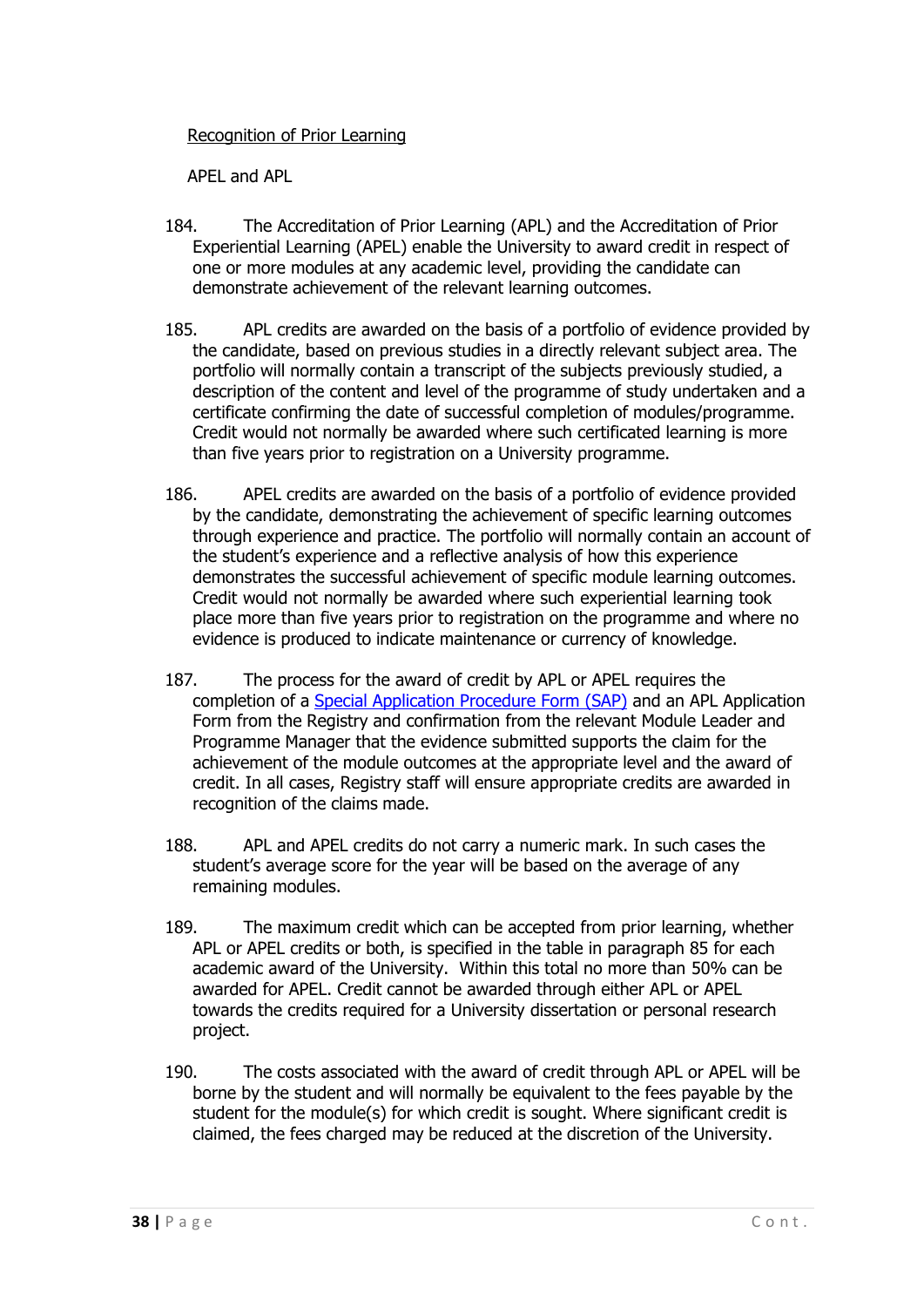#### Compatibility between credit systems

<span id="page-38-0"></span>

| Credit<br>Levels | <b>Qualification Levels</b>                                    |                                           |                |                               |
|------------------|----------------------------------------------------------------|-------------------------------------------|----------------|-------------------------------|
|                  | Framework of Higher<br>Education<br><b>Qualifications FHEQ</b> | <b>Qualification Credit Framework QCF</b> |                |                               |
|                  |                                                                | <b>NVO</b>                                | Vocational     | <b>General Qualifications</b> |
| 8                | Doctoral                                                       |                                           |                |                               |
|                  | <b>Masters</b>                                                 | 5                                         | 7              |                               |
| 6                | <b>Honours</b>                                                 |                                           | 6              |                               |
| 5                | Diploma                                                        | 4                                         | 5              |                               |
| 4                | Certificate                                                    |                                           | 4              |                               |
| 3                |                                                                | 3                                         | 3              | <b>GCSE AS and A Level</b>    |
| $\overline{2}$   |                                                                | $\overline{2}$                            | $\overline{2}$ | GCSE (Grades $A^*$ 4 to C 9)  |
|                  |                                                                | J.                                        |                | GCSE (Grades 3D to G1)        |
| Entry            |                                                                |                                           |                | Entry                         |

European Credit Transfer System (ECTS)

- <span id="page-38-1"></span>191. European Credit Transfer System (ECTS) is a student-centred system based on the student workload required to achieve the learning outcomes and competences of a programme of study and to facilitate the transfer of credit across HE providers within Europe.
- 192. The University currently does not award ECTS credits, however it is aware of the requirements for ECTS credit transfer and could establish a dual system if required, to satisfy transfer of credit from any EU partner institution. The proposed equivalent ECTS credits are;

| <b>ECTS Credits</b>              |            |
|----------------------------------|------------|
| One full year of study           | 60 credits |
| Six months of study (a semester) | 30 credits |

193. Credit is awarded on the same basis as the UK Credit Accumulation and Transfer System (CATS), representing the demonstrated achievement of specified module outcomes.

Grading System

<span id="page-38-2"></span>194. A grading system is used to enable the transfer of marks across various institutions, based on a normal distribution of pass marks within a module group. The grading system is:

| А         | best 10%                      |
|-----------|-------------------------------|
| B         | next 25%                      |
| C         | next 30%                      |
| D         | next 25%                      |
| E         | next 10%                      |
| <b>FX</b> | some more to do to pass       |
| F         | considerable work required to |
|           | pass                          |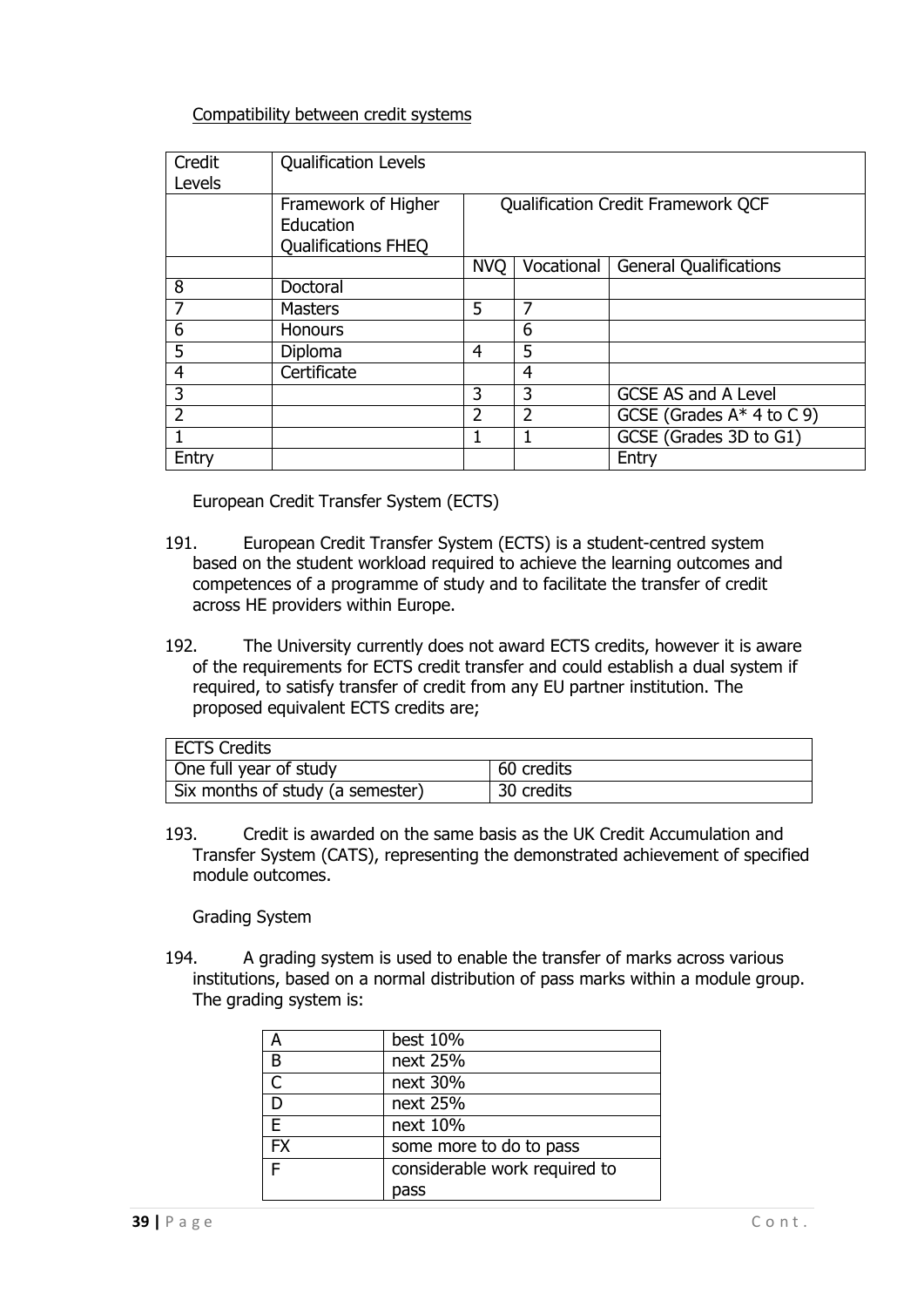195. The grading system assumes a similar profile would be achieved at all institutions and enables a receiving institution to award marks in relation to the profile of its own students.

Rest of the World

- <span id="page-39-0"></span>196. There is no unified credit system in the USA; credit equivalence should be checked on an individual basis.
- 197. The equivalence for other international awards will be informed by UK ENIC (the designated UK National Information Centre for recognition and comparison of global qualifications and skills).

#### Internal Transfers

- <span id="page-39-1"></span>198. A student who is registered on a programme may be permitted to transfer to another programme.
- 199. For transfers taking place during the academic year, the student and their Programme Managers must satisfy the RAU Registrar that the student is able to meet the required learning outcomes, academic credit and pathway requirements or must confirm any additional period of study required to ensure the student is able to meet progression requirements. Any transfer of credit shall be agreed at the time of transfer, and the student shall be required to sign an acceptance of the credit agreement.
- 200. A student may be permitted to transfer between modules on a programme up to the end of the second week of teaching of either module. Exceptionally, the transfer of a student from one module to another may be authorised on academic grounds up to the end of the fourth week of teaching by the Programme Manager responsible for the module to which the student is transferring.
- 201. A student may be permitted to transfer between full-time and part-time modes of study up to the end of the second week of teaching of their first semester. After this date, students may be permitted to transfer from full-time to part-time only, solely on grounds of extenuating circumstances. Transfer between part-time and full-time study may be permitted following completion of a level of study.
- 202. Where a single diet of modules leads to more than one award and students are permitted to choose which award title they wish to receive, they must ensure that they have formally registered their chosen award title with Registry no later than Friday of week 15 of their second semester in their final year of study. After this date, no change will be permitted unless it transpires that the student's module diet does not meet the programme's requirements.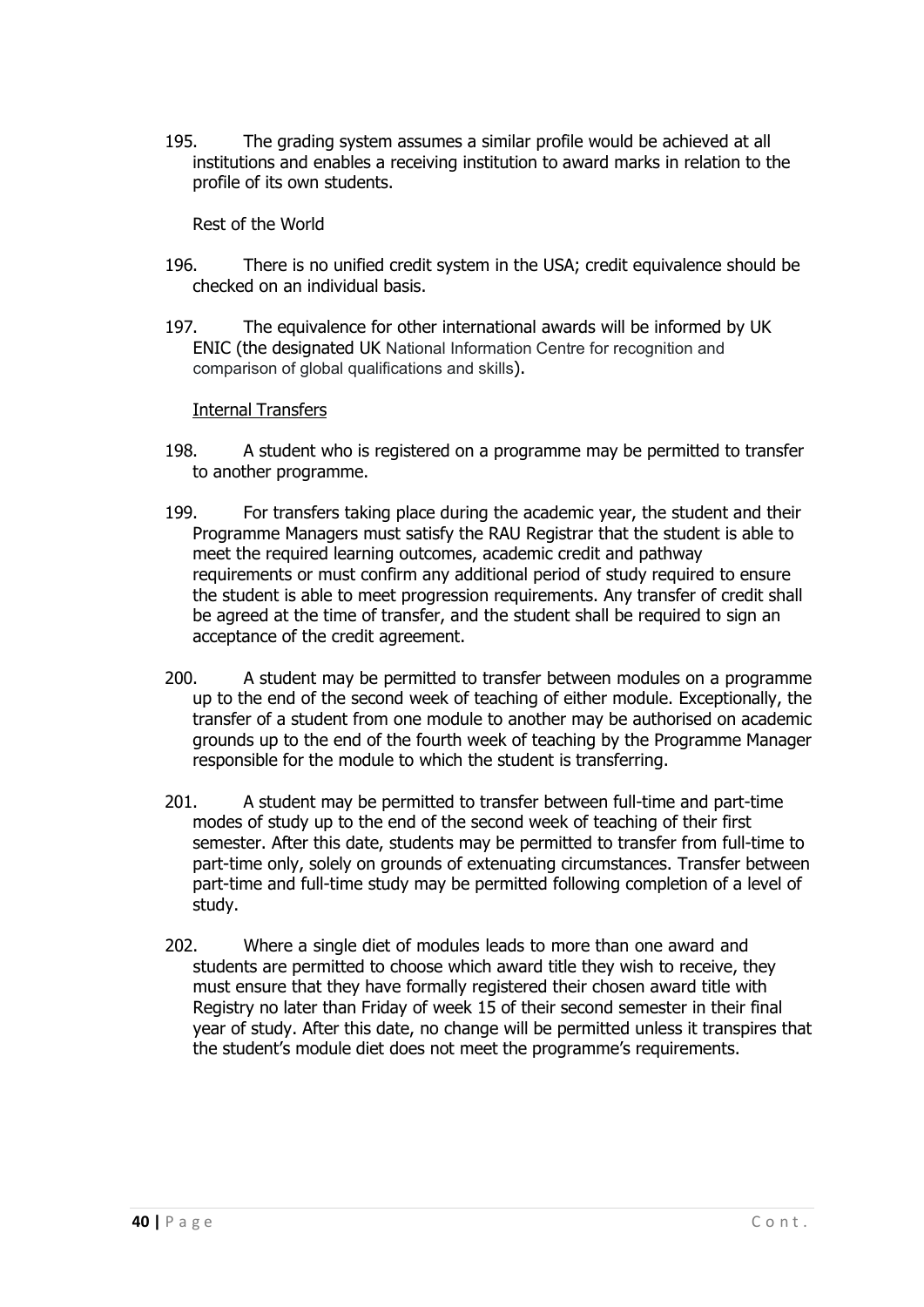#### <span id="page-40-0"></span>ASSESSMENT MANAGEMENT

#### Students' responsibilities for their assessments

- <span id="page-40-1"></span>203. All students have a responsibility to manage their learning during their registration at the University, and are required to complete and submit or sit for a wide range of assessments. Assessment methods for a programme of study are only those approved within the Programme Specification. Students are expected to submit assessments or examinations taken to stated deadlines.
- 204. The University operates a 'Fit to Sit, Fit to Submit Policy' which means that in undertaking an assessment then the student is declaring themselves well enough to do so. It is the student's responsibility to ensure Registry is informed of any exceptional circumstances, such as illness or other valid circumstances outside the student's control, which might prevent undertaking an assessment or is impacting on the ability to prepare for the assessment.
- 205. Students who are prevented from completing coursework by the due date by reason of illness or accident or exceptional events outside of their control must submit a request to Registry for an extension for ten working days or deferral to the next assessment period, together with appropriate supporting evidence.
- 206. Work which is submitted late, without an agreed extension, will incur a mark penalty. The maximum mark awarded for submissions received up to one week late will be the pass mark. Submissions received after this date will receive a zero mark.

Submission of coursework

- <span id="page-40-2"></span>207. All students should be aware that, in order to protect the integrity of awards made by the University, and those awarded at other higher education institutions, all written coursework assignments must be submitted via an external plagiarism detection site, Turnitin, from which originality reports will be generated. Turnitin retains all submitted work for future cross-checking against other submissions, either at the RAU or at any other university or college subscribing to it.
- 208. Exceptions to submission through Turnitin must be approved on the Programme Specification document through Academic Quality and Standards Committee. Where exceptions are approved, those assessments will be submitted by the deadline as stated in the coursework brief and a receipt must be obtained. It is the student's responsibility to ensure that the correct version of their coursework is submitted for assessment.
- 209. The onus is on the student to ensure that their submission contains all the material to be assessed, in an appropriate format and the correct version. Students will not be permitted to resubmit after the submission date if it subsequently transpires that incomplete or incorrect work has been submitted. The version submitted as at the deadline will be treated as the final version.
- **41** | **P** a g e  $\overline{C}$  on t. 210. It is always the student's responsibility to retain at least one electronic copy of all coursework which must be available for immediate resubmission if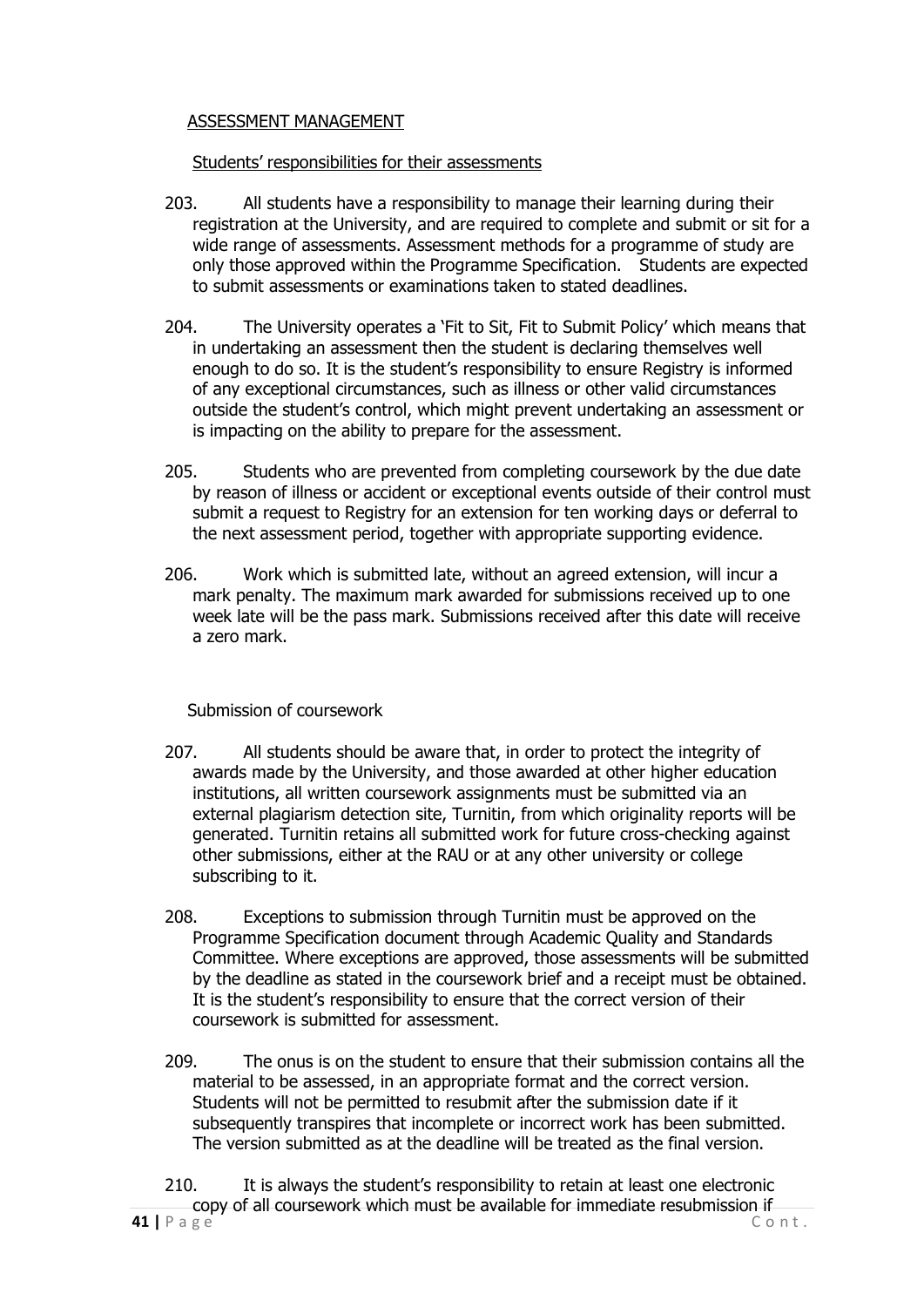required.

Academic Misconduct

- <span id="page-41-0"></span>211. The University has clear guidance, rules and regulations in respect of academic misconduct, which is defined as the abuse of accepted academic conventions and covers plagiarism, collusion and cheating in assessments or examinations. Further details can be found in the relevant [procedure.](https://www.rau.ac.uk/university-life/support-and-wellbeing/student-handbook)
- 212. Students are required to certify that work submitted for assessment is their own work, and where a student relies on the work of others to advance an argument or to illustrate a fact, that they give appropriate credit through the correct use of referencing standards.

Assessment of dyslexic students or students with additional needs

<span id="page-41-1"></span>213. Students with documented disabilities (including dyslexia) or specific learning needs and who have registered with the Jrelevant Disability Officer or equivalent, will be permitted such assistance with assessments as required. Individual requirements will be recorded within their reasonable adjustment plan and on the University's student record system (Quercus).

Criteria for providing alternative assessment

- <span id="page-41-2"></span>214. An alternative form of assessment may be required in order to minimise the impact of a disability, or dyslexia, or temporary health issue such as a broken arm, upon assessment performance. An alternative assessment differs from a 'reasonable adjustment' for an existing assessment such as extra time in an examination. Alternative forms of assessment might include an oral examination instead of a written examination or written coursework instead of a written examination.
- 215. Students must provide appropriate documentary evidence from a suitably qualified professional that makes clear why the usual form of assessment puts the student at a disadvantage and/or clarifies why an alternative specified format is necessary.
- 216. In relation to disability, the student's disability must fit the legal definition of 'disabled' and he or she must be registered with the relevant Disability Officer.
- 217. The alternative assessment must enable achievement of the original assessment's required learning outcomes, academic standards, any competency standards and any professional statutory or regulatory body (PSRB) where applicable. Whilst the assessment method is likely to be different, the alternative assessment must mirror the original assessment in terms of coverage as closely as possible.

Procedure for applying for an alternative assessment

<span id="page-41-3"></span>218. Students must apply for a reasonable adjustment plan with appropriate documentary evidence to the relevant Disability Officer in sufficient time for a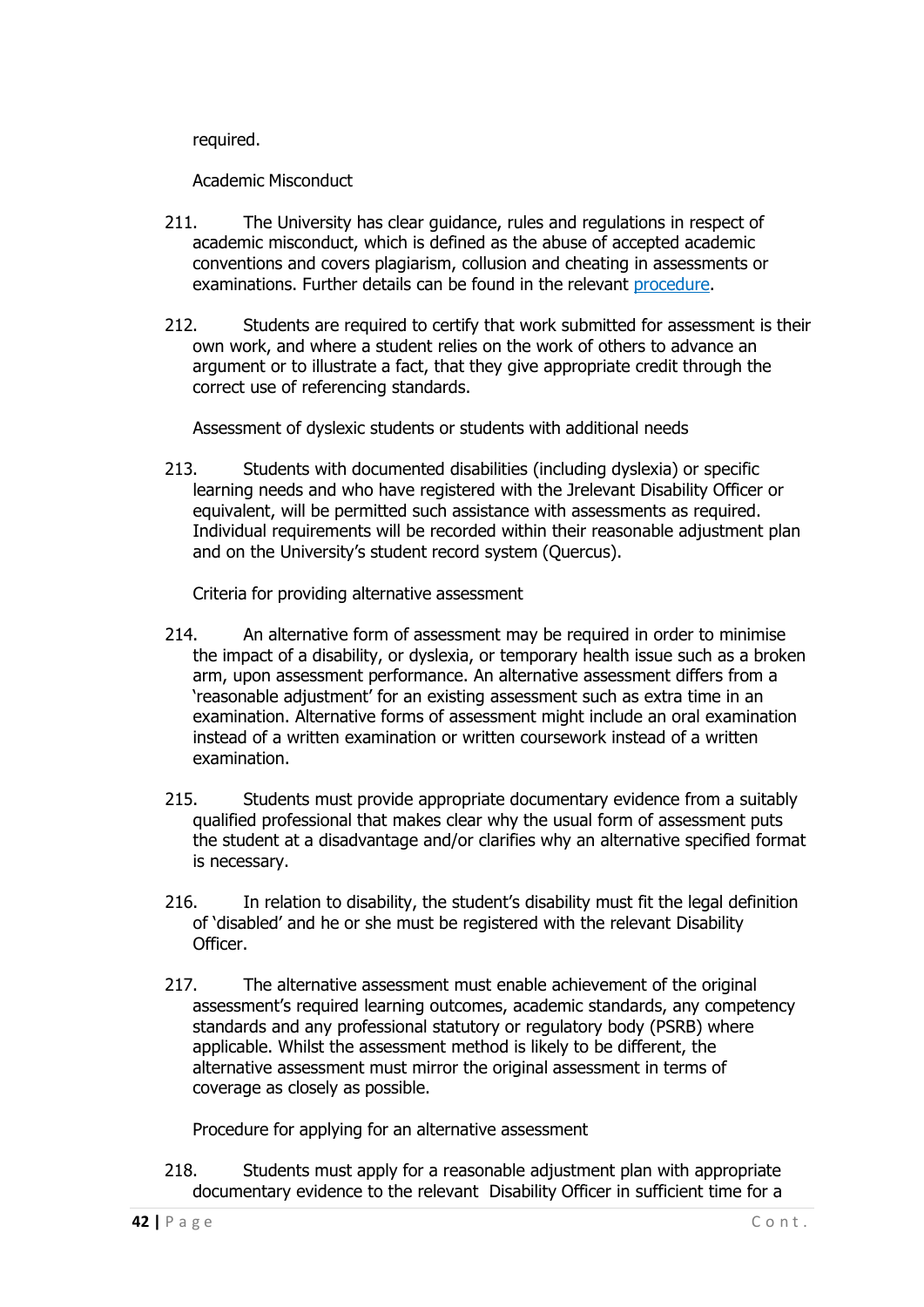suitable alternative assessment to be provided at the same time as the original assessment. A reasonable adjustment plan should include provision for what to do if a student's disability may temporarily have an impact affecting their ability to study or undertake an assessment.

219. The Programme Manager is responsible with Module Leaders for the development of an alternative form of assessment that satisfies the required learning outcomes academic standards and any applicable competency standards. Suitable quality control measures must be agreed in advance, for example, videoing an oral presentation, audio recording of an oral exam and/or the presence of an additional member of staff and be made available to External Examiners

The language of assessment

- <span id="page-42-0"></span>220. The normal language of delivery and assessment for University validated programmes is English.
- 221. The University recognises its responsibilities to its international students in ensuring that they are treated with equity and not disadvantaged in assessment through the use of their second language. Internal examiners must consider the intended audience when phrasing assessment tasks and questions, and ensure that these are as clear and unambiguous as possible.

Alternative examination centres

- <span id="page-42-1"></span>222. Students normally take their examinations at the approved location of delivery. They may be permitted, exceptionally, to take examinations at an alternative examination centre, provided the University is confident that appropriate conditions exist in that centre. No student has the automatic right to take examinations at an alternative examination centre, and each case is considered individually.
- 223. Students must apply to Registry to take their examinations at an alternative examination centre, and provide reasons with acceptable evidence for their request.
- 224. Examinations may only be held at an existing collaborative partner institution of the University where appropriate conditions for examinations have been established or at a British Council office or comparable location approved as an examination centre by Registry.
- 225. Registry, in consultation with the Module Leader must confirm that the format of the examination is suitable for assessment at the approved examination centre.

<span id="page-42-2"></span>Assessment management

Module assessment

<span id="page-42-3"></span>226. The assessment for each module must be completed. The assessment methods are defined through validation but may be amended through a formal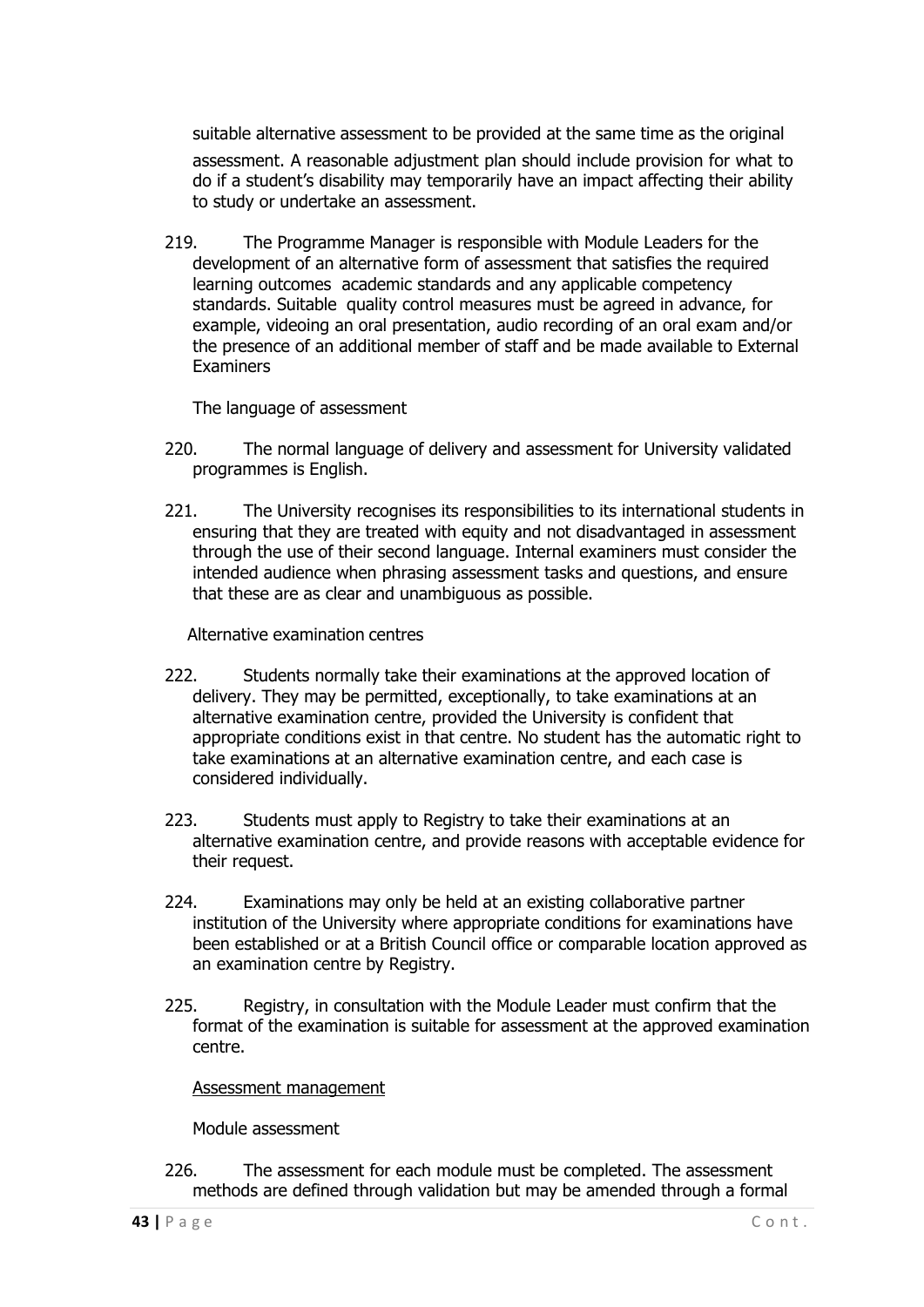approval process.

- 227. An assignment must not be assessed as part of a module if the assignment has already been assessed and credit awarded as part of another module.
- 228. It is the duty of every student to be aware of examination timetables, which are published by Registry or the relevant examinations office via the examination section of the VLE. All coursework assessment dates must be published at the beginning of the semester. Examination timetables may be subject to change at short notice and the University reserves the right to do so. Students are required to check their University email accounts to ensure they do not miss any communication from the University regarding assessment.
- 229. Oral, practical and in-class tests are separate to examinations and categorised as 'coursework' assessments and, therefore, as with all coursework assessments, the relevant Module Leader (rather than Registry) is responsible for the details and delivery of these. The arrangements and delivery of these coursework assessments is to the equivalent standards for unseen examinations.
- 230. Written and oral assessments and practical examinations may contribute to the overall results of a module. Students must acquaint themselves with the arrangements for these and comply with them. Failure to do so may lead to failure in the module.
- 231. Students are required to retain copies of all coursework submissions for resubmission if required.

#### Preparation and Scrutiny of Coursework Assessments

- <span id="page-43-0"></span>232. Module Leaders are responsible for the production of all module assessments and for responding to comments and suggestions from External Examiners.
- 233. Coursework assessments are required to contain clear guidance to students on the exact requirements for the assessment including, anticipated word length, submission details, marking guidance and weighting of the assignments in relation to the full module assessment. Such briefing materials should also state the anticipated return date for marked coursework to the students. A template for assessment briefs is available from the [Template Centre](https://www.rau.ac.uk/about/organisation/public-information/academic-information/academic-policies-and-procedures) on the [RAU website.](https://www.rau.ac.uk/about/organisation/public-information/academic-information/academic-policies-and-procedures)
- 234. Module Leaders are responsible for ensuring copies of all coursework briefing documents are provided to the relevant Programme Managers prior to distribution and for liaising with Programme Managers on submission dates to enable appropriate scheduling of work across a programme of study and publication of coursework assessment dates at the beginning of each semester
- 235. Module Leaders are responsible for ensuring the correct module records are maintained on the University's student record system (Quercus) and for inputting results in an accurate and timely manner.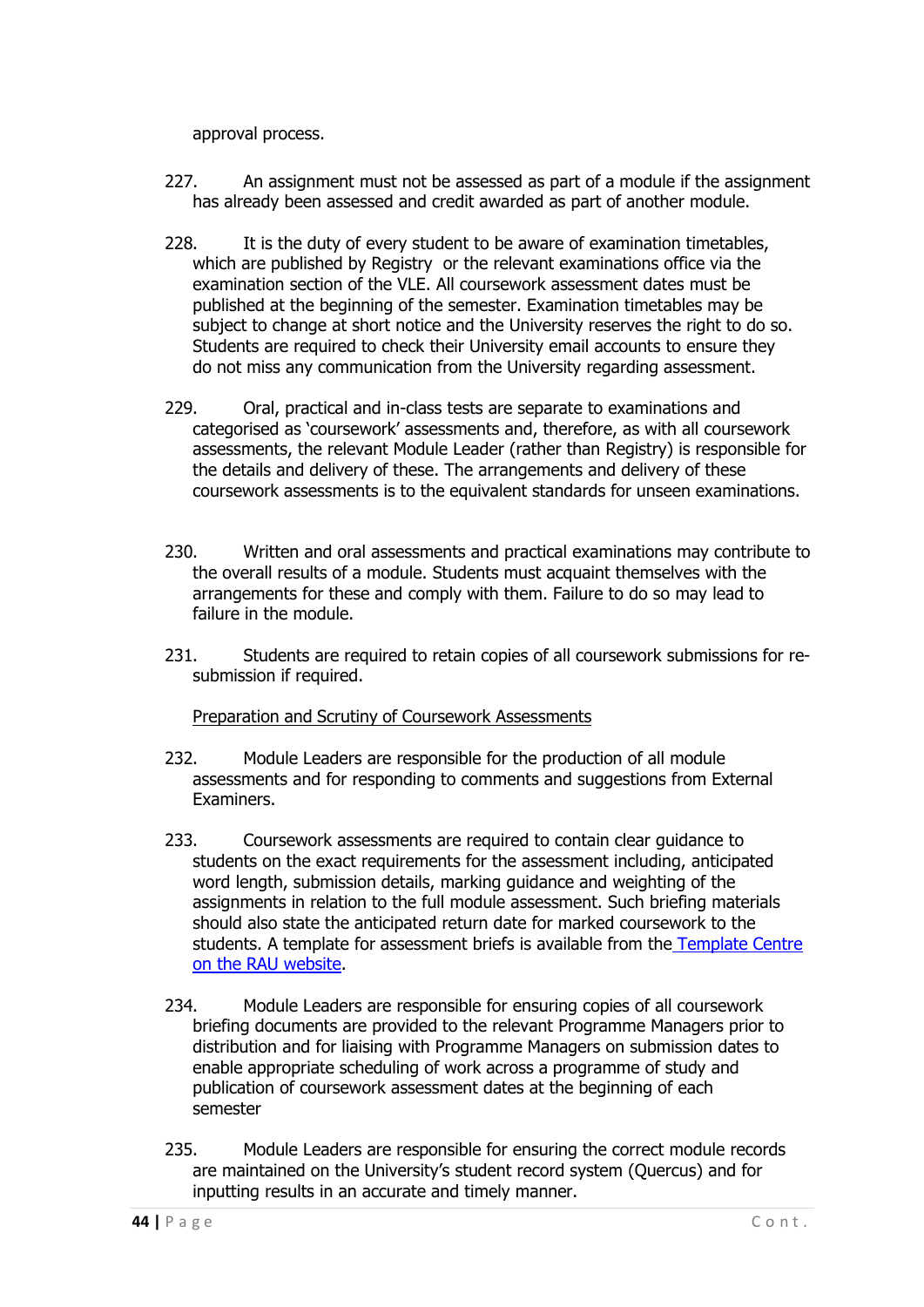236. Programme Managers are responsible for ensuring that External Examiners are provided with copies of all coursework briefs at the end of each academic year to enable appropriate comments to be made in their end of year annual reports. External Examiners must have access to all coursework, whether in hard or electronic copy.

#### Preparation and Scrutiny of Examination Papers

- <span id="page-44-0"></span>237. The Registry or the relevant examinations office co-ordinates the preparation and scrutiny of examination papers. The Registrar or collaborative partner equivalent is responsible for determining the deadlines for each examination period, and for the timing of the preparation and scrutiny process for the academic year. The Registry or relevant examinatons office will finalise and print agreed papers. All matters concerning the preparation of examinations should be secure and electronic files password protected.
- 238. Timetables for each examination period will be published via the Examination section of therelevant VLE approximately two months prior to the start of that examination period. A schedule of Examination Timetable delivery and confirmation of the year's examination period is produced by Registry or the relevant examinations office and emailed to all students at the start of the academic year.
- 239. Module Leaders are required to compile and submit completed examination paper sets. These must include a minimum of four documents:
	- (a) 1 x full main examination paper;
	- (b) 1 x main paper answers;
	- (c) 1 x resit examination paper; and
	- (d) 1 x resit answers

These should be compiled using the latest Examination Paper Template (provided by Registry) at, or shortly after, the start of the semester.

- 240. If the examination requires an additional document such as a Journal Extract, Multiple Choice Answer Sheet or Review Article, a copy must also be submitted with the paper.
- 241. External Examiners are required, prior to examinations, to scrutinise examination papers, making comments on the papers appropriateness for the subject area and level of academic challenge.
- 242. The relevant examinations office emails each relevant Module Leader, attaching a copy of the main examination paper and the resit examination paper, for final approval and confirmation of the papers for printing.

<span id="page-44-1"></span>Marking and Grading

<span id="page-44-2"></span>Tutors' responsibility in assessment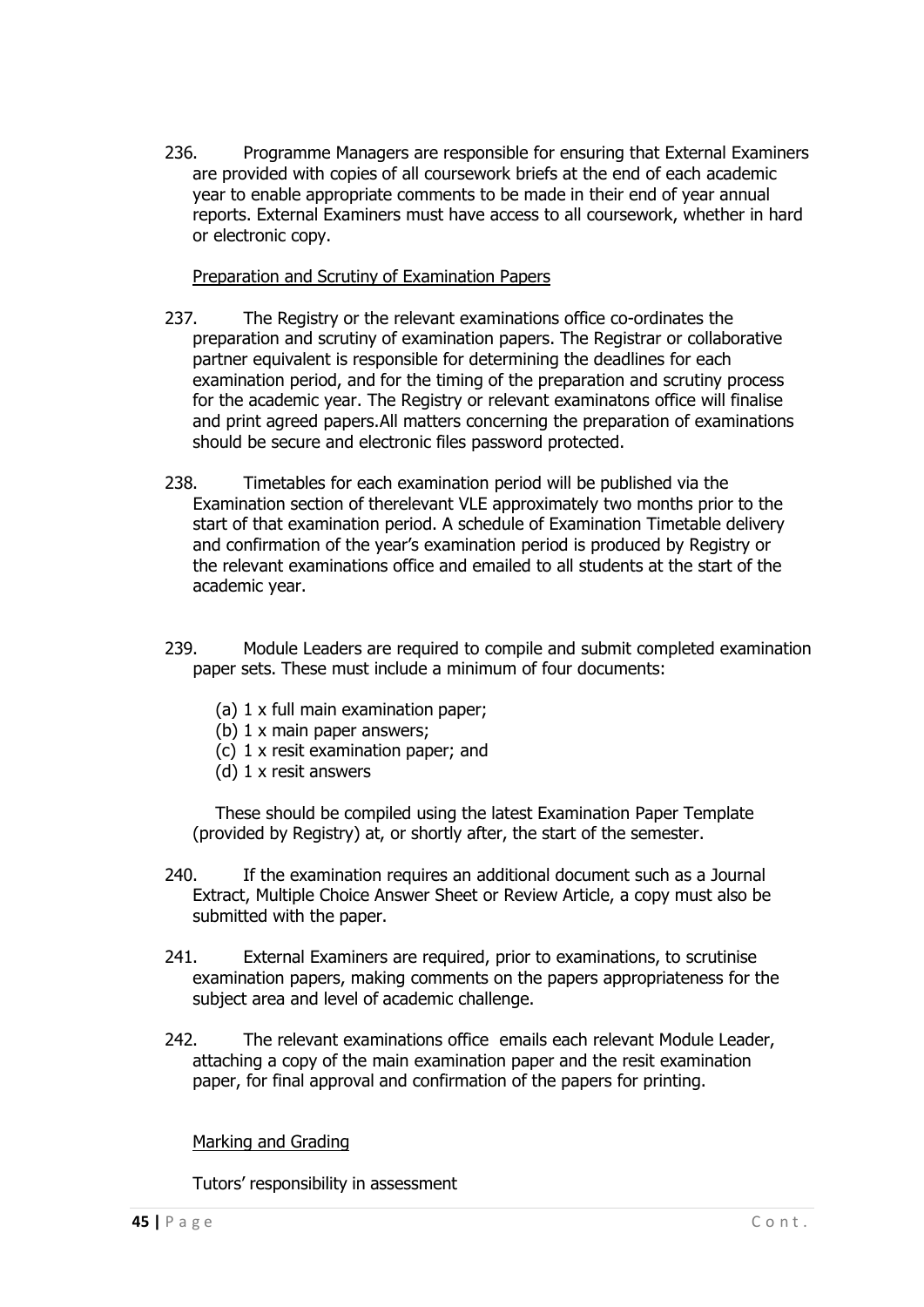- 243. The University arrangements for grading students' work and agreeing their progression places principal responsibility on the individual academic tutor/ team of tutors for each module for ensuring the fairness and appropriateness of the assessment tasks and the assessment outcomes. In fulfilling their responsibilities, tutors must ensure that:
	- (a) assessment tasks are set in clear and unambiguous terms;
	- (b) the criteria against which each task is to be assessed are agreed in advance and made known to the students;
	- (c) academic judgements of performance are made in the light of the agreed criteria, and are clear and unequivocal.
	- (d) arrangements and standards for peer assessment by students is fair and consistent
- 244. Tutors should establish deadlines for all pieces of assessment that contribute to a programme in advance of each semester, and make these known to all students at the start of each module.
- 245. Tutors should likewise clearly distinguish between assessments which contribute to the overall module grade, and those which are formative only.
- 246. Tutors must ensure that their practices align with the UK Quality Code, Advice and Guidance on Assessment.

Grading performance and awarding credit

- <span id="page-45-0"></span>247. Coursework and project briefing materials should indicate how the assessors will award marks. This may take the form of a breakdown of marks for individual sections or for 'hallmarks of quality' such as presentation, standard of report writing, originality etc. Students are entitled to an explanation of the assessment process. Briefing materials should also state that at least 10% of all examinations and 10% of the first highest weighted assessments, including all borderline grade submissions, will be moderated internally to confirm the appropriateness of marking standards. The date of return of marked assignments should also be indicated on the briefing materials. External Examiners are entitled to scrutinise any or all of the assessed coursework and projects of candidates for whom they have responsibility.
- 248. Module assessment may include marks from coursework or projects and/or examinations. The module scores for all candidates will be presented to the Programme Board as the nearest whole number. The pass score for a module at any level, whether undergraduate or taught postgraduate, will be 40% and the final module score is calculated as an average of the scores achieved in each element after applying such weightings as may be specified in the relevant module reference sheet.

Marking protocols

<span id="page-45-1"></span>249. Marking and grading criteria can be viewed in [Marking Criteria](https://www.rau.ac.uk/sites/files/rau/RAU%20Generic%20Marking%20Criteria.pdf)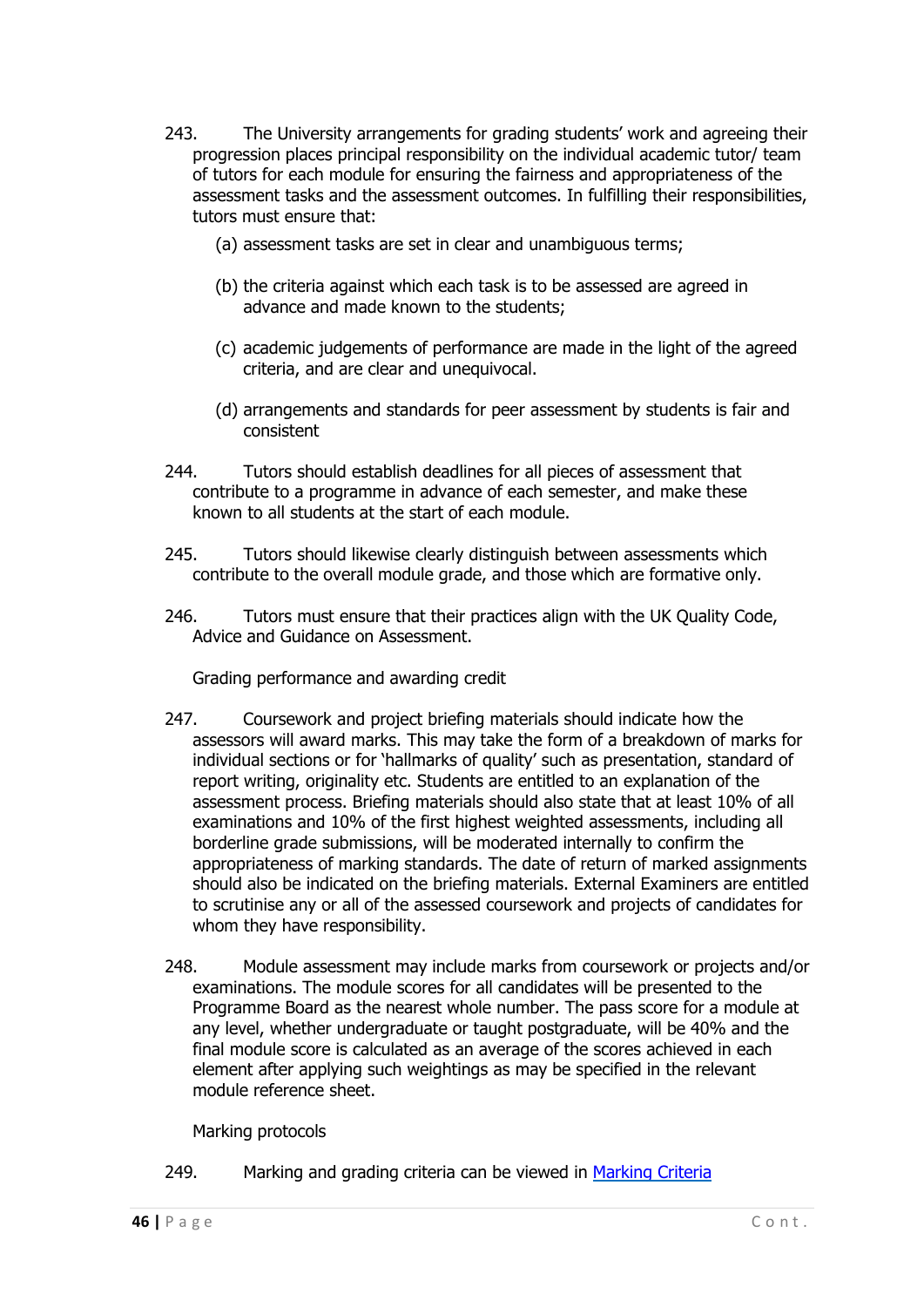Requirements for moderation

- 250. Module Leaders are responsible for ensuring that moderation takes place at the module level, and reporting on moderation outcomes to the Programme Board, who in turn report to the University Examinations Committee.
- 251. All examinations and the highest weighted coursework assessment, or one of any equally weighted coursework assessments, for each module must be subject to moderation.
- 252. When setting an assessed piece of work on any taught undergraduate or postgraduate degree programme,the Module Leader must ensure that marking guidance for coursework, or outline answers for examinations, has been prepared for the internal moderator and External Examiner(s). This guidance should make reference to the appropriate generic University marking criteria for the relevant academic level and the specific assessment criteria as detailed within the assessment brief.
- 253. It is important for effective moderation that the reasons for awarding a particular grade are made explicit in the feedback on a piece of coursework or examination script.

Moderation procedures

- <span id="page-46-0"></span>254. Module Leaders are responsible for identifying an appropriate sample of marked assignments for moderation: 10% of each examination and the highest weighted coursework assessment (or the first occurring of any equally weighted coursework assessments) for each module, subject to a minimum of five assessments, which should span the full range of marks awarded and include, where applicable, examples of borderline grade assessments, first class and fail submissions. The work sampled and the marks awarded should be recorded on an internal moderation form that should accompany the sample to the moderator.
- 255. The moderator, who may be from outside the subject discipline, should review the work with the sight of the marker's comments and mark, but should focus on establishing the appropriate grade/class of each assessment rather than being excessively concerned with a precise numerical score. Evidence of moderation should be clearly indicated on the relevant assessment feedback form.
- 256. Where the moderator identifies a consistent difference (over or under) across the moderated sample, he or she should first request an additional sample. Should the second sample also indicate the same consistent difference, then an agreed adjustment to the initial marks should be applied uniformly to all assessments, not merely to the sample. Where internal moderation indicates a mark difference greater than one grade/class, it may be appropriate to engage a second moderator.
- 257. Where the moderator identifies an inconsistent difference across the moderated sample, then he or she should request a full reassessment, by the examiner, of all the assignments prior to a subsequent moderation of a different similarly composed sample.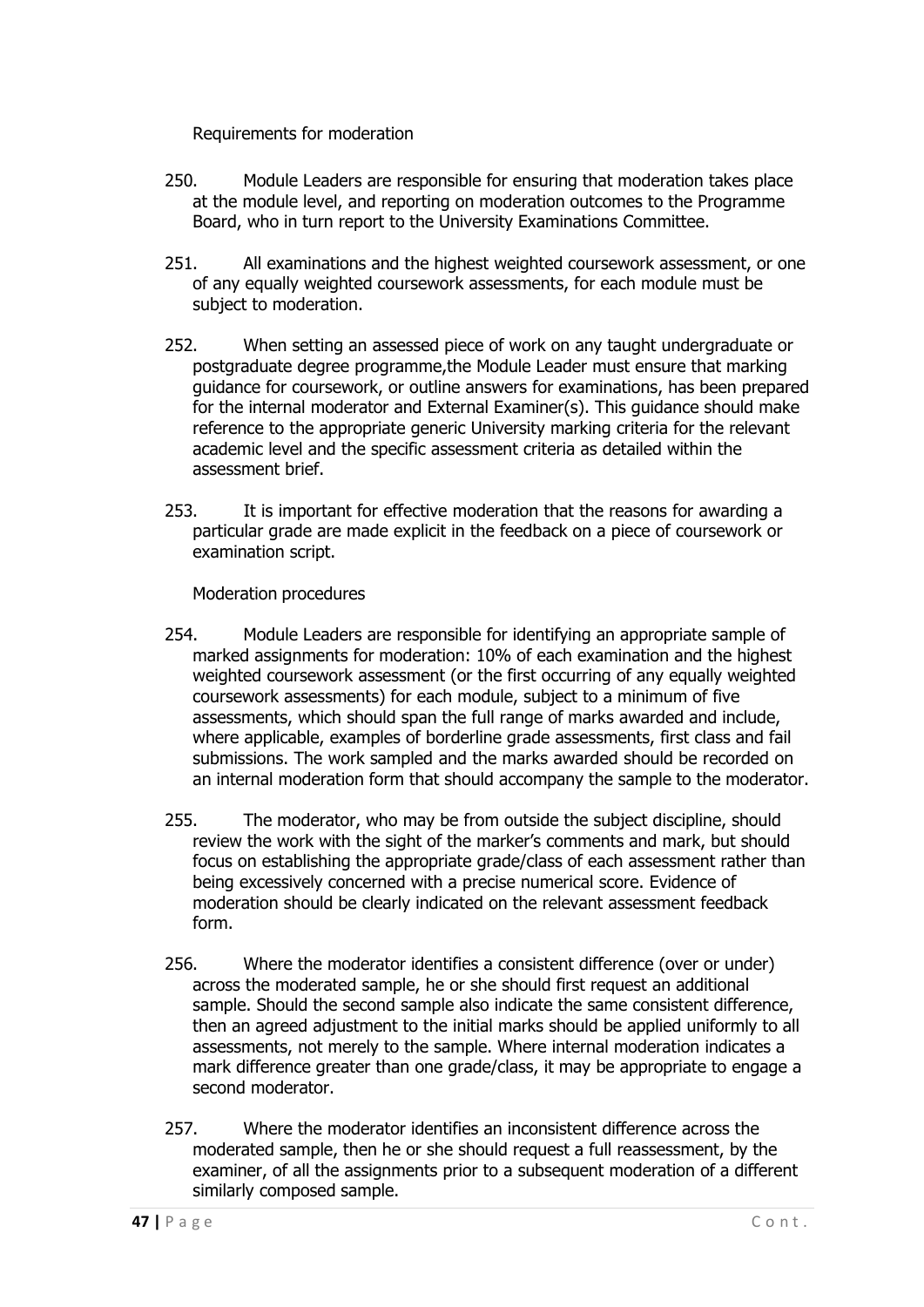258. External Examiners are provided with all coursework briefing materials so that they can comment retrospectively on theassessment briefs in their annual reports. Furthermore, Heads of School are required to establish peer review systems for the internal scrutiny of assessmentbriefs with peer reviewers not necessarily having to be someone with similar subject expertise. It is not a University requirement for assessment briefs to be subject to prior scrutiny by the External Examiner.

Procedures for Double Marking

- <span id="page-47-0"></span>259. Where a single piece of assessment is presented for the achievement of 30 credits or more and marked by one individual, such as an undergraduate or postgraduate dissertation, the work should be double marked. The second marker should assess the work independently without sight of the mark or feedback from the first marker. The two examiners will then agree an appropriate final mark for submission to the examination board.
- 260. Where first and second markers cannot agree a final mark a third marker will be employed on the same basis as the second marker and with both the first and second marker they shall determine a final mark to be presented to the Programme Board through discussion. It is the responsibility of the University to ensure all cases of disagreement on marks are resolved internally prior to the submission of sample assessments to an External Examiner. However, in particularly difficult cases it is appropriate to involve the External Examiner as an adjudicator. This should be conducted in advance of any examination board such that a final mark is always presented.
- 261. Programme Teams may also decide to use unsighted second marking as part of their own moderating process for the staff development of members of their team who are less experienced assessors and/or for the first run through of any new or innovative form of assessment.

Team marking

<span id="page-47-1"></span>262. Team marked work i.e. work marked by more than one person does not need to be moderated. Presentations require two markers: the member of academic staff setting the assessment and one other appropriate member of academic staff.

Recording marks on Quercus

- <span id="page-47-2"></span>263. Normally course work marks must be entered on Quercus prior to returning work to students.
- 264. In preparation for the examination boards modules Quercus will be 'locked' following advance notice, so that marks can no longer be entered by academic staff.
- 265. Programme managers are responsible for ensuring all marks are present on Quercus and the reason for any absent marks is recorded.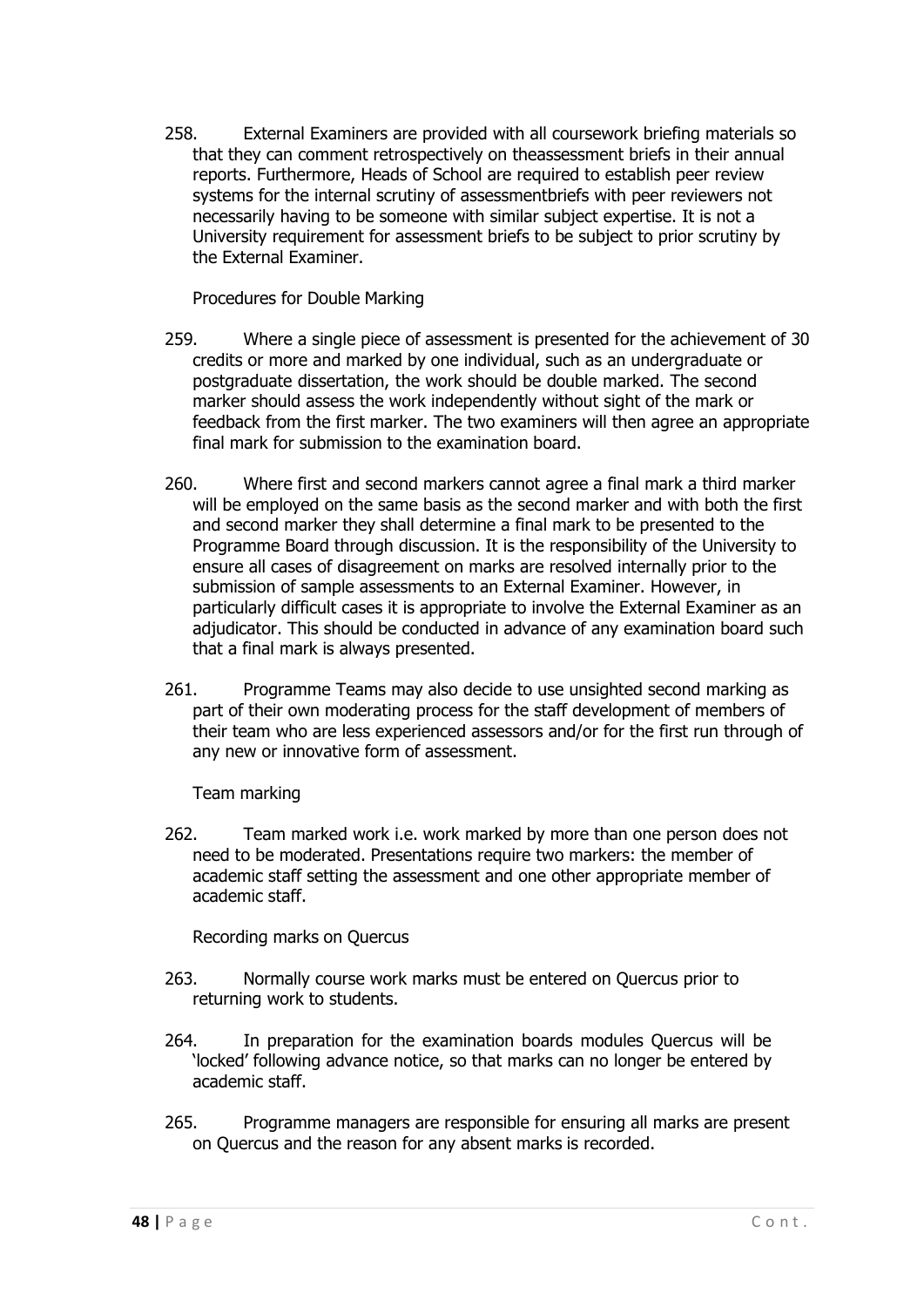External Examiners

<span id="page-48-0"></span>266. Following internal moderation and double marking if appropriate, the moderated sample of all assessed work will be made available for the External Examiner. All other work contributing to the final assessment should also be available for External Examiners to review should they so wish.

Anonymous and non-anonymous assessment

- <span id="page-48-1"></span>267. Wherever possible, all assessments and examinations are to be marked anonymously.
- 268. Coursework assessments which can be marked anonymously (for example, essays) must be so marked where they contribute towards a final award. In these cases, students supply their enrolment number only and the grades are processed by an independent person. Once initial feedback has been given, it is the student's responsibility to approach the lecturer for further advice or support. Some forms of coursework cannot be anonymously assessed because the nature or content necessarily identifies the individual student.
- 269. Examiners must ensure demonstrable equity amongst students marked non- anonymously by adhering to the following protocols:
	- (a) ensuring that "live" activities are viewed by more than one assessor, who are all qualified academic staff of the University or RAU approved academic staff at the Collaborative Partner institution.
	- (b) where possible, individualising a specified element within any group work assessment so that each group member's contribution to the final outcome is assessed;
	- (c) reassuring students about the confidentiality of comments within learning logs or journals;
	- (d) keeping a written record of their deliberations for presentations, projects, and other "live" activities, in accordance with the previously defined assessment criteria;
	- (e) informing students about work that is to be visually or aurally recorded for the purposes of double, second or external assessment;
	- (f) keeping all records relating to non-anonymised assessments secure until the time limit for any appeal has passed.

#### Notification of results

- <span id="page-48-2"></span>270. The Registry or relevant examination office is responsible for publishing the results for all students enrolled on University programmes. Module grades will be retained electronicallyand students will have access to their own grades achieved in all stages of their course.
- 271. Marks are released for assessments throughout the academic year. All marks are provisional until confirmed by the University Examination Committee.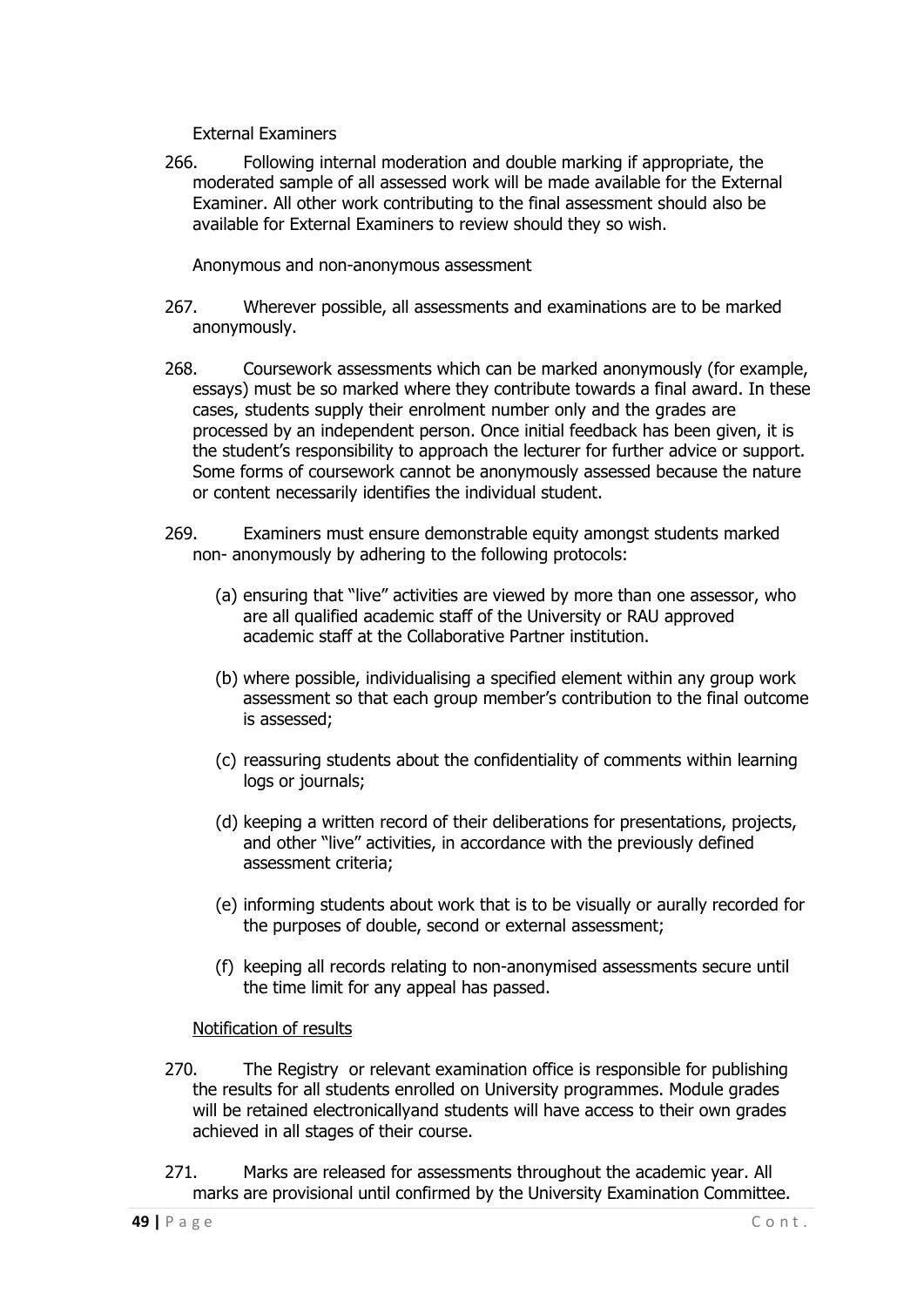- 272. Examination and assessment results are published electronically via a password protected website as soon as possible after ratification by the University Examinations Committee. Results will not be given over the telephone.
- 273. Individual transcripts detailing the marks for each module, final average and award will be sent to the permanent home or alternative correspondence address provided by students to the Registry; for students at Collaborative Partner institutions the transcripts will be sent to the Partner Institution for distribution.
- 274. Students are reminded that progression within a programme or the conferment of a final award are subject to the satisfactory status of the student's financial account at the University. Students who have a tuition fee debt to the University will receive, (within 40 days of ratification by the University Examinations Committee), only an unsigned list of module marks with no indication of final average or award classification.
- 275. Students who are referred for a further attempt and are required to re-sit an examination will be permitted to do so at the next available opportunity.
- 276. Students sitting during a re-sit period as if for the first time (i.e. who have exceptional circumstances for missing an earlier assessment) and who are unsuccessful will be offered a resit examination at the next available opportunity.

#### Appeals against Examination Board decisions

- <span id="page-49-0"></span>277. A candidate for any University award who believes that he or she has been incorrectly failed or has been awarded an incorrect class of degree or other award may request further information from the RAU Registry.
- 278. Any student who continues to believe they have grounds for appeal against the decision of a Programme Board, must submit their appeal in writing to be received by the RAU Registrar within ten working days of publicationof the final ratified results. An appeal may be made only on one or more of the following grounds:
	- (a) that there had been irregularities in the conduct of the examination or other form of assessment or of the Examination Board itself, including administrative error, of such a nature as to raise reasonable doubt that a properly conducted or informed Examination Board would have reached the same conclusion;
	- (b) that there were circumstances that had affected the candidate's performance which could not, for valid reasons, be divulged before a decision had been reached;
	- (c) that one or more of the examiners was prejudiced against the candidate or unreasonably biased in his, her or their judgement(s).
- 279. Dissatisfaction with the academic judgement of a Programme Board in assessing the merits of an individual piece of work or in reaching any decision in respect of an assessment progression or award based on the scores, grades and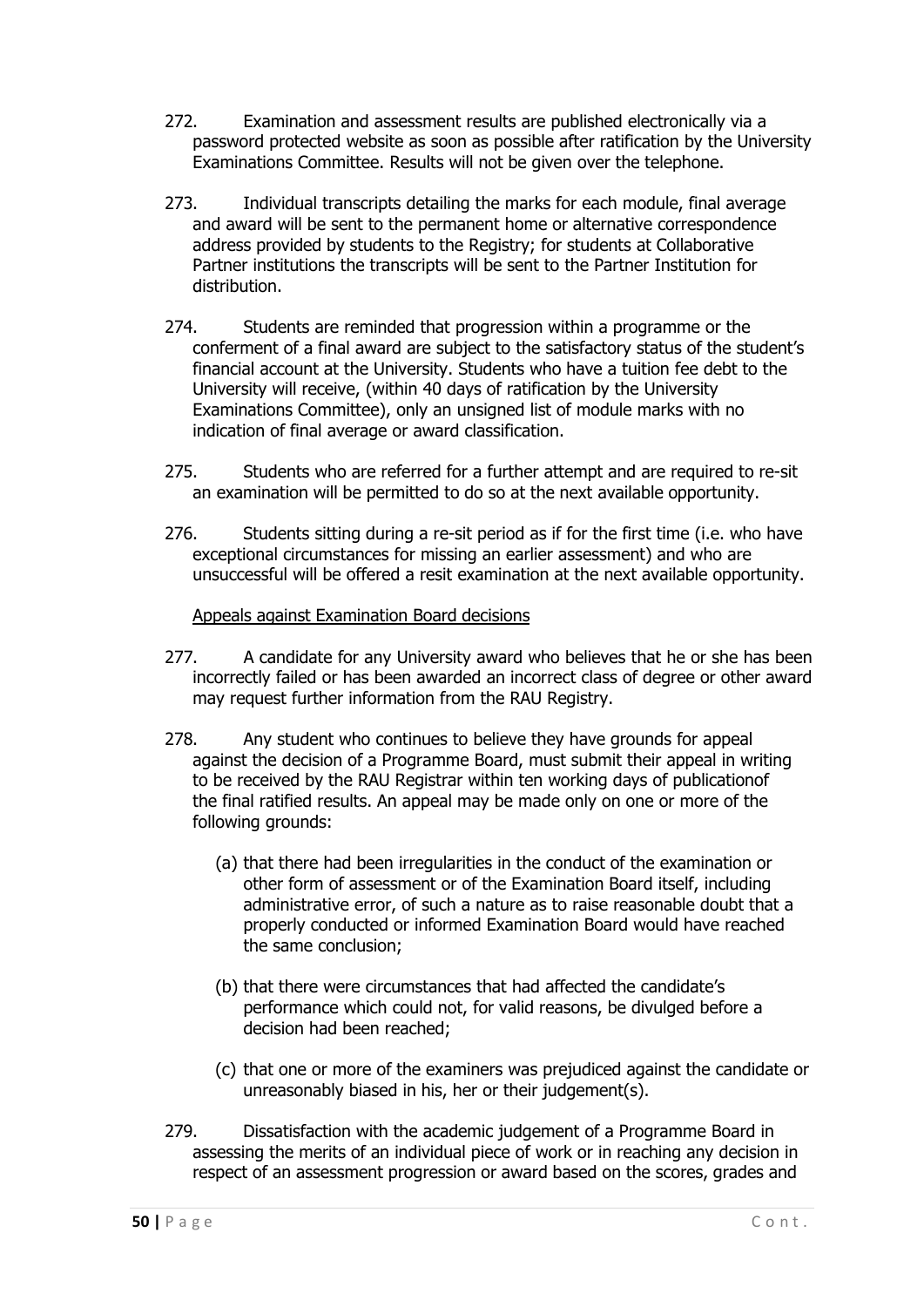other information relating to a candidate's performance cannot in itself constitute grounds for appeal.

- 280. Where an appeal is made, the RAU Registrar shall consult the Chair ofthe Academic Quality and Standards Committee (AQSC) and they will together ascertain whether the alleged grounds satisfy the Regulations. If they jointly determine that the appeal does not satisfy those grounds the appeal will be dismissed. If they jointly consider that the appeal is properly founded the Chair of AQSC will convene an Examination and Assessment Appeals Committee which will consider the appeal.
- 281. The Examination and Assessment Appeals Committee shall meet within ten working days following the last date for receipt of written appeal requests to hear the appellant in person /online, with or without a supporter, and/or consider any representation made by the appellant. Any supporter in attendance is not entitled to speak on behalf of the student, except where this is permissible in relation to the Equality Act, but may counsel the student during the interview. The Appeals Committee may invite other persons to provide verbal or written information relevant to the appeal.
- 282. If the Committee finds the appeal is well founded it shall either: (a) determine the case there and then;
	- (b) refer the case back to the relevant Programme Board for reconsideration with or without a recommendation.
- 283. In either case, if the appeal decision results in a change to an award or change to the granting of an award, the Chair of the University Examination Committee shall have the power to approve the award on behalf of the University.
- 284. Minutes of meetings of an Examination and Assessment Appeals Committee and any documents or other evidence submitted to it shall be confidential and members of the Committee shall respect the confidentiality of both papers and oral statements in the interests of both the appellant and the University.

Student Progress and Review Board, Programme Boards and University Examination Committee

- <span id="page-50-0"></span>285. A Student Progress and Review Board chaired by the RAU Registrar,or RAU approved equivalent at a collaborative partner, considers all assessment results from Semester 1, and recommends appropriate actions to optimise a student's progress.
- 286. Programme Boards will consider all results for a programme for the academic year and recommend the awarding of marks. The decisions of each Programme Board are interim results only and are not finalised until formally ratified by the main University Examinations Committee. Marks are released for assessments throughout the academic year. All marks are provisional until confirmed by the University Examination Committee.
- <span id="page-50-1"></span>287. Programme Boards will not discuss a student's individual circumstance during the meeting. An Exceptional Circumstance Panel according with the guidance contained within the policy for Extensions in Extenuating Circumstances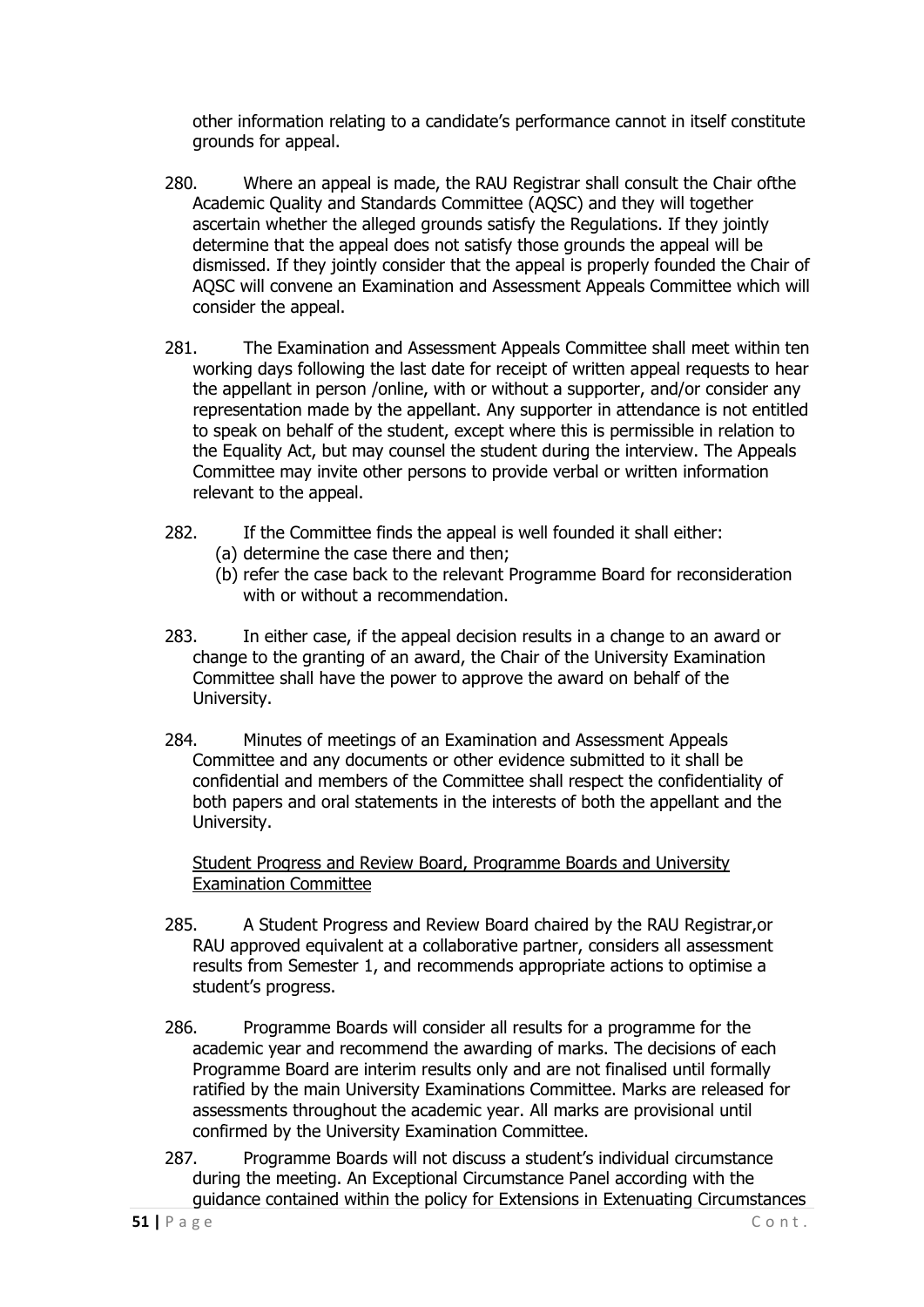will consider any such information prior to a Programme Board. The RAU Registrar will report only whether the Programme Board should consider permitting special consideration in respect of particular Module assessments.

288. The University Examinations Committee has the authority, vested by Academic Board, to confirm results, progression and award decisions for publication. It also has the authority to confer awards. The Institutional External Examiner confirms the appropriateness and comparability of the assessment and award standards within the Framework for Higher Education Qualifications (FHEQ). The University Examinations Committee is responsible also for ensuring fairness in all decisions taken by the various Programme Boards and has the power to overturn such decisions it deems to be unfair.

Revocation of an award

<span id="page-51-0"></span>289. Following an investigation, and provided the individual concerned had been given the opportunity to respond to any allegations, the Chair of the University Examinations Committee may recommend to Academic Board, the revocation of an award to an individual by the University.

| Membership            | The RAU Registrar or nominee - Chair                                                                                                                             |
|-----------------------|------------------------------------------------------------------------------------------------------------------------------------------------------------------|
|                       | Programme Managers                                                                                                                                               |
|                       | <b>Student Support Services Manager</b>                                                                                                                          |
| In attendance         | Registry staff in support of student records and MIS                                                                                                             |
|                       | operations.                                                                                                                                                      |
| Secretary             | A member of Registry                                                                                                                                             |
| Quorum                | 50% of programme managers.                                                                                                                                       |
| Number of<br>meetings | Normally a minimum of one meeting per academic year.                                                                                                             |
| Reporting to          | Programme Committees.                                                                                                                                            |
| Key purpose and       | The function of a Student Progress Review Board is to consider                                                                                                   |
| role                  | the results of all examinations and assessments from semester                                                                                                    |
|                       | 1 and make recommendations on for interventions to support                                                                                                       |
|                       | students whose academic performance gives cause for concern                                                                                                      |
| Terms of              | To:                                                                                                                                                              |
| Reference             | Review student grades from semester 1                                                                                                                            |
|                       | Receive relevant information where student attendance is<br>unsatisfactory                                                                                       |
|                       | Identify those students with the potential to achieve at a<br>higher threshold                                                                                   |
|                       | Identify those students whose performance gives cause for<br>concern                                                                                             |
|                       | Advise personal tutors of the academic progress of their tutees<br>Consider if any students should be referred for further<br>consideration for fitness to study |

<span id="page-51-1"></span>290. Membership and purpose of RAU Student Progress Review Boards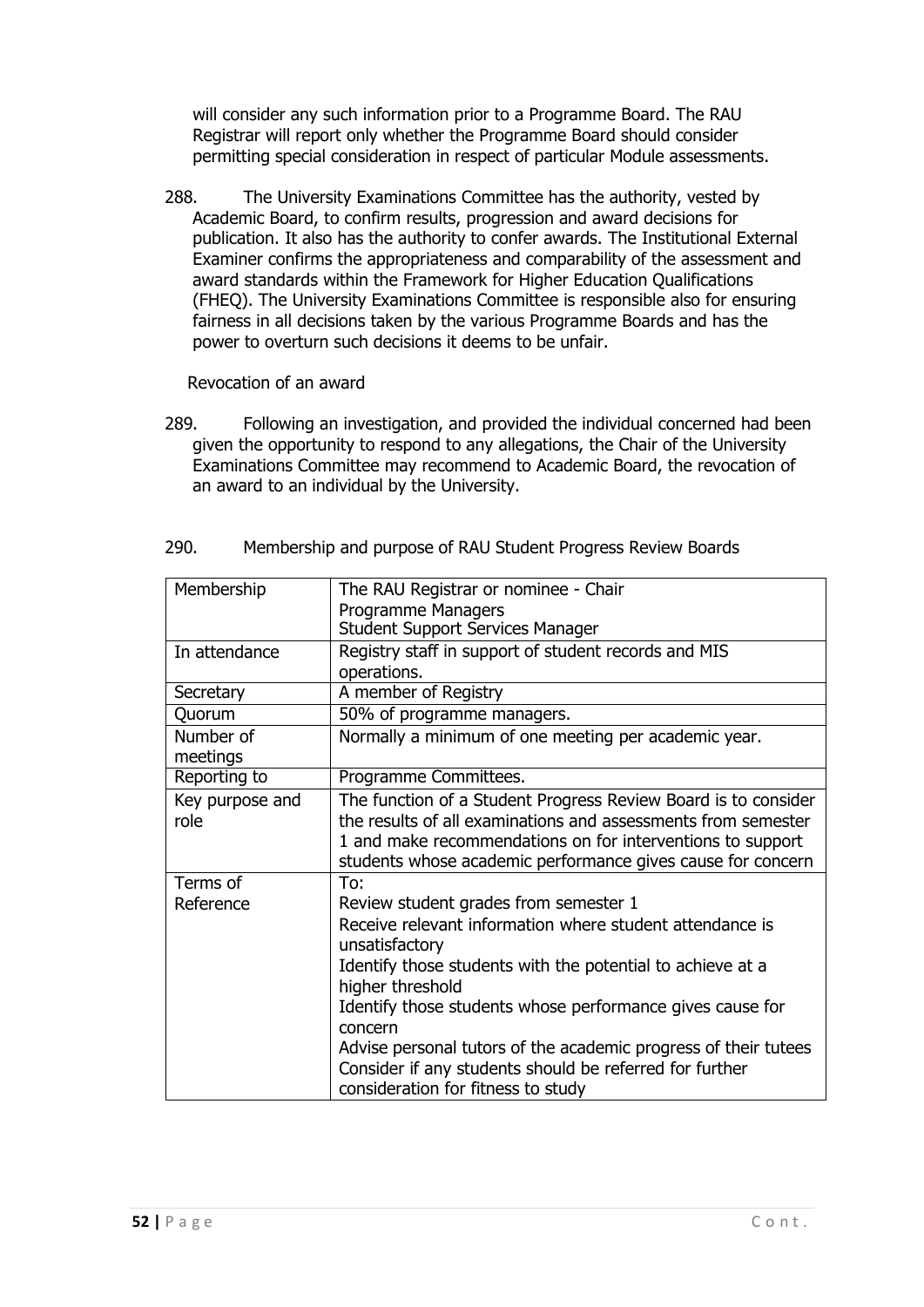291. Membership and purpose of RAU Programme Boards

| Membership            | Head of the School - Chair<br>Programme Managers<br><b>Modules Leaders</b>                          |
|-----------------------|-----------------------------------------------------------------------------------------------------|
|                       | All academic staff responsible for student assessment within<br>the relevant programmes and modules |
|                       | At least one duly appointed External Examiner                                                       |
|                       | The RAU Registrar or nominee                                                                        |
| In attendance         | Registry staff in support of student records and MIS<br>operations.                                 |
| Secretary             | A member of Registry                                                                                |
| Quorum                | 50% of School staff involved in relevant student assessment.                                        |
| Number of<br>meetings | Normally a minimum of one meeting per semester.                                                     |
| Reporting to          | University Examinations Committee.                                                                  |
| Key purpose and       | The function of a Programme Board is to consider the results                                        |
| role                  | of all examinations and assessments and make                                                        |
|                       | recommendations on progression and awards for each                                                  |
|                       | individual student to the University Examinations Committee.                                        |
| Terms of              | To:                                                                                                 |
| Reference             | confirm candidates grades for a module, year and level of<br>study;                                 |
|                       | to relay these grades to the University Examinations<br>Committee                                   |
|                       | to ensure these grades are accurately recorded on the                                               |
|                       | University's record system                                                                          |
|                       | to determine where a referral maybe offered is to candidate                                         |
|                       | to consider and determine dominant quality for appropriate<br>students                              |
|                       | to recommend progression, final awards and or appropriate<br>courses of action                      |
|                       | to consider reports from the external examiner                                                      |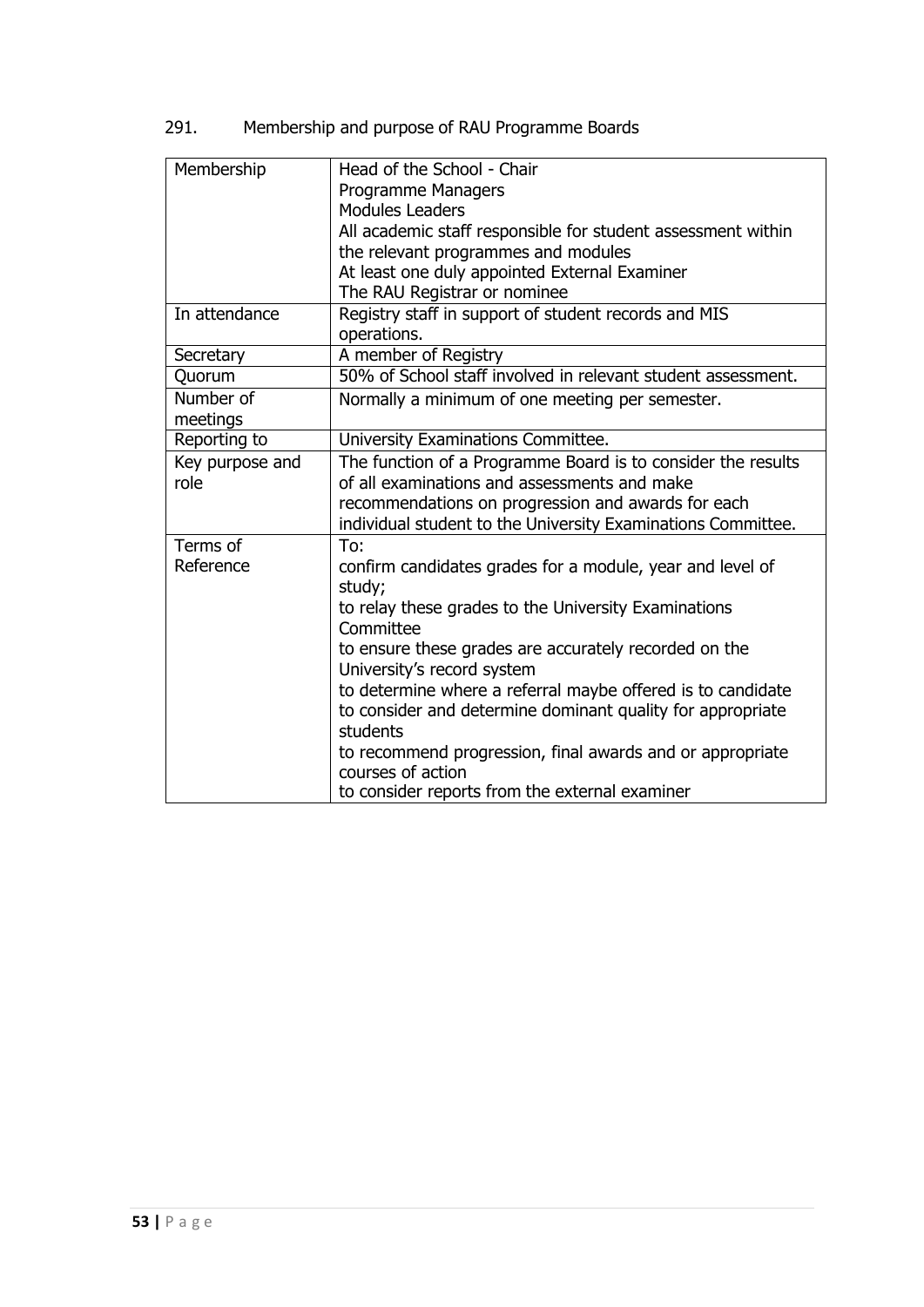292. Membership of Programme Boards at Collaborative Partners

| Membership      | The RAU RAU Registrar or nominee chairHead<br>of the School Equivalent |
|-----------------|------------------------------------------------------------------------|
|                 |                                                                        |
|                 | <b>Programme Managers</b>                                              |
|                 | <b>Modules Leaders</b>                                                 |
|                 | All academic staff responsible for student assessment within           |
|                 | the relevant programmes and modules                                    |
|                 | <b>RAU link tutor</b>                                                  |
|                 | At least one duly appointed External Examiner                          |
| In attendance   | Registry staff in support of student records and MIS                   |
|                 | operations.                                                            |
| Secretary       | A member of Registry                                                   |
| Quorum          | 50% of collaborative staff involved in relevant student                |
|                 | assessment AND                                                         |
|                 | One RAU Programme Board member.                                        |
| Number of       | Normally a minimum of one meeting per semester.                        |
| meetings        |                                                                        |
| Reporting to    | University Examinations Committee.                                     |
| Key purpose and | The function of a Programme Board is to consider the results           |
| role            | of all examinations and assessments and make                           |
|                 | recommendations on progression and awards for each                     |
|                 | individual student to the University Examinations Committee.           |
| Terms of        | To:                                                                    |
| Reference       | confirm candidates grades for a module, programme and level;           |
|                 | to relay these grades to the University Examinations                   |
|                 | Committee                                                              |
|                 | to ensure these grades are accurately recorded on the                  |
|                 | University's record system                                             |
|                 | to determine where a referral maybe offered to a candidate             |
|                 | to consider and determine dominant quality for appropriate             |
|                 | students                                                               |
|                 | to recommend progression, final awards and or appropriate              |
|                 | courses of action                                                      |
|                 | to consider reports from the external examiner                         |

293.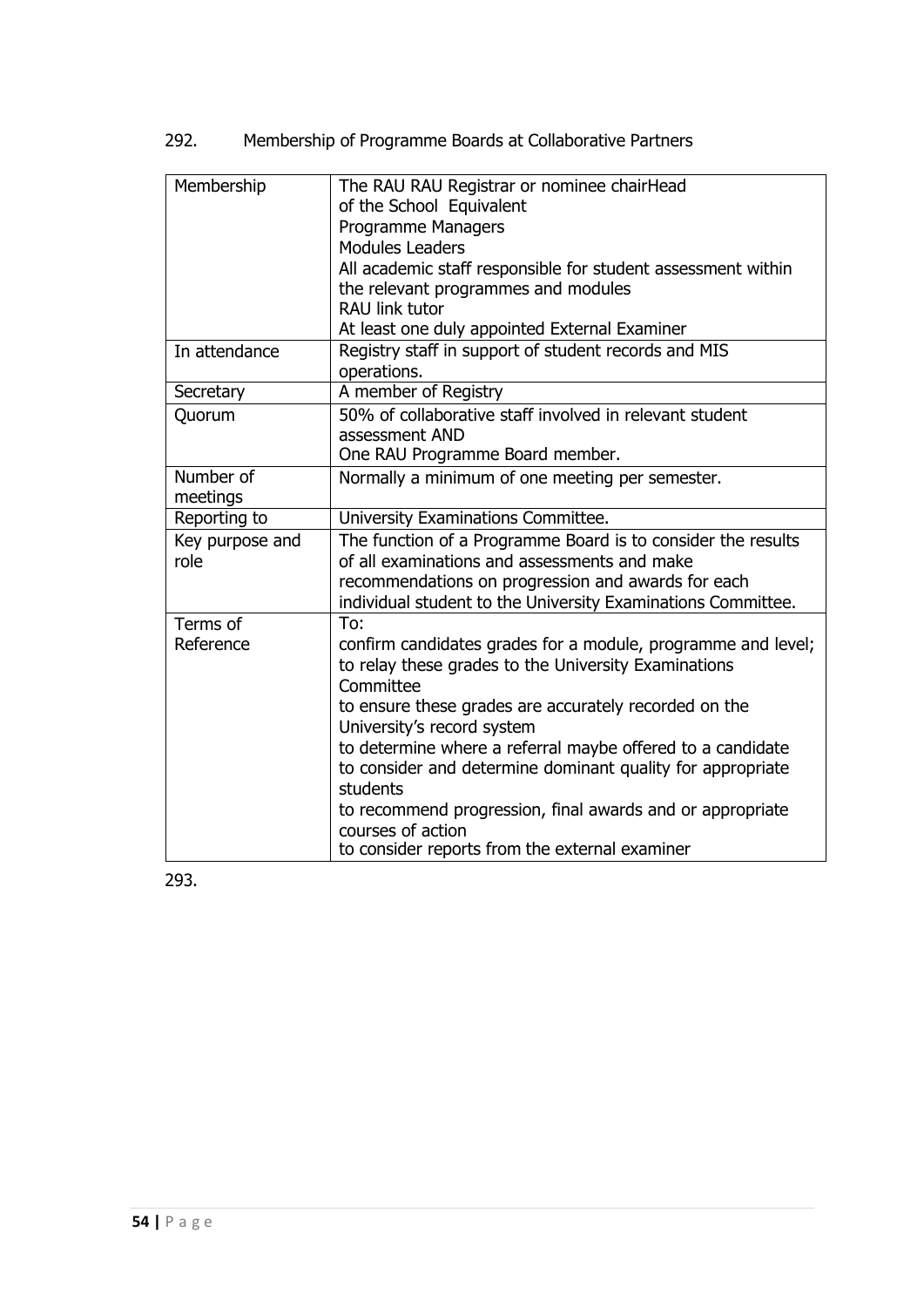| Membership      | Chair of UEC as appointed by Academic Board<br>Heads of School                 |
|-----------------|--------------------------------------------------------------------------------|
|                 | Programme Managers or their representatives                                    |
|                 | RAU Registrar or representative Institutional                                  |
|                 | <b>External Examiner</b>                                                       |
|                 |                                                                                |
|                 | NB: where a Head of School is unable to attend then he or                      |
|                 | she must make arrangements for a suitable alternative, in                      |
|                 | consultation with the Chair, to attend in his or her place.                    |
| In attendance   | Registry staff in support of student records                                   |
| Secretary       | A member of Registry staff.                                                    |
| Quorum          | 50% of eligible membership                                                     |
| Number of       | Normally three times per year in June, September and                           |
| meetings        | December.                                                                      |
| Reporting to    | Academic Board                                                                 |
| Key purpose and | To ratify decisions and recommendations of individual                          |
| role            | Programme Boards prior to publication of individual student                    |
|                 | results.                                                                       |
|                 | To confer the awards of the University                                         |
| Terms of        | To oversee the assessment of candidates for all University                     |
| Reference       | awards.<br>Oversee the work of the each Programme Boards.                      |
|                 |                                                                                |
|                 | Receive and ratify the minutes and recommendations of all<br>Programme Boards. |
|                 | Ensure that the Regulations, as approved by Academic Board                     |
|                 | for:                                                                           |
|                 | the assessment, progression and awards;                                        |
|                 | the organisation and invigilation of examinations;                             |
|                 | and the conduct of candidates in examinations                                  |
|                 | are properly communicated and observed, and to propose                         |
|                 | to Academic Board such amendments and deletions as                             |
|                 | necessary.                                                                     |
|                 | to confer awards                                                               |
|                 | to recommend an award be revoked                                               |

294. Membership and purpose of the University Examinations Committee (UEC)